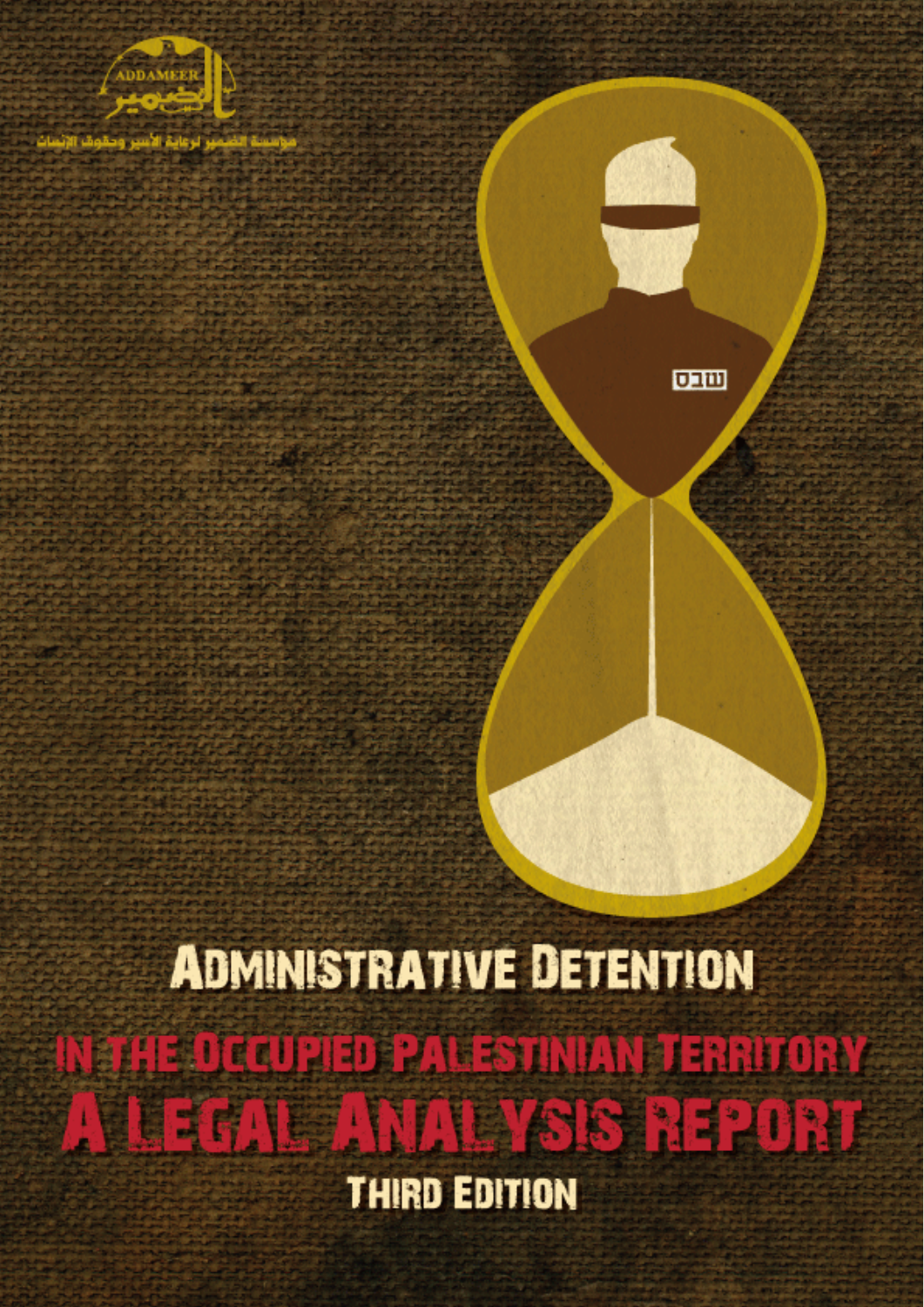



# **Administrative Detention**

**In the Occupied Palestinian Territory** 

# **A Legal Analysis Report**

**Third Edition** 

**2013**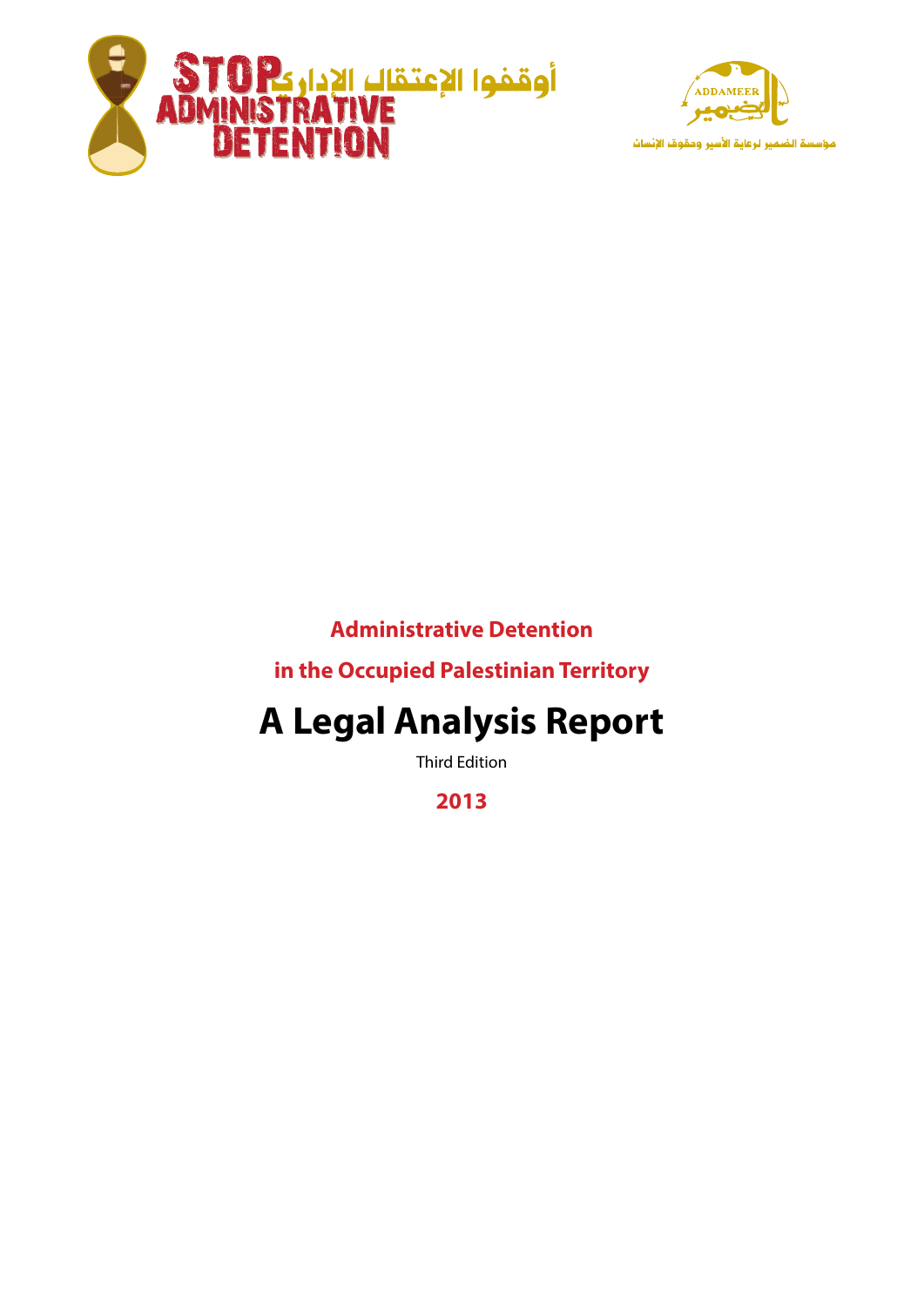



# **Table of Contents**

| <b>Introduction</b><br>Background<br><b>International law</b><br>The Fourth Geneva Convention (1949)<br><b>Additional Protocol I</b><br>The Hague Regulations (1907)<br>Other Applicable International law<br>The International Covenant on Civil and Political Rights<br>The United Nations Convention on the Rights of the Child<br>The United Nations Convention Against Torture and Other Cruel, Inhuman or<br>Degrading Treatment or Punishment<br>Specific Rights, Duties and Obligations Imposed by International law<br>Procedure<br><b>Family Contact</b> | 7<br>8<br>11 |
|--------------------------------------------------------------------------------------------------------------------------------------------------------------------------------------------------------------------------------------------------------------------------------------------------------------------------------------------------------------------------------------------------------------------------------------------------------------------------------------------------------------------------------------------------------------------|--------------|
|                                                                                                                                                                                                                                                                                                                                                                                                                                                                                                                                                                    |              |
|                                                                                                                                                                                                                                                                                                                                                                                                                                                                                                                                                                    |              |
|                                                                                                                                                                                                                                                                                                                                                                                                                                                                                                                                                                    |              |
|                                                                                                                                                                                                                                                                                                                                                                                                                                                                                                                                                                    | 11           |
|                                                                                                                                                                                                                                                                                                                                                                                                                                                                                                                                                                    | 12           |
|                                                                                                                                                                                                                                                                                                                                                                                                                                                                                                                                                                    | 12           |
|                                                                                                                                                                                                                                                                                                                                                                                                                                                                                                                                                                    | 13           |
|                                                                                                                                                                                                                                                                                                                                                                                                                                                                                                                                                                    | 13           |
|                                                                                                                                                                                                                                                                                                                                                                                                                                                                                                                                                                    | 13           |
|                                                                                                                                                                                                                                                                                                                                                                                                                                                                                                                                                                    | 14           |
|                                                                                                                                                                                                                                                                                                                                                                                                                                                                                                                                                                    | 14           |
|                                                                                                                                                                                                                                                                                                                                                                                                                                                                                                                                                                    | 15           |
|                                                                                                                                                                                                                                                                                                                                                                                                                                                                                                                                                                    | 15           |
| <b>Conditions of Detention</b>                                                                                                                                                                                                                                                                                                                                                                                                                                                                                                                                     | 15           |
| Women                                                                                                                                                                                                                                                                                                                                                                                                                                                                                                                                                              | 16           |
| Children                                                                                                                                                                                                                                                                                                                                                                                                                                                                                                                                                           | 16           |
| Enforcement                                                                                                                                                                                                                                                                                                                                                                                                                                                                                                                                                        | 16           |
| <b>Israeli law</b>                                                                                                                                                                                                                                                                                                                                                                                                                                                                                                                                                 | 18           |
| The Law in Israel                                                                                                                                                                                                                                                                                                                                                                                                                                                                                                                                                  | 18           |
| The Law in the West Bank                                                                                                                                                                                                                                                                                                                                                                                                                                                                                                                                           | 18           |
| The Law in the Gaza Strip                                                                                                                                                                                                                                                                                                                                                                                                                                                                                                                                          | 19           |
| Israel's Position Towards International Law                                                                                                                                                                                                                                                                                                                                                                                                                                                                                                                        | 20           |
| Summary of the Legal Position                                                                                                                                                                                                                                                                                                                                                                                                                                                                                                                                      | 21           |
| <b>Administrative Detention in Practice</b>                                                                                                                                                                                                                                                                                                                                                                                                                                                                                                                        | 22           |
| Procedure                                                                                                                                                                                                                                                                                                                                                                                                                                                                                                                                                          | 22           |
| Legal Basis for Administrative Detention                                                                                                                                                                                                                                                                                                                                                                                                                                                                                                                           | 23           |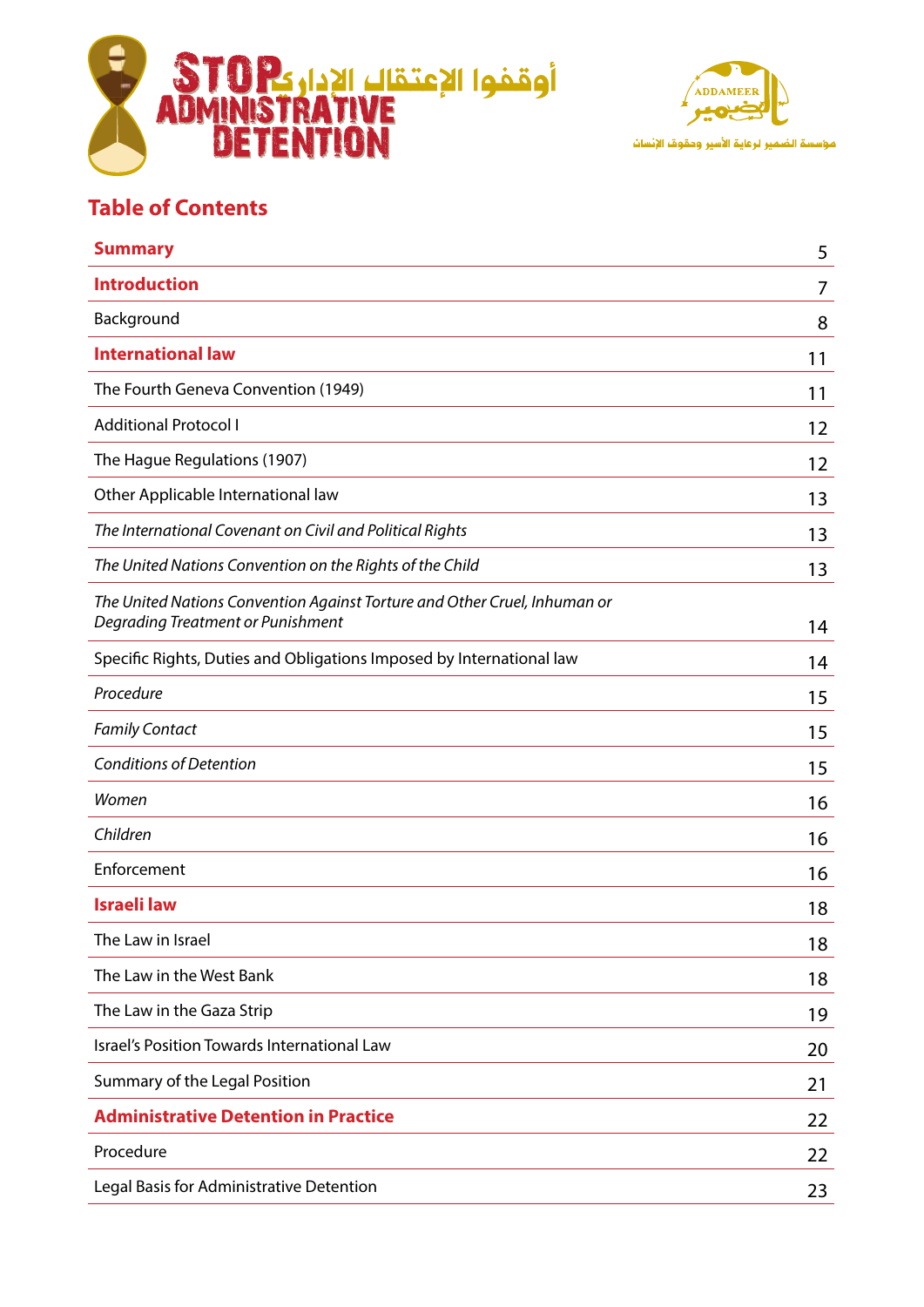



مؤسسة الضمير لرعاية الأسير وحقوق الإنساث

| <b>Right of Review and Appeal</b>                         | 23 |
|-----------------------------------------------------------|----|
| Lawyers                                                   | 24 |
| Palestinians with West Bank Residency                     | 24 |
| Palestinians with Gazan Residency                         | 25 |
| Palestinians with Jerusalem IDs                           | 25 |
| Palestinians with Israeli Citizenship and Jewish Israelis | 25 |
| <b>Military Courts and Judges</b>                         | 25 |
| Torture                                                   | 26 |
| Holding Administrative Detainees In Israel                | 28 |
| Discrimination                                            | 29 |
| <b>Detention Conditions</b>                               | 30 |
| Women in Administrative Detention                         | 31 |
| Children in Administrative Detention                      | 31 |
| Administrative Detention and Forced Deportation           | 32 |
| <b>Conclusion</b>                                         | 33 |
| <b>Appendix</b>                                           | 34 |
| <b>Administrative Detention Statistics</b>                | 34 |
| Case Study: Moatasem Raed Younis Muzher                   | 35 |
| Case Study: Younis Odeh Hamdan Huroub                     | 37 |
| Case Study: Loai Sati Mohammad Ashqar                     | 38 |
| Case Study: Imad Nofal                                    | 43 |
| Case Study: Yasser Mansour                                | 45 |
| Case Study: Mahmoud Ramahi                                | 47 |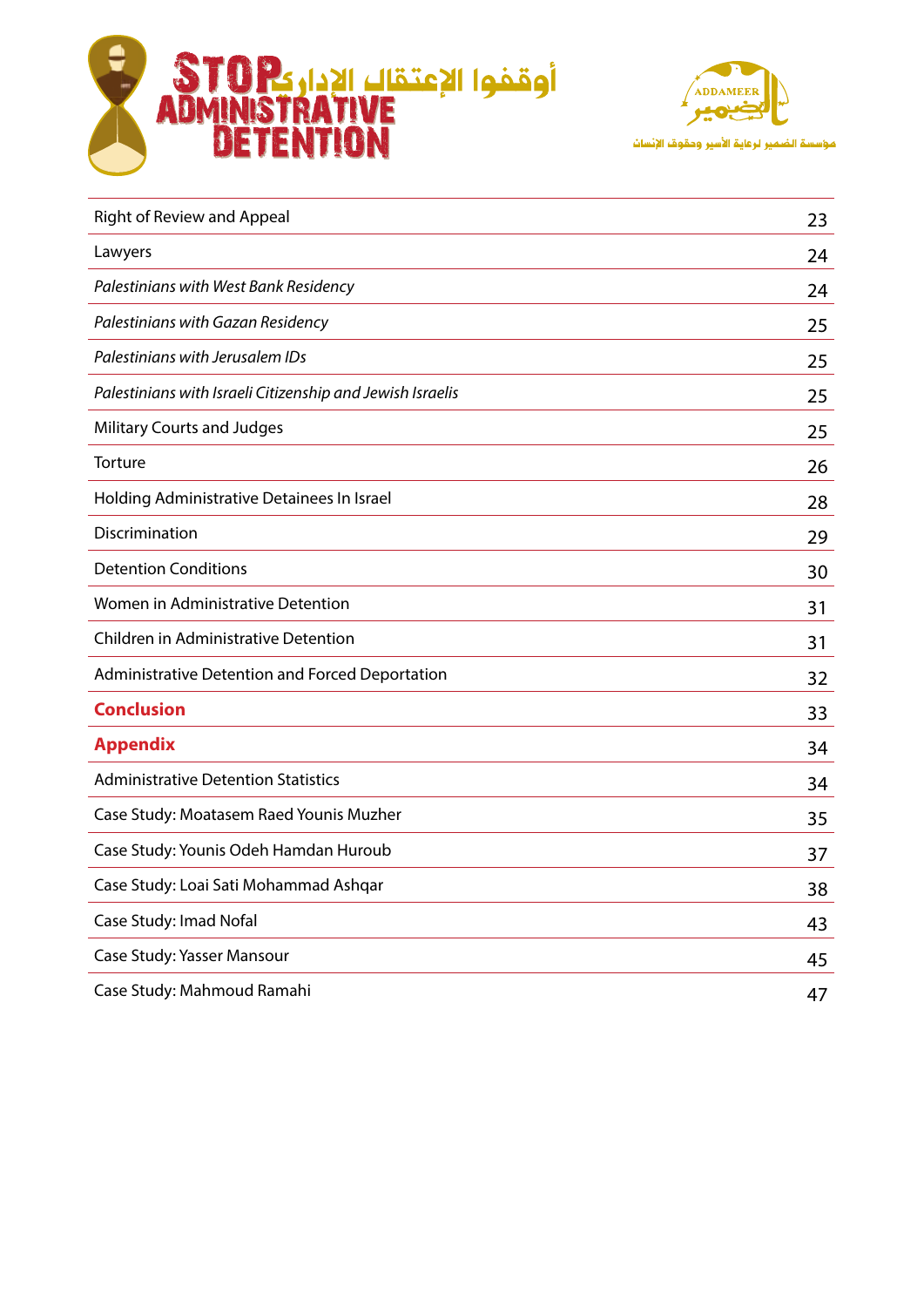



## **Summary**

- 1. Administrative detention is a procedure whereby a person is detained without charge or trial.
- 2. Administrative detention is permitted under international law but with strict conditions. It should only be used as a last resort and on an individual, case-by-case basis. Only imperative reasons of security justify the use of administrative detention and it should not be used as a substitute for criminal prosecution when there is insufficient evidence.
- 3. The Israeli practice of administrative detention does not meet international standards set by international law for the following reasons:
	- (i). There is evidence that Israel widely practices the use of torture and corporal punishment;
	- (ii). Israel deports and incarcerates administrative detainees outside the Occupied Palestinian Territory;
	- (iii). There is evidence that Israel uses administrative detention as a form of collective punishment;
	- (iv). There is evidence that Israel widely engages in humiliating and degrading treatment of administrative detainees;
	- (v). Administrative detainees are usually not informed precisely of the reasons for their detention;
	- (vi). There is evidence that Israel uses administrative detention as a substitute for criminal prosecution when evidence is insufficient or non-existent
	- (vii). The process of making and reviewing administrative detention orders falls far short of what would be considered a fair trial
	- (viii). Israel holds administrative detainees for prolonged periods in contravention of the  $4<sup>th</sup>$  Geneva Convention, which mandates that administrative detention take place for a very brief period of time
	- $(ix)$ . Administrative detainees are not given the right to communicate with their families up to international law standards;
	- (x). Administrative detainees are often denied regular family visits in accordance with international law standards:
	- (xi). Israel regularly fails to separate administrative detainees from the regular prison population;
	- (xii). The conditions of detention reqularly fall below an adequate standard required by international law: and,
	- (xiii). In the case of child detainees, Israel regularly fails to take into account the best interests of the child as required under international law.
- 4. Israel has historically ratified international agreements regarding human rights protection, whilst at the same time refusing to apply the agreements within the Occupied Palestinian Territory, attempting to create legal justifications for its illegal actions.

However, there is general acceptance that the following international humanitarian law instruments apply to the OPT:

- The Fourth Geneva Convention of 1949
- Article 75 of Additional Protocol I to the Fourth Geneva Convention
- The Hague Regulations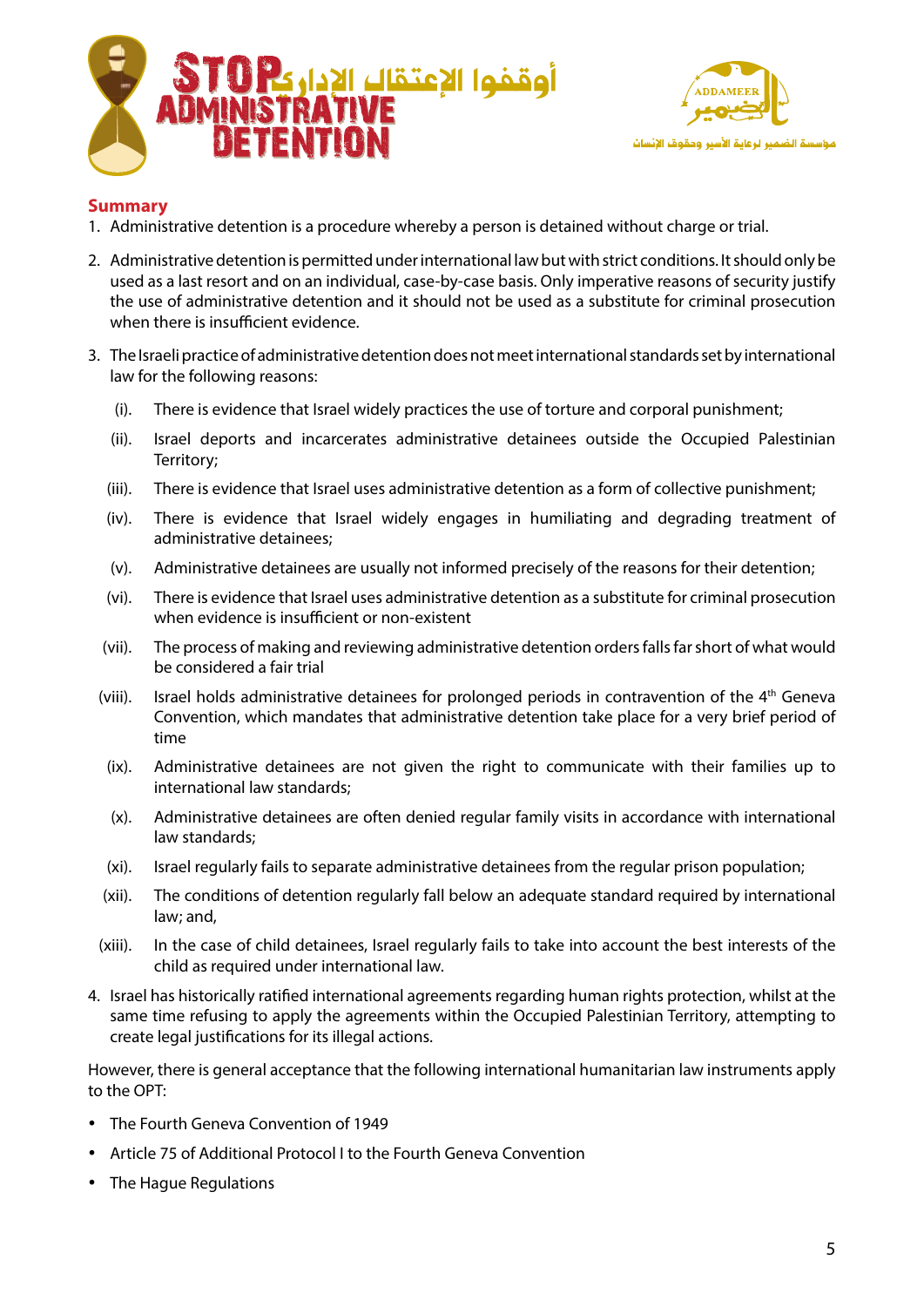



There is general acceptance that the following international human rights law instruments apply to the Occupied Territories:

- The International Covenant on Civil and Political Rights
- The International Covenant on Economic, Social and Cultural Rights
- The International Convention on the Rights of the Child
- UN Convention against Torture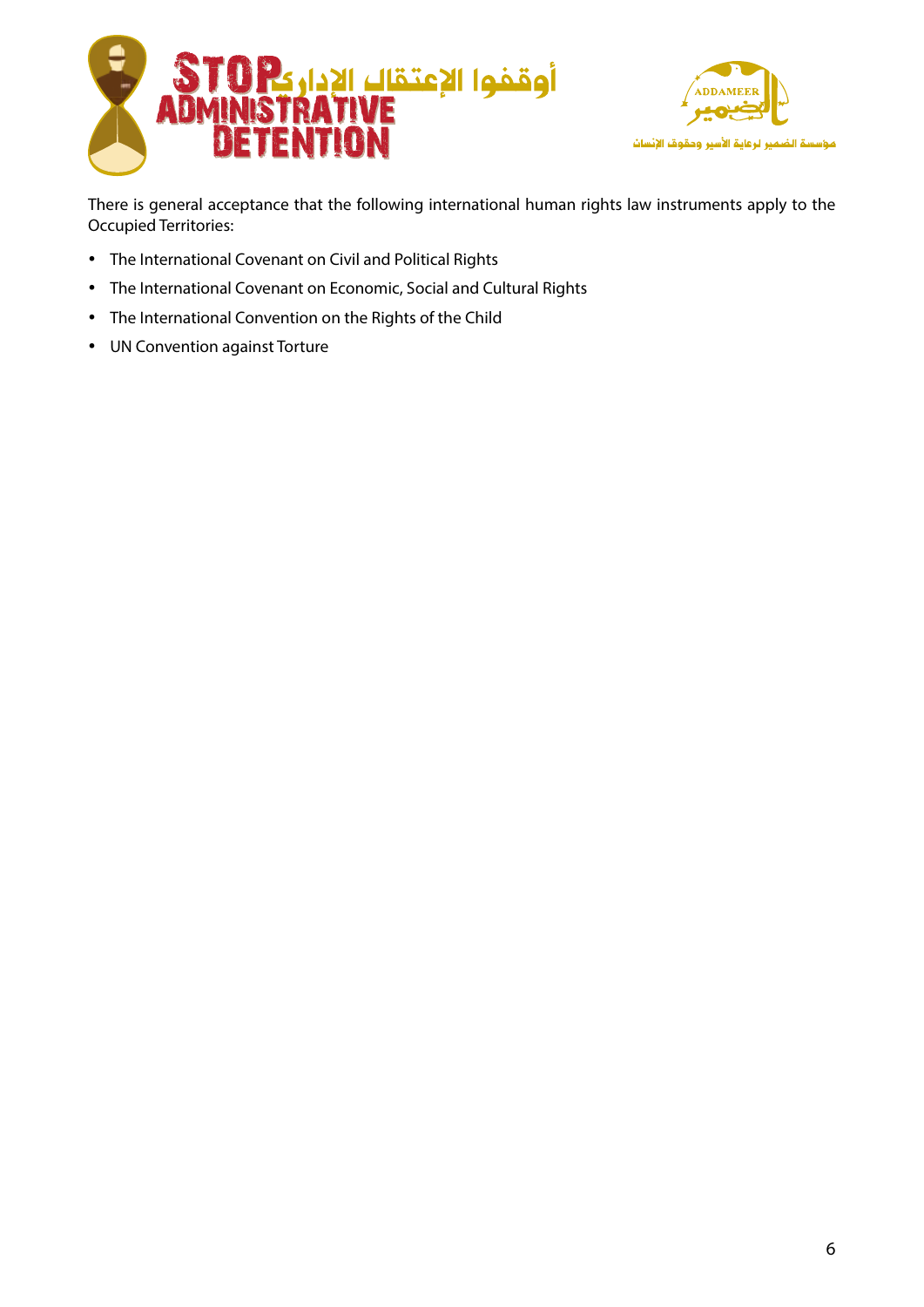



## **Introduction**

Administrative detention is a procedure under which detainees are held without charge or trial. No charges are filed, and there is no intention of bringing the detainee to trial. In accordance with the detention order, a detainee is given a specific term of detention. On or before the expiry of the term, the detention order is frequently renewed. This process can be continued indefinitely.

Administrative detention has been commonly used by repressive regimes to circumvent the legal process and to hinder access by political dissidents to the protection that they should be entitled to under the law. Places where it has been used to a particular extent include the North of Ireland, South Africa (under apartheid), the United States, and Israel.

Administrative detention (internment) without trial proved to be hugely controversial when it was introduced by the Government in the North of Ireland in 1970 as a means of suppressing nationalist opposition. It was used against one side of the community only and, in practice, led to even greater unrest and increased recruitment to both Sinn Féin and the Irish Republican Army (IRA). It was eventually abandoned some six or seven years later and was never utilized again, despite increased levels of violence and political dissent. There is a general consensus that its use in the North of Ireland was counter-productive and merely exacerbated the conflict there.

Administrative detainees in the US are held both at the renowned detention center in Guantanamo Bay and in a network of secret detention facilities throughout the country. These detainees have spent years without any fair legal process, held on the basis of secret evidence. The first detainees were brought to Guantanamo on January 11, 2002, more than eight years ago. At its height, the detention facility held approximately 775 detainees. However, the Guantanamo internment regime, originally designed to prevent the detainees from receiving the protections of the U.S. Constitution or P.O.W. status under the Geneva Conventions, soon came under heavy scrutiny and domestic and international condemnation. On his second full day in office, American President Barack Obama pledged to close the facility within a year, a promise that remains yet unmet. In fact, the 2012 National Defense Authorization Act (NDAA), which also authorizes the detention and execution of American citizens without charge or trial, effectively prevents Guantanamo from being closed by restricting detainee transfers and releases.

Israel's practice of administrative detention seriously undermines its claim that it is "the only democracy in the Middle East," particularly given that administrative detention has only been such an integral part of the legal system in two of the region's most brutal dictatorships: Egypt and Syria. The possibility of becoming an administrative detainee is an ever-present threat in the daily lives of all Palestinians and severely impacts the lives of Palestinians living in the occupied Palestinian territory (OPT). Over the years, Israel has held Palestinians in prolonged detention without trying them or informing them of the suspicions against them. While detainees may appeal the detention, neither they nor their attorneys are allowed to see the evidence. Israel has therefore made a mockery out of the entire system of procedural safeguards in both domestic and international law regarding the right to freedom and due process.

Due to the lack of due process and the risk of abuse in detaining a person without charge or trial, strict restrictions have been placed on administrative detention under international law. While international humanitarian law does allow the occupying power to use administrative detention, it is only under explicitly articulated exceptional circumstances. Article 78 of the IV Geneva Convention gives the occupying power the authority to take safety measures concerning protected persons (inhabitants of the occupied territories are regarded in the Convention as 'protected persons'), including internment for 'imperative reasons of security' and not as a mean of punishment.<sup>1</sup> The Israeli authorities, however, have in most cases used administrative detention indiscriminately and as a means of punishment.

<sup>1</sup> Convention (IV) relative to the Protection of Civilian Persons in Time of War. Geneva, 12 August 1949 (GCIV).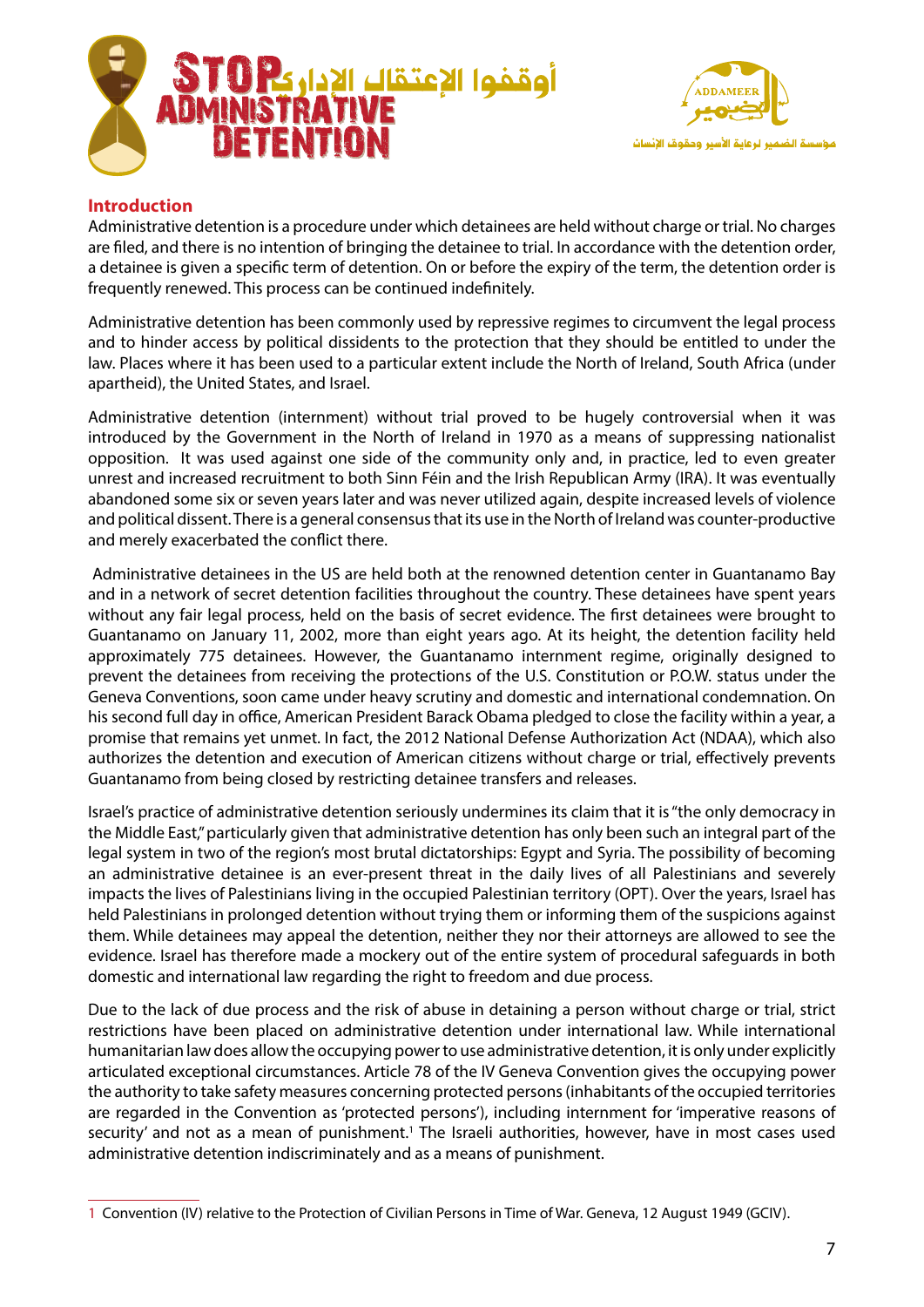



## **Background**

Palestinians have been subjected to administrative detention under the British Mandate; in Israel since 1948; and then in the OPT since 1967. According to testimonies given to Addameer, detainees are typically held under administrative detention orders from periods ranging from six months to six years. The longest serving administrative detainee has spent over 10 years, cumulatively, in administrative detention. The frequency of the use of administrative detention has fluctuated throughout Israel's existence, and has been steadily rising since the outbreak of the Second Intifada (uprising) in September 2000, and has been used as a means of collective punishment for Palestinians who oppose the occupation. As in previous years, whenever the conflict enters a new stage, the Israeli authorities use administrative detention to arrest a large number of Palestinians.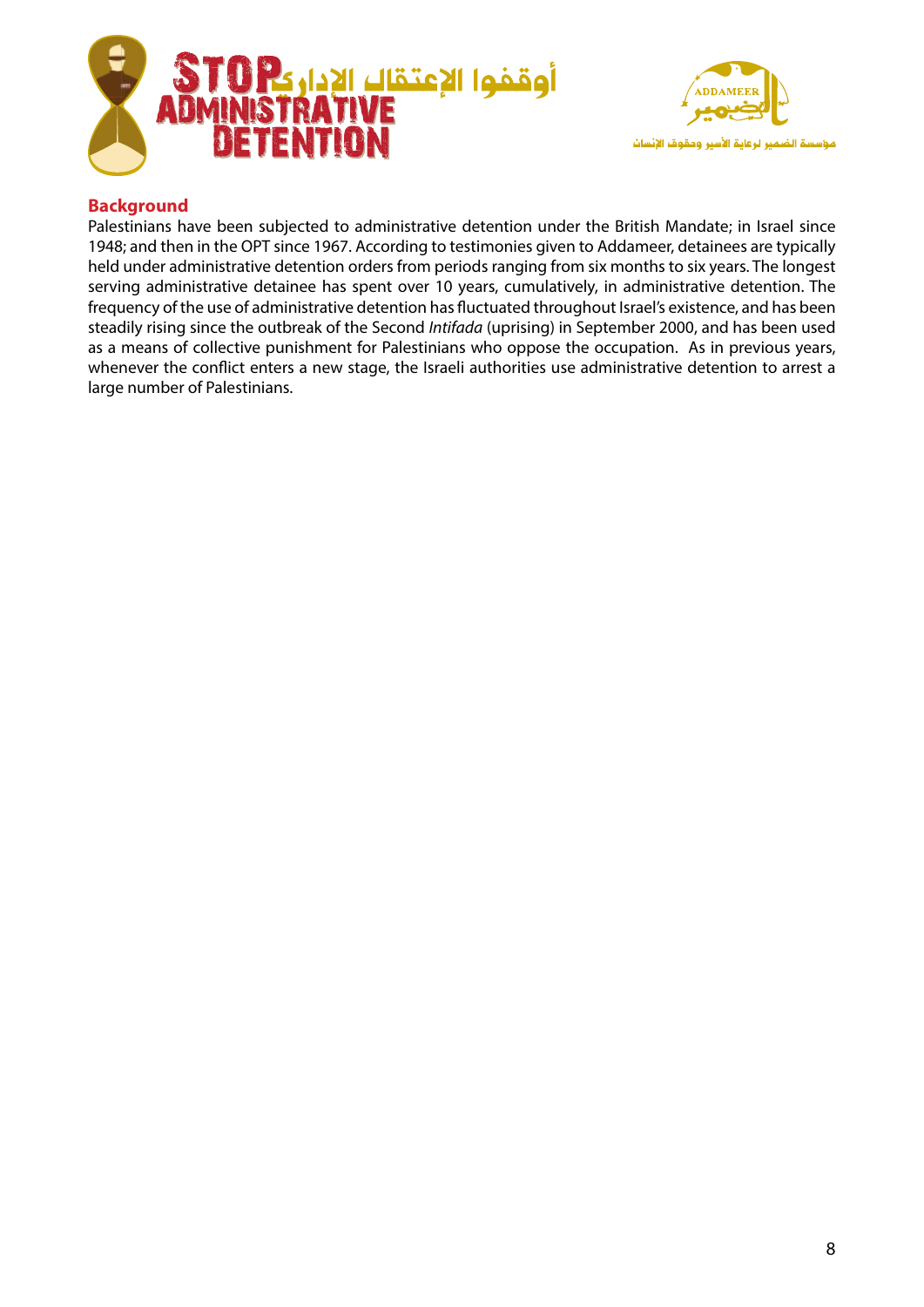



## **ADMINISTRATIVE DETENTION IN NUMBERS**

During the period of March 2002 to October 2002, Israeli Occupation Forces (IOF) arrested over 15,000 Palestinians during mass arrest campaigns, rounding up males in cities and villages between the ages of 15 to 45. In October 2002, there were over 1,050 Palestinians in administrative detention. By the beginning of March 2003, Israel held more than one thousand Palestinians in administrative detention.

In 2007, Israel held a monthly average of 830 administrative detainees, which was one hundred higher than in 2006. Furthermore, during the Palestinian Legislative Council (PLC) elections of 2006, Israel placed dozens of candidates from the Islamic 'Change and Reform Party' in administrative detention, some of whom are still imprisoned to this day.

Over the years, only nine Israeli citizens from illegal settlements in the West Bank have reportedly been detained for periods up to six months.

On 17 April 2012, approximately 1,200 Palestinian prisoners started hunger strikes and an additional 2,300 refused meals from the IPS in protest of prison conditions, administrative detention and restrictions on family visitation. After 28 days of hunger strike, the prisoners were able to strike an agreement with the IPS that ended the strike, including a provision that new administrative detention orders or renewals of administrative detention orders for the Palestinians currently in administrative detention would be limited, unless the secret files, upon which the administrative detention is based, contained "very serious" information.

The Israeli security forces reneged on their agreement to release administrative detainees who were on hunger strike, causing several to go on individual hunger strikes, including Thaer Halahleh, Bilal Diab and Akram Rikhawi. While the number of administrative detainees has decreased since the hunger strikes, the number was on the rise again by the end of 2012.

#### As of 1 March 2013 there were 170 administrative detainees in Israeli prisons and detention centers, including 8 members of the PLC.

Administrative detention in the OPT is ordered by a military commander and grounded on "security reasons." Detainees are held without trial and without being told the evidence against them. In most cases, they are simply informed that there is 'secret evidence' against them and that they are being held for security reasons.

The security reasons are broad enough to include peaceful political subversion and virtually any act of resistance against the Israeli colonial occupation. The definitions of crimes in Israeli legislation are additional sites where ambiguity can be manipulated, often resulting in increased sentences and imprisonment for Palestinians. For example, participation in a demonstration is deemed a disruption of public order. Firing in the air during a wedding, as a form of celebration, constitutes a danger to Israel's national security, despite the fact that it occurs in areas ostensibly under the sole jurisdiction of the Palestinian Authority (area A). Carrying or placing a Palestinian flag is a crime under Israeli military regulations. Even pouring coffee for a member of a declared illegal association can be seen as support for a terrorist organization. Palestinian national security forces are also seen as an illegal association.

International humanitarian law, comprised primarily of the Geneva Conventions of 1949 and their Additional Protocols, as well as international human rights law, provide the international legal standards that are to be applied to administrative detention in armed conflict and other situations of violence. International law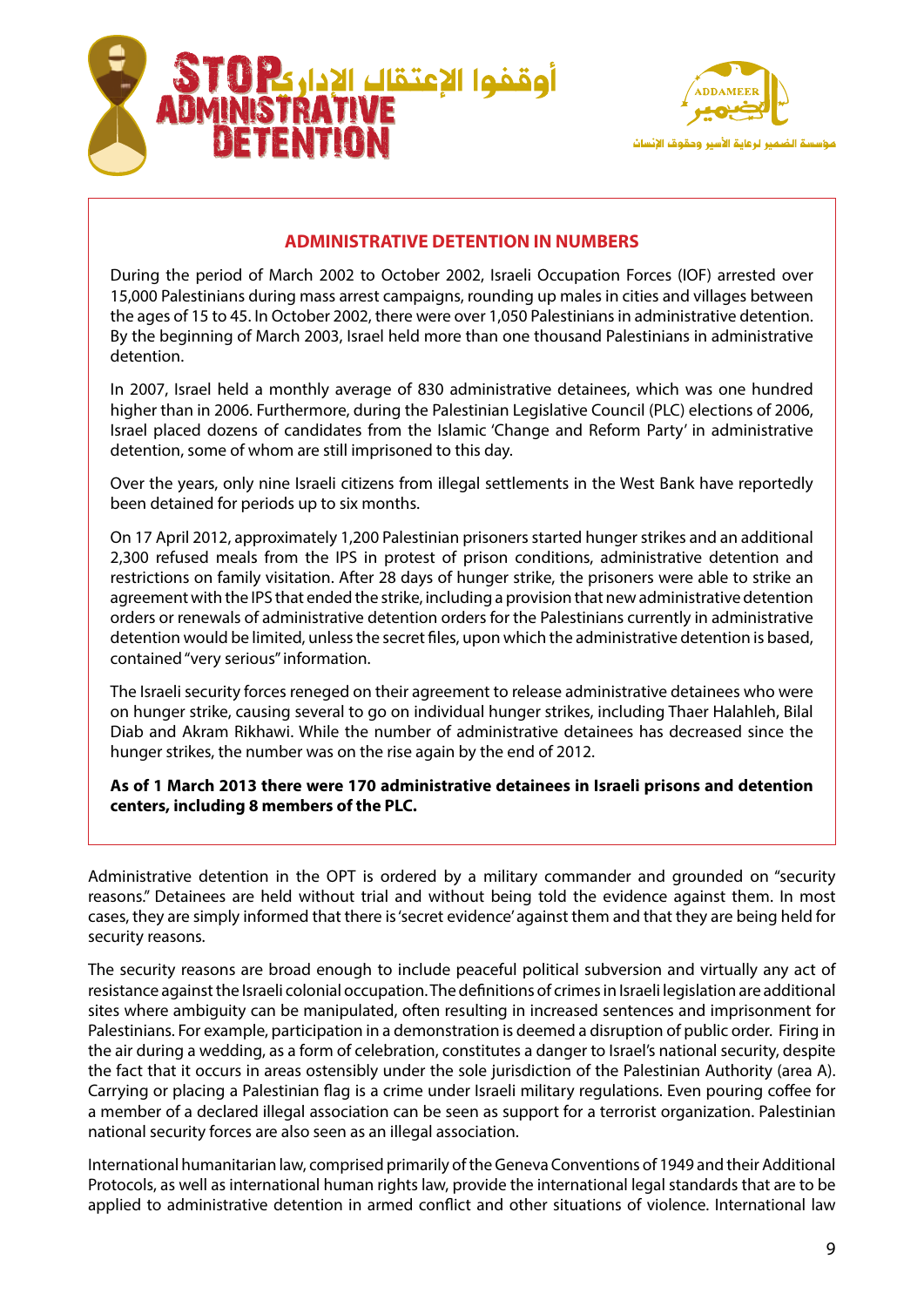



permits administrative detention under specific, narrowly defined circumstances. In accordance with the International Covenant on Civil and Political Rights (ICCPR) there **must be a public emergency that threatens** the life of the nation. Furthermore, administrative detention can only be ordered on an individual case-by-case basis, without discrimination of any kind. A State's collective, non-individual detention of a whole category of persons can in no way be considered a proportional response, regardless of what the circumstances of the emergency concerned might be. According to Adalah: The Legal Center for Arab Minority Rights in Israel, Israel has sought to justify its policy of administrative detention by the remarkable claim that it has been under a "state of emergency since 1948" and is therefore justified in suspending or "derogating" from certain rights, including the right not to be arbitrarily detained.<sup>2</sup> Moreover, administrative detention should not be used as a substitute for criminal prosecution where there is insufficient evidence to obtain a conviction. Israel's use of administrative detention deliberately infringes these restrictions.

This report examines Israel's policy of administrative detention in view of general principles of international law governing detention in general and administrative detention in particular. While Israel claims to be abiding by such principles, this report shows that Israel severely violates every one of these principles in practice.

This report will consider administrative detention under three broad headings:

- International Law
- Israeli Law
- Administrative Detention in Practice

<sup>2</sup> Adalah, Submission to the UN Human Rights Committee, 22 July 2003 (available at: http://www.adalah.org/eng/ intladvocacy/unhrc\_03\_emergency.pdf).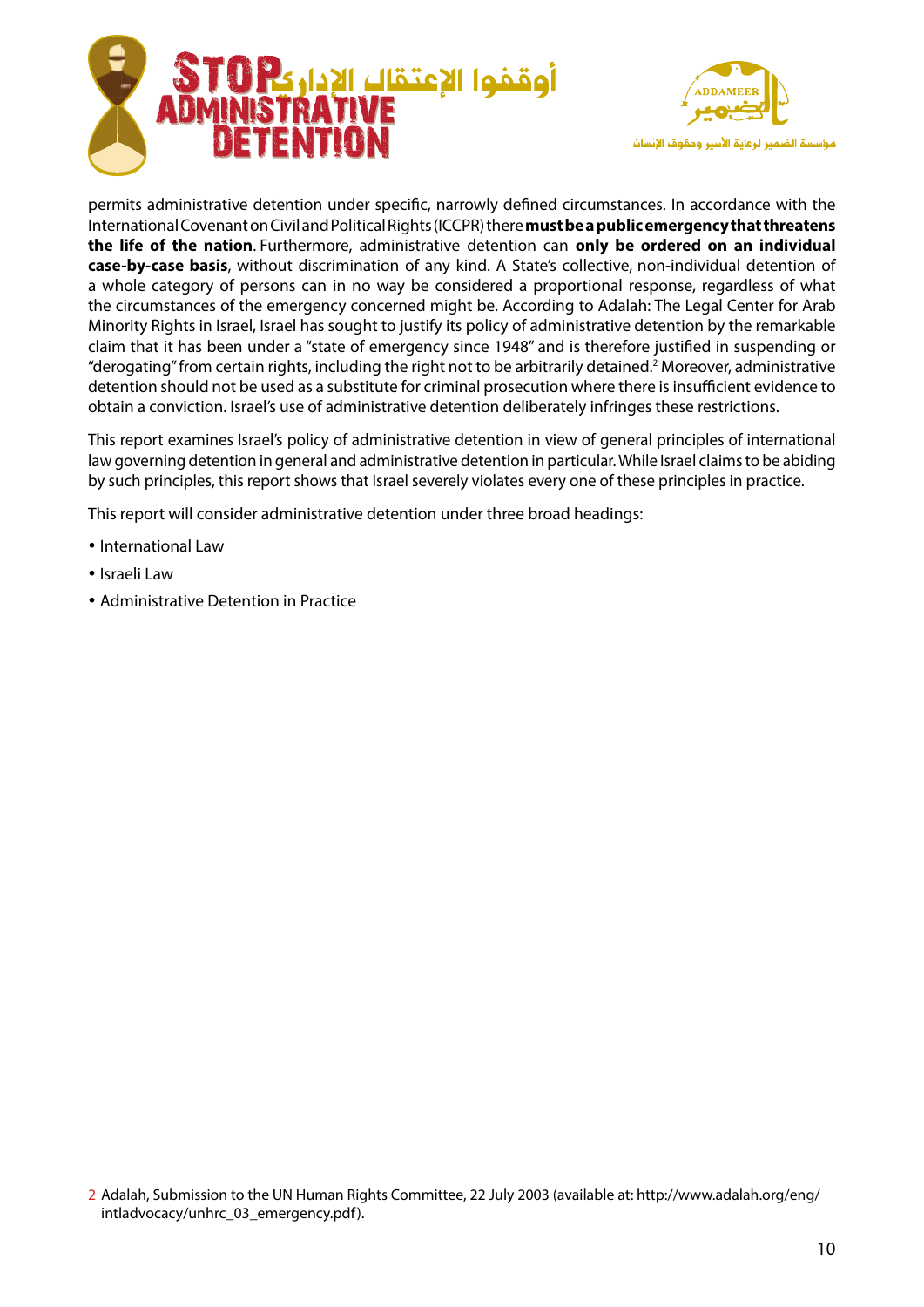



## **International Law**

In 1967, Israel occupied the West Bank, including East Jerusalem (both were under Jordanian control at the time) and the Gaza Strip (which was under Egyptian administration), which have come to be known as the OPT. Israel also occupied the Golan Heights and the Sinai Peninsula at the same time. Israel thus became a "belligerent power"<sup>3</sup> and subject to international humanitarian law in regards to the occupation of these territories.<sup>4</sup> Humanitarian law regulates how such territories should be governed, the conduct of the occupying power, and the treatment of the civilian population ("protected persons") during occupation.<sup>5</sup>

The key international humanitarian legal instruments that regulate administrative detention in the occupied Palestinian territory are:

- The Fourth Geneva Convention (1949):<sup>6</sup>
- Additional Protocol I to the Geneva Convention (1977): and.
- Regulations annexed to the Hague Convention No. IV (Hague Regulations)<sup>7</sup>

An international consensus exists among States and the International Committee of the Red Cross (ICRC) that the Fourth Geneva Convention and the Hague Regulations of 1907 apply to all of the territories occupied by Israel after the 1967 war. The United Nations Security Council and the International Court of Justice (ICJ) have confirmed the applicability of the Fourth Geneva Convention to the OPT, including East Jerusalem, in ICJ Advisory Opinions and at least 25 Security Council Resolutions.<sup>8</sup>

International humanitarian law does not allow for any derogation from the law on the basis of any military, security or national rationales. This is because all instruments of international humanitarian law already give due consideration to military imperatives and reconcile military necessity with the demands of humanity.<sup>9</sup>

International human rights law and customary international law also have relevance when considering the nature and scope of permissible administrative detention.<sup>10</sup>

## **The Fourth Geneva Convention (1949)**

The Fourth Geneva Convention provides for the protection of civilians who find themselves under the rule of a foreign power in the event of an international and internal conflict. The Fourth Geneva Convention is based on the universally accepted principle that parties to a conflict should ensure that people living in an occupied territory should continue to live in as normal a manner as possible and in accordance with their laws, customs and traditions.

- 5 D. Kretzmer, The Occupation of Justice, State University of New York Press, New York, 2002 (available at: http:// www.palestine-un.org/tenth/paper.html).
- 6 GCIV.
- 7 Regulations Annexed to The Hague Convention No. IV respecting the laws and customs of war on land (1907).
- 8 D. Kretzmer, supra note 5.
- .Ibid 9

<sup>3</sup> Belligerent military occupation occurs when one nation's military garrisons occupy all or part of a foreign nation during an invasion (during or after a war).

<sup>4</sup> International humanitarian law is sometimes referred to as the laws of war or the laws of armed conflict and primarily comprises the Geneva and Hague Conventions.

<sup>10</sup> International human rights law is comprised of such instruments as the International Covenant on Civil and Political Rights (1966), International Covenant on Economic, Social and Cultural Rights (1966), and the Convention against Torture and Other Cruel, Inhuman or Degrading Treatment or Punishment (1984), among many others. Customary international law is a body of law created through widespread and consistent practice among States, conducted with a genuine belief that such practice is legally binding (opinio juris), affording these laws the status of a legal rule or principle.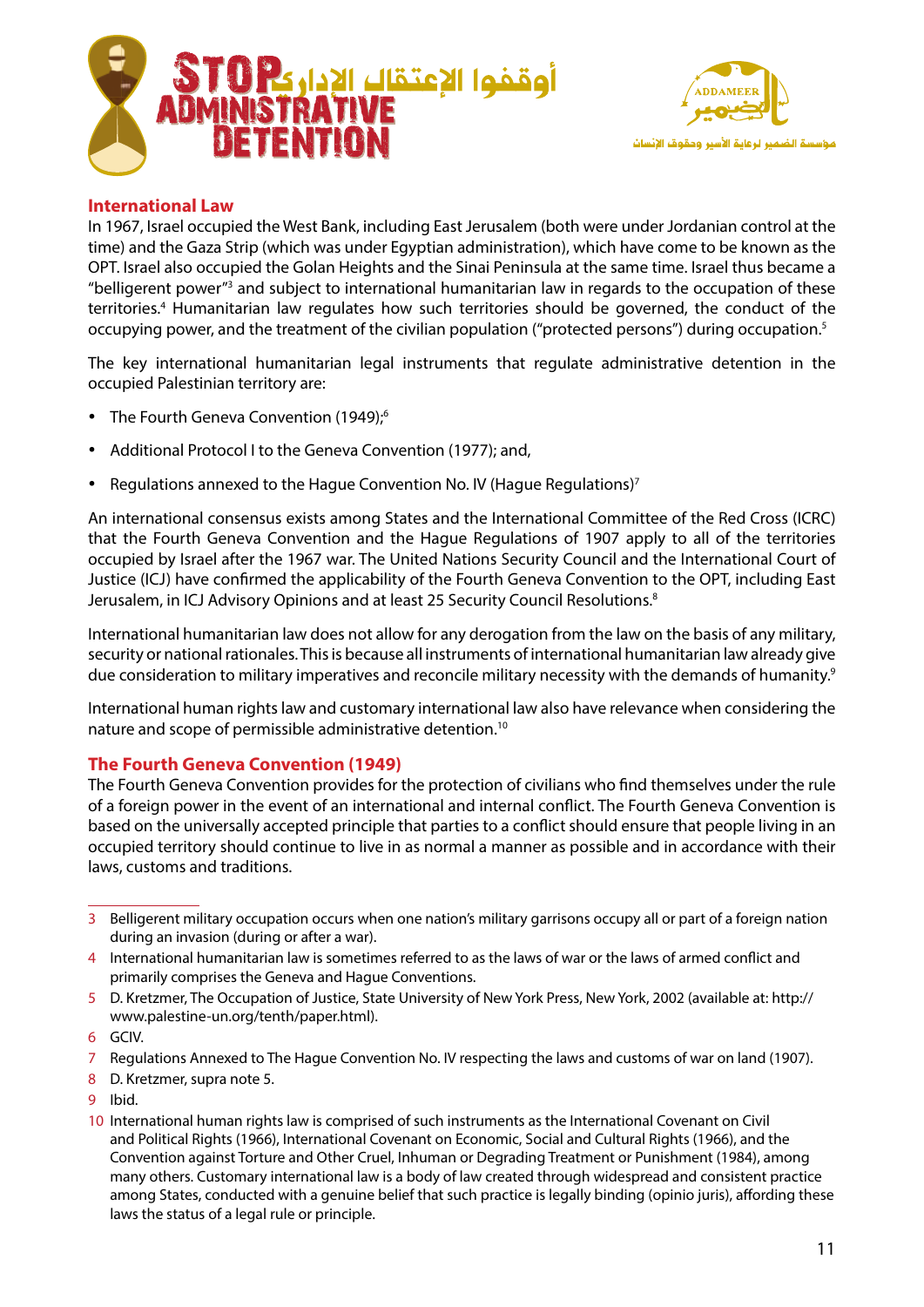



The Convention forms what is probably the most significant body of international humanitarian law applicable to occupied territory and is considered to have acquired customary international law status. As mentioned, it is widely accepted (except by Israel) that the Fourth Geneva Convention applies to the OPT. The Convention rests on the belief, as articulated in Article 27, that civilians, whether in occupied territory or not, are fundamentally "entitled, in all circumstances, to respect for their persons, their honor, their family rights, their religious convictions and practices and their manners and customs." The inviolability of such rights and benefits has been especially pronounced for persons in occupied territories.

Articles 42 and 78 of the Fourth Geneva Convention permit administrative detention only "if the security of the Detaining Power makes it absolutely necessary"<sup>11</sup> or for "imperative reasons of security."<sup>12</sup>

The consensus, confirmed by the ICRC, appears to be that the application of international humanitarian law, including the Fourth Geneva Convention, ceases only after the effective end of the occupation or with a comprehensive political settlement.<sup>13</sup> Until this occurs, no derogation is possible from the rights guaranteed under the Convention.

Israel ratified the Fourth Geneva Convention in 1951 and is bound by its terms.<sup>14</sup>

#### **Additional Protocol I**

In 1977, two additional protocols to the Geneva Conventions of 1949 were adopted to bolster the protection afforded to civilian populations in times of conflict and to take into account the realities of modern warfare. Additional Protocol I applies to international armed conflicts, and protects civilians against the effects of hostilities whilst making it clear that the sphere of operation of the Fourth Geneva Convention and Protocols includes:

*Armed conflicts in which peoples are fighting against colonial domination and alien occupation and* against racist regimes in the exercise of their right to self-determination.<sup>"15</sup>

Israel has not ratified Additional Protocol I; however, Article 75 of Additional Protocol I is considered to reflect customary international law and is therefore binding on Israel.<sup>16</sup>

#### **The Hague Regulations (1907)**

Israel is not a party to the Fourth Hague Convention (1907) to which the Hague Regulations are annexed. However, it is accepted that the Fourth Hague Convention (and regulations) is declaratory of customary international law and is therefore binding on all States, including Israel.<sup>17</sup>

- 13 Permanent Observer Mission of Palestine to the United Nations, New York, Israel's Belligerent Occupation of the Palestinian Territory, including Jerusalem and International Humanitarian Law, 15 July 1999.
- 14 GCIV has been ratified by 188 States and is widely accepted as established customary international law.
- 15 Article 1 of Additional Protocol I.
- 16 Jelena Pejic, "Procedural Principles and Safeguards for Internment/Administrative Detention in Armed Conflict and Other Situations of Violence", International Review of the Red Cross, Vol. 87, No. 858, June 2005.
- 17 International Court of Justice, Advisory Opinion, Legal Consequences of the Construction of a Wall in the Occupied Palestinian Territory, 9 July 2004, para. 89.

<sup>11</sup> GCIV Article 42 provides: "The internment or placing in assigned residence of protected persons may be ordered only if the security of the Detaining Power makes it absolutely necessary."

<sup>12</sup> GCIV Article 78 provides: "If the Occupying Power considers it necessary, for imperative reasons of security, to take safety measures concerning protected persons, it may, at the most, subject them to assigned residence or to internment. Decisions regarding such assigned residence or internment shall be made according to a regular procedure to be prescribed by the Occupying Power in accordance with the provisions of the present Convention. This procedure shall include the right of appeal for the parties concerned. Appeals shall be decided with the least possible delay. In the event of the decision being upheld, it shall be subject to periodical review, if possible every six months, by a competent body set up by the said Power."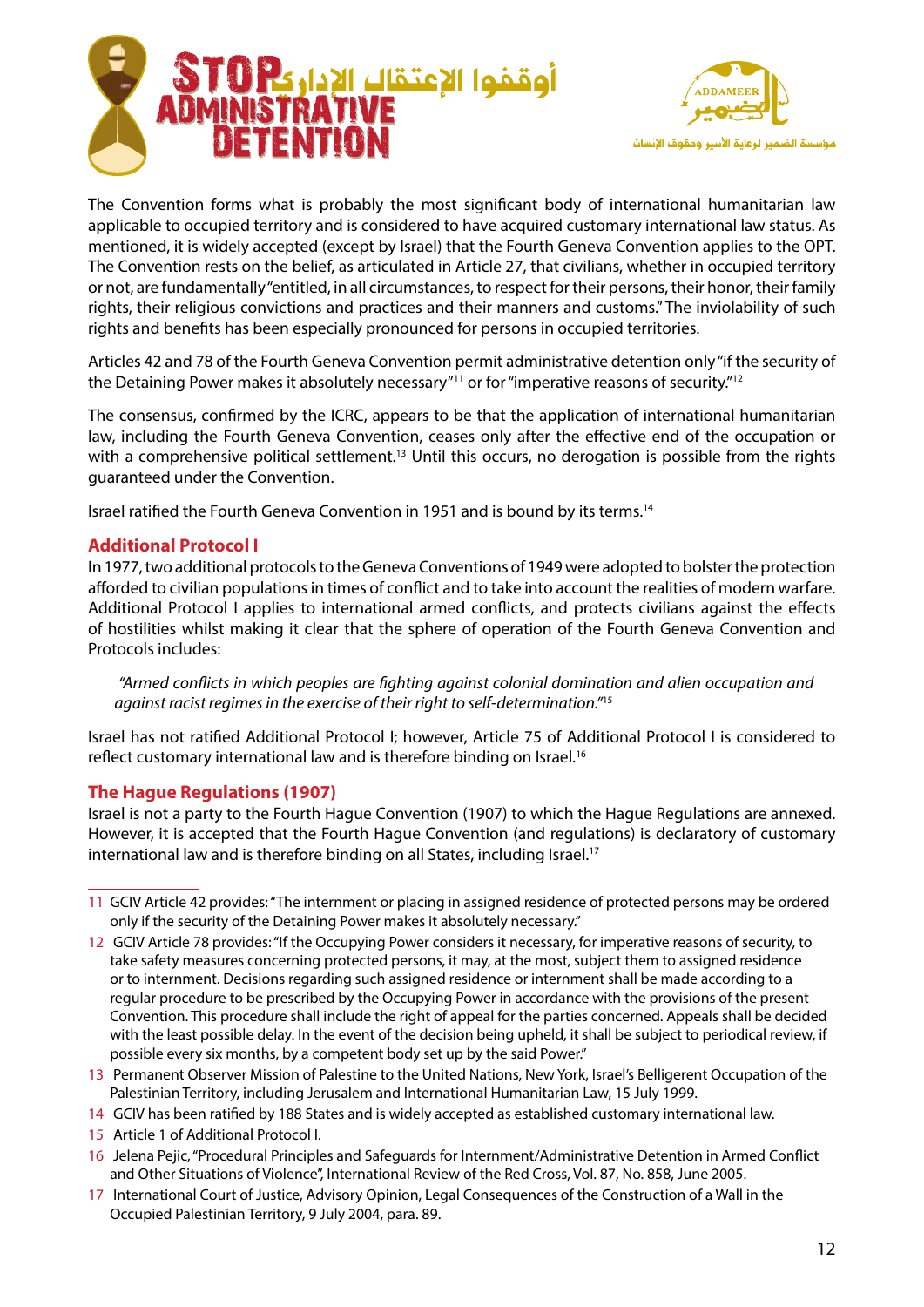



## **Other Applicable International Law**

On 9 July, 2004 the ICJ handed down its advisory opinion in Legal Consequences of the Construction of a Wall in the Occupied Palestinian Territory.<sup>18</sup> The ICJ relevantly held that in addition to the Fourth Geneva Convention, the following international legal instruments also apply to the Occupied Palestinian Territory:

- The International Covenant on Civil and Political Rights (1966)
- The International Covenant on Economic, Social and Cultural Rights (1966)
- The Convention on the Rights of the Child (1990)

The ICJ has held that the protections offered by human rights conventions do not cease in case of armed conflict, save through the effect of provisions for derogation of the kind to be found in Article 4 of the ICCPR.<sup>19</sup> In regards to the relationship between international humanitarian law and human rights law, there are thus three possible situations: some rights may be exclusively matters of international humanitarian law; others may be exclusively matters of human rights law; and yet others may be matters of both these branches of international law.

#### **The International Covenant on Civil and Political Rights**

The International Covenant on Civil and Political Rights (ICCPR) does permit administrative detention in exceptional circumstances during armed conflict or for protecting State security in certain circumstances.<sup>20</sup> The required circumstances are set out in Article 4 of the ICCPR which Israel ratified in 1991.<sup>21</sup>

#### **The United Nations Convention on the Rights of the Child**

The fundamental principle underpinning the United Nations Convention on the Rights of the Child (CRC) is that in all actions concerning children, whether undertaken by public or private social welfare institutions, courts of law, administrative authorities or legislative bodies, the best interests of the child shall be a primary consideration.<sup>22</sup>

Israel ratified the CRC in 1989 and the ICJ has determined that the Convention does apply to the OPT.<sup>23</sup> One of the foremost ways that Israeli Military Orders deviate from the rights provided to children under international law is in their definition of what constitutes a "child." Under Article 1 of the Convention on the Rights of the Child a child is defined as, "every human being below the age of eighteen years." Yet, until an amendment to Military Order 1651 in 2011, Palestinian children between 16-18 were considered adults under Israeli military law (Military Order 132). Since this amendment has been announced, the military

- 18 Adopted by the UN General Assembly on 20 July, 2004 in resolution ES-10/15. The resolution was adopted by 150 votes in favor, 6 against with 10 abstentions.
- 19 Article 4 permits a State Party to suspend the operation of certain Articles of the Covenant (including Article 9) "in time of public emergency which threatens the life of the nation."
- 20 Article 9 of the ICCPR establishes a prima facie position opposed to administrative detention by establishing an entitlement to the following rights: The right to liberty and security of person; Not to be subjected to arbitrary arrest or detention; To be informed, at the time of arrest, of the reasons for his arrest and be promptly informed of the charges against him or her; To be brought promptly before a judge exercising judicial power and to be entitled to a trial within a reasonable time or released; To challenge the lawfulness of the detention in a court; To compensation for wrongful detention.
- 21 ICCPR, Article 4 relevantly provides:

"In time of public emergency which threatens the life of the nation and the existence of which is officially proclaimed, the States Parties to the present Covenant may take measures derogating from their obligations under the present Covenant to the extent strictly required by the exigencies of the situation, provided that such measures are not inconsistent with their other obligations under international law and do not involve discrimination solely on the ground of race, colour, sex, language, religion or social origin."

- 22 CRC, Article 3.
- 23 ICJ Wall Advisory Opinion, supra note 17, para. 113.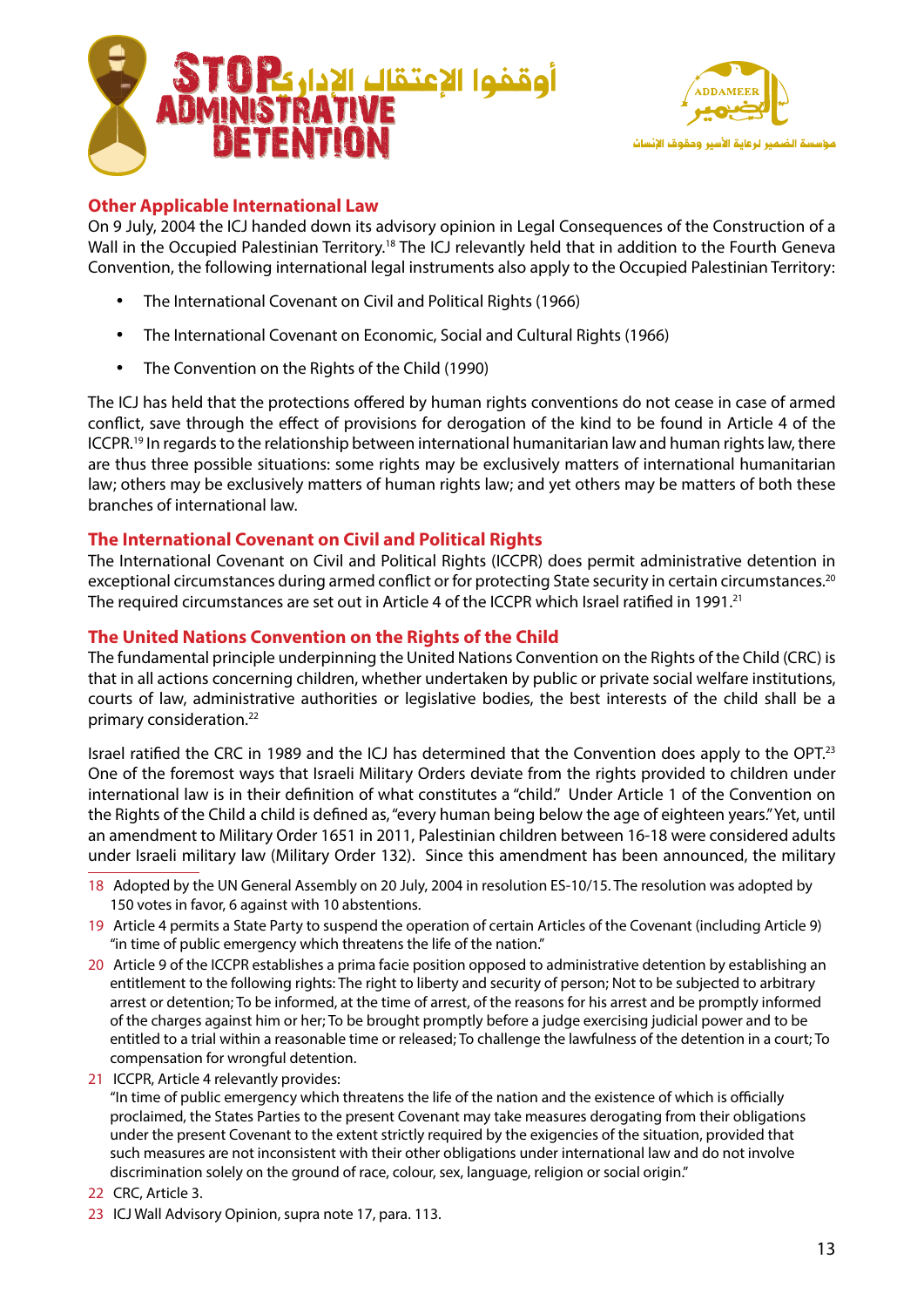



court has been using a loophole in the order: instead of being sentenced based on their age at the time of the alleged offense, the children are sentenced based on their age at the time of sentencing. This, in effect, means that many children are charged as adults, since they turn 18 during interrogation, pre-trial detention, or during the trial period.

## **The United Nations Convention against Torture and Other Cruel, Inhuman or Degrading Treatment or Punishment**

The UN Convention against Torture and Other Cruel, Inhuman or Degrading Treatment or Punishment (1984) (CAT) prohibits all forms of torture in all circumstances, without exception.<sup>24</sup> Israel ratified the CAT in 1991. However, in 1995, Israel rejected the authority of the Committee against Torture, the body that monitors implementation of the CAT, to investigate information it received from individuals and organizations concerning torture. Palestinian and Israeli human rights NGOs have repeatedly supported numerous petitions to the Israeli High Court of Justice against the State practice of torture, which produced some success in 1999 with the High Court's decision to limit its use.<sup>25</sup> In its landmark judgment in September 1999, the High Court of Justice held that the Israeli Security Agency (ISA) did not have legal authority to use "physical means" against interrogees. Pressure and a measure of discomfort are legitimate, the justices said, only as a side-effect of the necessities of the interrogation and not as a means for breaking the interrogees' spirit. However, the court stated that ISA agents who abused interrogees in "ticking bomb" situations may avoid prosecution. This holding implicitly legitimized these severe acts, contrary to international law, which does not acknowledge any exceptions to the prohibition on torture and ill-treatment.<sup>26</sup>

Israel has continuously attempted to justify its use of torture to the international community and to absolve itself of criminal responsibility in this regard in various ways, foremost of which are the Landau Commission of 1987. The Landau Commission claimed to restrict the use of torture, but approved the use of "moderate" physical pressure and "non-violent psychological pressure" during the interrogation of Palestinian detainees.

Furthermore, Israel does not abide by the UN Standard Minimum Rules for the Treatment of Prisoners or the UN Standard Minimum Rules for the Administration of Juvenile Justice (also known as "The Beijing Rules") in its application of torture against Palestinian prisoners in order to extract confessions for sentencing. Since 1967, 72 detainees have died while in custody as a result of torture. Confessions extracted through torture are admissible in court and/or military tribunals.<sup>27</sup>

## **Specific Rights, Duties and Obligations Imposed by International Law**

International humanitarian law and international human rights law each provide for specific rights, duties and obligations in relation to administrative detention, including the following:

- The High Contracting parties to the Fourth Geneva Convention undertake to respect and ensure respect for the Convention in all circumstances.<sup>28</sup>
- A prohibition against torture (mental and physical), mutilations and cruel treatment.<sup>29</sup>
- A prohibition against corporal punishment.<sup>30</sup>
- 24 CAT, Article 2.
- 25 HCJ 5100/94 Pub. Comm. Against Torture in Isr. v. Israel [1999] IsrSC 53(4) 817. Organizations such as Hamoked and ACRI have played key roles in this process.
- 26 B'tselem and Hamoked, Absolute Prohibition: The Torture and Ill Treatment of Palestinian Detainees, May, 2007 (available at: http://www.btselem.org/english/publications/Index.asp?TF=03).
- 27 Addameer Prisoner Support and Human Rights Association, Violations against Palestinian Detainees 2007.
- 28 GCIV, Article 1.
- 29 GCIV, Article 3; Additional Protocol I, Article 75(2)(a)(ii); and, CAT, Article 2.
- 30 Additional Protocol I, Article 75(2)(a)(iii).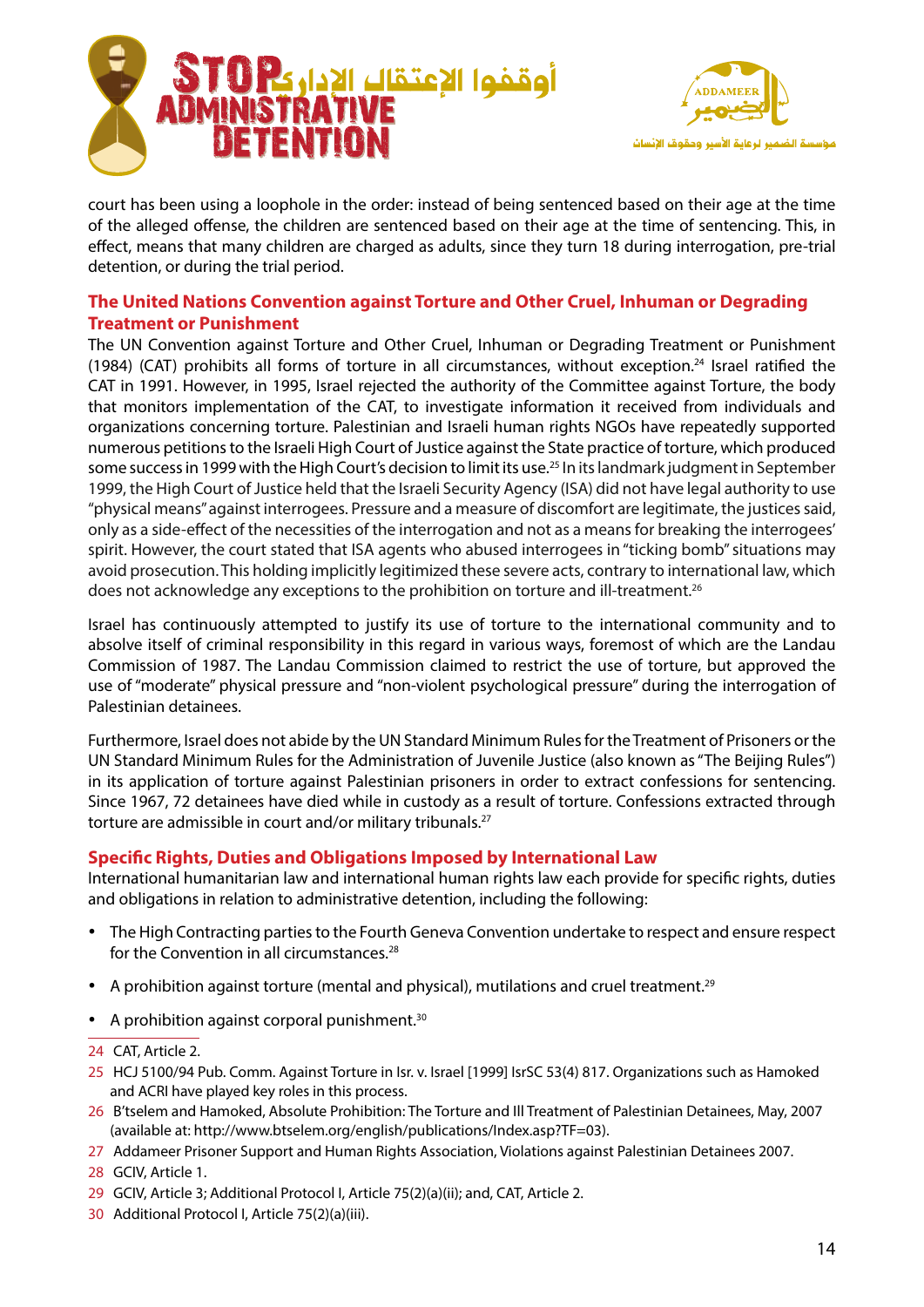



- A prohibition against deportations and transfer of civilians in and out of the occupied territory.<sup>31</sup>
- A prohibition against reprisals and collective punishments. $32$
- A prohibition against outrages upon personal dignity, in particular humiliating or degrading treatment including any form of indecent assault.<sup>33</sup>

#### **Procedure**

- Any person detained shall be informed promptly of the reasons for their detention.<sup>34</sup>
- No sentence shall be pronounced except after a regular trial.<sup>35</sup>
- The accused person shall have the right to present evidence necessary to their defense and may, in particular, call witnesses. They shall have the right to be assisted by a qualified advocate or counsel of their own choice, who shall be able to visit them freely and shall enjoy the necessary facilities for preparing the defense.<sup>36</sup>
- The right to have the detention reconsidered by an appropriate body as soon as possible and reviewed at least twice a year.<sup>37</sup>
- The right to be released by the Occupying Power as soon as the reasons for the detention cease to exist.<sup>38</sup>

#### **Family Contact**

- The detainee has the right, within a week of being detained, to communicate in writing with his or her family informing the family of his or her detention, address and state of health.<sup>39</sup>
- The detainee has the right to receive correspondence from his or her family.<sup>40</sup>
- The detainee has the right to receive visitors, especially near relatives, on a regular basis and as often as possible. In cases of urgency, such as death or serious illness of relatives, detainees should be permitted to visit their homes.<sup>41</sup>

#### **Conditions of Detention**

- The Occupying Power must maintain detainees at its own expense and must provide for the detainees' state of health.<sup>42</sup>
- The Occupying Power must provide for support of those dependent on the detainee in circumstances
- 31 GCIV, Article 49:

"Individual or mass forcible transfers, as well as deportations of protected persons from occupied territory to the territory of the Occupying Power or to that of any other country, occupied or not, are prohibited, regardless of their motive..."

- "...The Occupying Power shall not deport or transfer parts of its own civilian population into the territory it occupies."
- 32 GCIV, Article 33; Additional Protocol I, Article 75(2)(d); and, Hague Regulations, Article 50.
- 33 GCIV, Article 3; Additional Protocol I, Article 75(2)(b).
- 34 Additional Protocol I, Article 75(3).
- 35 GCIV, Article 71.
- 36 GCIV, Article 72.
- 37 Ibid., Article 43.
- 38 GCIV, Article 132; Additional Protocol I, Article 75(3).
- 39 GCIV, Article 106.
- 40 Ibid., Article 107.
- 41 Ibid., Article 116.
- 42 Ibid., Articles 81, 91 and 92.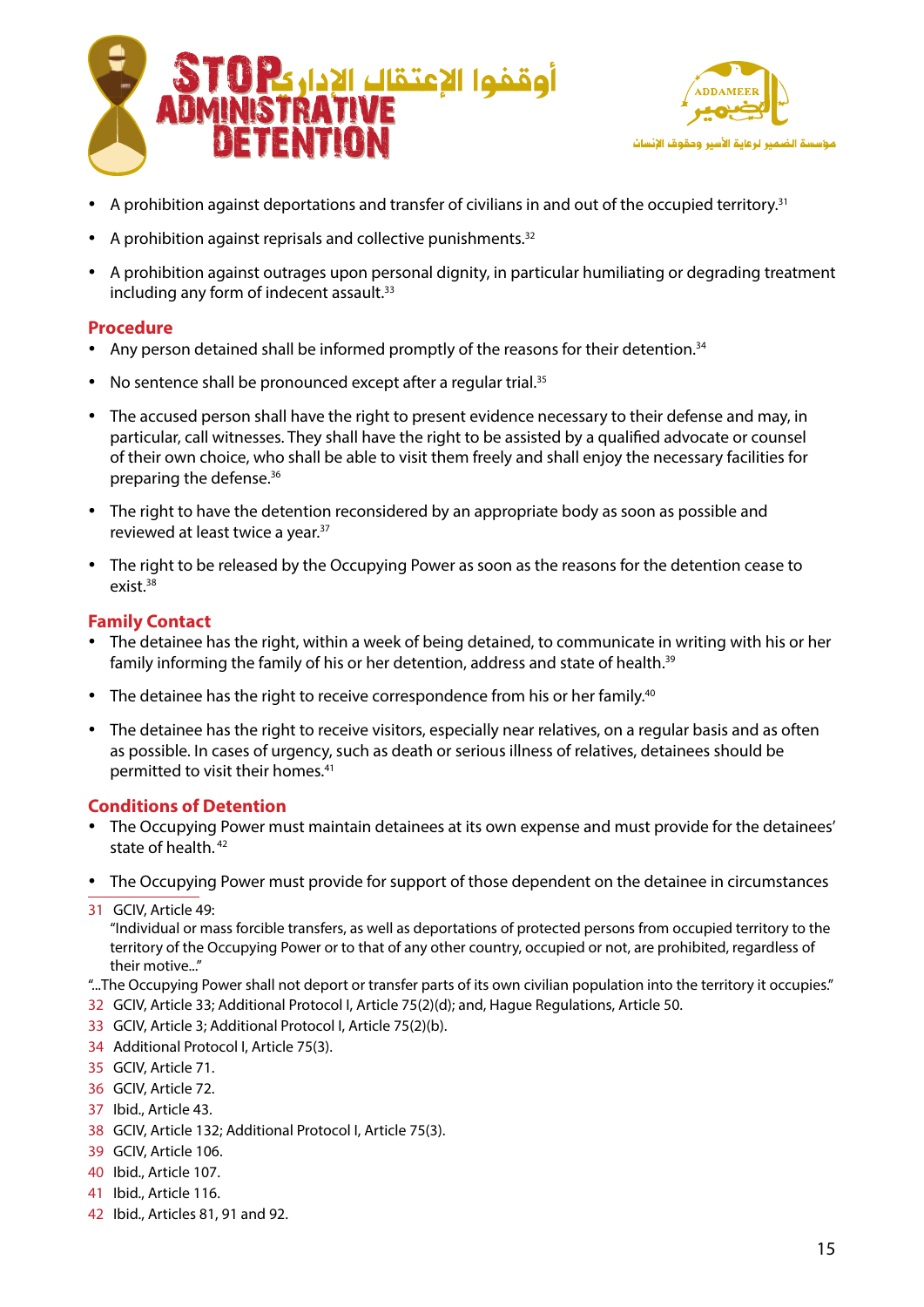



where they are unable to support themselves. 43

- Detainees must be held separately from persons detained for any other reason, such as persons convicted of criminal offences. This highlights the distinction made between persons imprisoned after a regular criminal trial and those held in administrative detention who have not been tried or convicted of any offence, and therefore should be kept separately.<sup>44</sup>
- The Occupying Power must intern the detainees in adequate accommodation in regards to health, hygiene and the rigours of the climate.<sup>45</sup>
- The Occupying Power must provide the detainees with sufficient food to maintain their health whilst also taking into account their customary dietary requirements. Detainees must also be given the means to prepare their own food.<sup>46</sup>
- Detainees must be provided with premises suitable for the holding of their religious services.<sup>47</sup>

#### **Women**

• Women detained shall be under the immediate supervision of women. $48$ 

#### **Children**

- In all actions concerning children, the best interest of the child shall be the primary consideration.<sup>49</sup>
- Where a child is separated from its parents due to the actions of the State, such as through detention, imprisonment, exile, deportation or death, the State shall, upon request, provide information to the family as to the whereabouts of the missing family member. $50$
- State Parties recognize the right of the child to education.<sup>51</sup>
- No child shall be subjected to torture or other cruel, inhuman or degrading treatment or punishment.<sup>52</sup>
- No child shall be deprived of his or her liberty unlawfully or arbitrarily. Detention shall be used only as a measure of last resort and for the shortest appropriate period of time.<sup>53</sup>

#### **Enforcement**

Article 1 common to the four Geneva Conventions establishes a legal obligation for the High Contracting Parties, both individually and collectively, to not only respect and implement the Conventions, but also to ensure their respect. As noted above, common Article 1 states that, "The High Contracting Parties undertake to respect and to ensure respect for the present Convention in all circumstances." This article was added at Geneva in 1949 as a provision specifically to enhance enforcement of the Convention. Common Article 1 has been supplemented by Article 89 of Additional Protocol I, which states that "in situations of serious violations of the Convention or of this Protocol, the High Contracting Parties undertake to act, jointly or individually, in co-operation with the United Nations and in conformity with the United Nations Charter."

- 44 Ibid., Article 84.
- 45 Ibid., Article 85.
- 46 Ibid., Article 89.
- 47 Ibid., Article 86.
- 48 Additional Protocol I, Article 75(3).
- 49 Ibid., Article 3.
- 50 Ibid., Article 9.
- 51 Ibid., Article 28.
- 52 Ibid., Article 37.
- 53 Ibid.

<sup>43</sup> Ibid.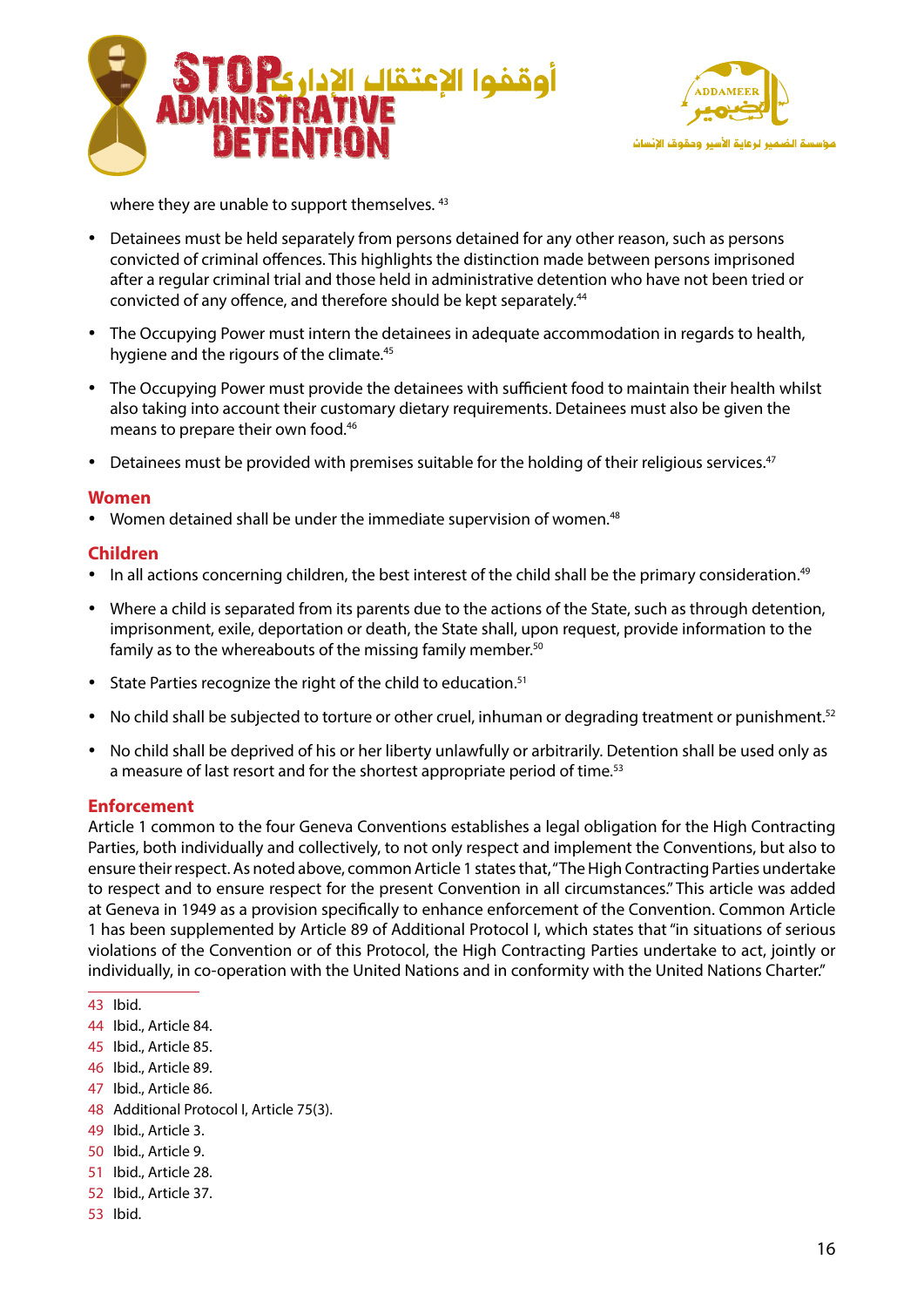



International humanitarian law, in accordance with the principle of universal jurisdiction, demands that States search for and punish all persons who have committed grave breaches of the law as listed in Article 147 of the Fourth Geneva Convention, such as torture, inhuman treatment, deportation, unlawful confinement, and depriving a protected person of a fair and regular trial.<sup>54</sup> They must either bring those persons to trial before their own courts or extradite them to a State party to the Convention for prosecution.

The ICJ in its judgment on the Apartheid Wall held that all high contracting parties to the Convention had an obligation to ensure that all the provisions of the Convention were complied with.

<sup>54</sup> GCIV, Article 147 provides:

<sup>&</sup>quot;Grave breaches to which the preceding Article relates shall be those involving any of the following acts, if committed against persons or property protected by the present Convention: willful killing, torture or inhuman treatment, including biological experiments, willfully causing great suffering or serious injury to body or health, unlawful deportation or transfer or unlawful confinement of a protected person, compelling a protected person to serve in the forces of a hostile Power, or willfully depriving a protected person of the rights of fair and regular trial prescribed in the present Convention, taking of hostages and extensive destruction and appropriation of property, not justified by military necessity and carried out unlawfully and wantonly."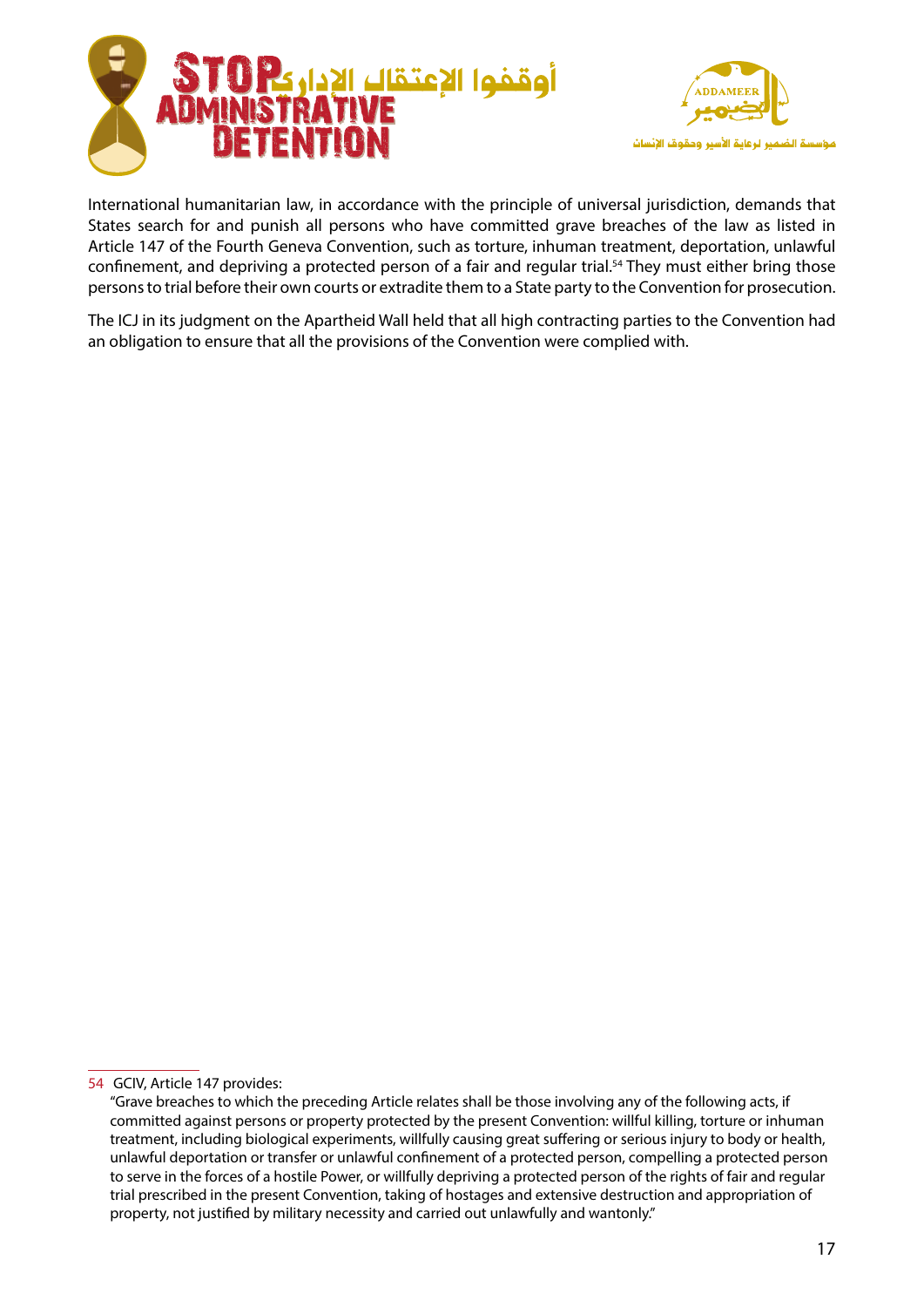



#### **Law Israeli**

Administrative detention is lawful under Israeli domestic law and the law Israel applies to the occupied *territory. Administrative detention orders were originally based on the British Mandate Defense (Emergency)* Regulations (1945). In recent times Israel has justified its use of administrative detention by citing Article 78 of the Fourth Geneva Convention, which allows the internment of protected persons "for imperative reasons of security."<sup>55</sup> Israel has never defined the criteria for what constitutes "state security."

#### **The Law in Israel**

In Israel, administrative detention is authorized under the *Emergency Powers Law (Detentions) (1979)* (Emergency Law). The Emergency Law only applies once a state of emergency has been declared by the Knesset. Such a state of emergency has been in existence since the founding of the State of Israel in 1948.

The Emergency Law allows the Minister of Defense to order detention for up to six months, with the authority to keep renewing the order every six months, indefinitely. The detainee must be brought before a judge within 48 hours of arrest and be periodically reviewed every three months by the president of the District Court.

#### **The Law in the West Bank**

In the West Bank, administrative detention is authorized under Military Order 1651.<sup>56</sup> This order authorizes the military commanders in the area to detain an individual for up to six months if they have "reasonable" grounds to presume that the security of the area or public security require detention." Commanders can extend detentions for additional periods of up to six months if "on the eve of the expiration of the detention order," they have "reasonable grounds to believe ... that the security of the area or public security still require the holding of the detainee."<sup>57</sup> Military Order 1651 does not define a maximum cumulative period of administrative detention. The terms "security of the area" and "public security" are not defined, their interpretation being left to the military commanders.

If a Military Commander deems it necessary to impose a detention order, he may do so for up to six months, after which he can extend the original order for a further six months. There is no limit on the amount of times an administrative detention order can be extended. This in effect allows for indefinite arbitrary detention.

In June 1999, the procedure governing administrative detention orders was modified by Military Order 1466 which provided that a detainee must be brought before a military judge within 10 days of his or her arrest. These modifications also authorized the military judge to approve administrative detention orders as issued, cancel them altogether or decrease the duration of the order. In March 2002, during the Second Intifada, another amendment was issued, extending the period a detainee can be held without seeing a judge to 18 days. By the end of 2002, the limit returned to 8 days, but ISA representatives were no longer required to come to court and present the secret evidence. Military Order 1651, which currently authorizes administrative detention, reduced the period of time an administrative detainee can be held without seeing a judge to 4 days, though a temporary order included in Order 1651 (Chapter I, Article B) currently allows a detainee to be prevented from seeing a judge for 8 days (Chapter I, Article B, 287).

<sup>55</sup> A "protected person" is defined in GCIV Article 4 as: "Persons protected by the Convention are those who, at a given moment and in any manner whatsoever, find themselves, in case of a conflict or occupation, in the hands of a Party to the conflict or Occupying Power of which they are not nationals."

<sup>56</sup> Administrative detention was originally authorized under Military Order 1226. This was later amended by Military Order 1591, which was in turn replaced by Military Order 1651 as of May 2010.

<sup>57</sup> Military Order 1226, Section 1B.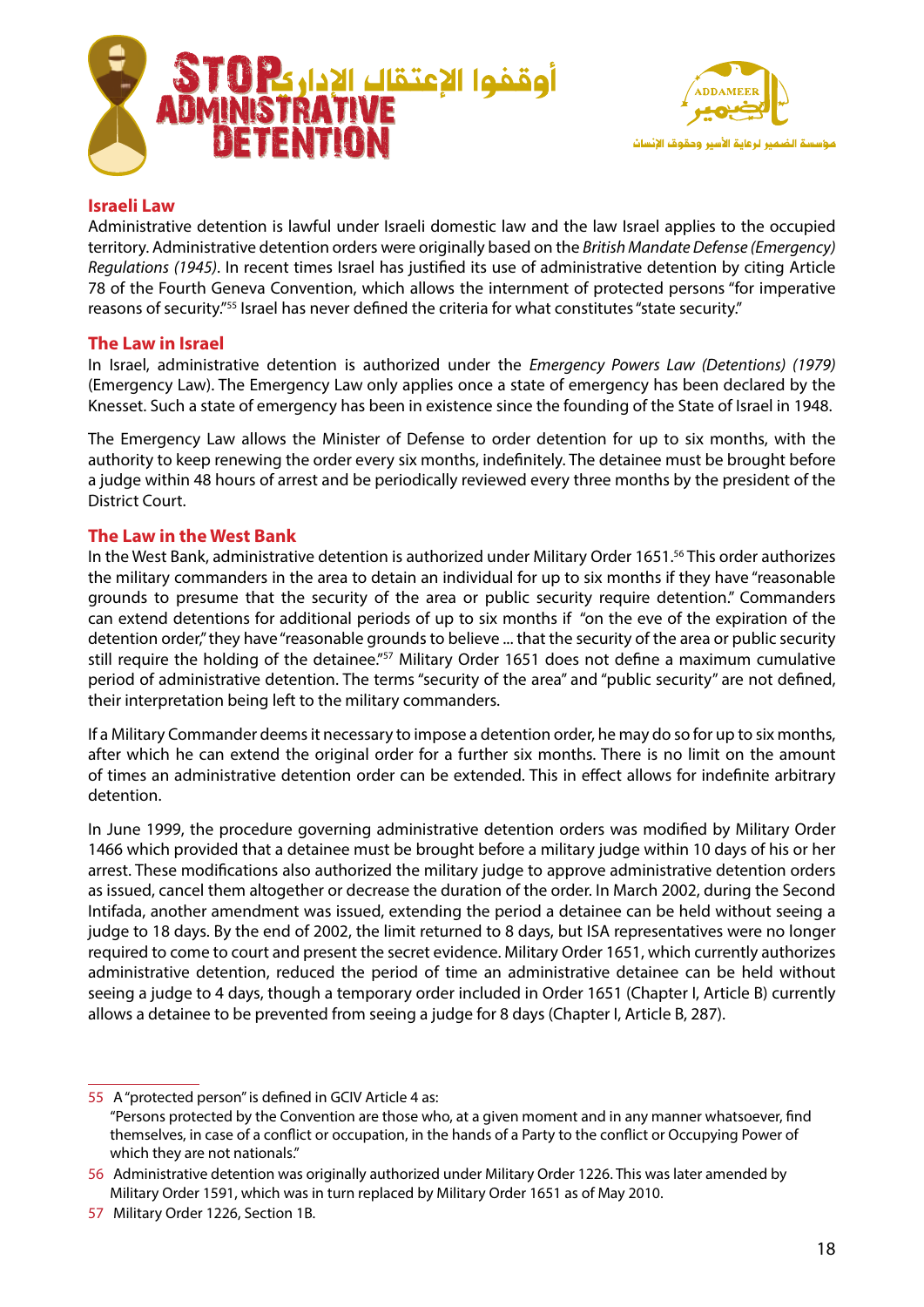



## **The Law in the Gaza Strip**

Until the Israeli military's withdrawal from the Gaza Strip in 2005, administrative detention was authorized in Gaza under Military Order 941 (1988) and was similar in its operation to the administrative detention order in operation in the West Bank. After the withdrawal, the Israeli government argued that it is no longer an Occupying Power in the Gaza Strip and that it is not bound by international law relating to the duties and obligations of occupying powers. There is consensus among the international community, however, that despite the withdrawal of Israeli military troops in 2005, there are ongoing as well as new methods of Israeli military and administrative control in the Gaza Strip, which amount to "effectual control" of the area. Therefore, the withdrawal of Israeli troops alone does not mean that Gaza is no longer occupied by Israel. It is important to note that facts on the ground define the legal situation. Israel maintains its effective control over the Gaza Strip by different means, such as control over air space, sea space and international borders. Israel also continues to exercise control, although indirectly, over Palestinian movement in the Rafah crossing – the only exit outside of Gaza to countries other than Israel – namely Egypt. Furthermore, Israel continues to exercise control over the movement of Palestinians, as well as goods, in the Kerem Shalom, Erez, Karni, and Sufa crossings. Even during the period between the Israeli withdrawal in September 2005 and the Israeli military operation dubbed "Operation Summer Rains" in 2006, there has been a consensus amongst the international community that Israel, regardless of the applicability of the laws of occupation, continues to be legally responsible for protected persons that live in the Gaza Strip under general provisions of international humanitarian law.<sup>58</sup>

In March 2002, the Knesset enacted the *Incarceration of Unlawful Combatants Law (2002)*. This law provides for the indefinite administrative detention of foreign nationals and creates a third category of person the "unlawful combatant" with an unclear definition that includes not only persons who participate in hostilities against Israel, but also any members of forces that carry out such hostilities of that force. The usage of the "unlawful combatant" designation runs contrary to the distinction in international humanitarian law between combatants and civilians. It affords detainees neither the protection of the Third Geneva Convention as combatants held as prisoners of war, nor the protection of the Fourth Geneva Convention as civilians. Neither of these Conventions prevents the state from prosecuting suspects for crimes they allegedly committed either as combatants or civilians.<sup>59</sup>

The Unlawful Combatants Law further allows a person suspected of being an "unlawful combatant" to be held for up to 14 days without judicial review, and also permits the use of secret evidence and in-court evidence to be taken outside of the presence or in the absence of the detainee. By comparison, under the Israeli military orders in the West Bank, once an administrative detention order has been issued by the military commander, the detainee must be brought before a military judge within eight days. Moreover, if the detention order is approved by a court, the Unlawful Combatants Law allows the administrative detention of individuals for indefinite periods of time, or until such a time that "hostilities against Israel have come to an end" and mandates judicial review of the detention only once every six months. The judge can then either release the detainee or renew the administrative detention order. The detainee is allowed to appeal to the Israeli High Court within 30 days. Finally, on January 17, 2013, the Ministry of Justice amended the law by making Section 10A, a temporary amendment in force from 2008-2010, permanent. According to this amendment, the timeframe for issuing an order after arrest was extended from four to seven days.

The Unlawful Combatants Law also contains a troubling presumption that the detainee would pose a threat to the security of the state if released, which is the grounds for detention under the law (section

<sup>58</sup> Diakonia. "Does international humanitarian law apply to the Gaza Strip after the withdrawal?", 2007 (available online at: http://www.diakonia.se/sa/node.asp?node=842).

<sup>59</sup> United Against Torture, Torture and Ill Treatment in Israel and the Occupied Palestinian Territory: An analysis of Israel's Compliance with the UN Convention Against Torture and Other Cruel, Inhuman or Degrading Treatment or Punishment, 2008 (available at: www.unitedagainsttorture.org)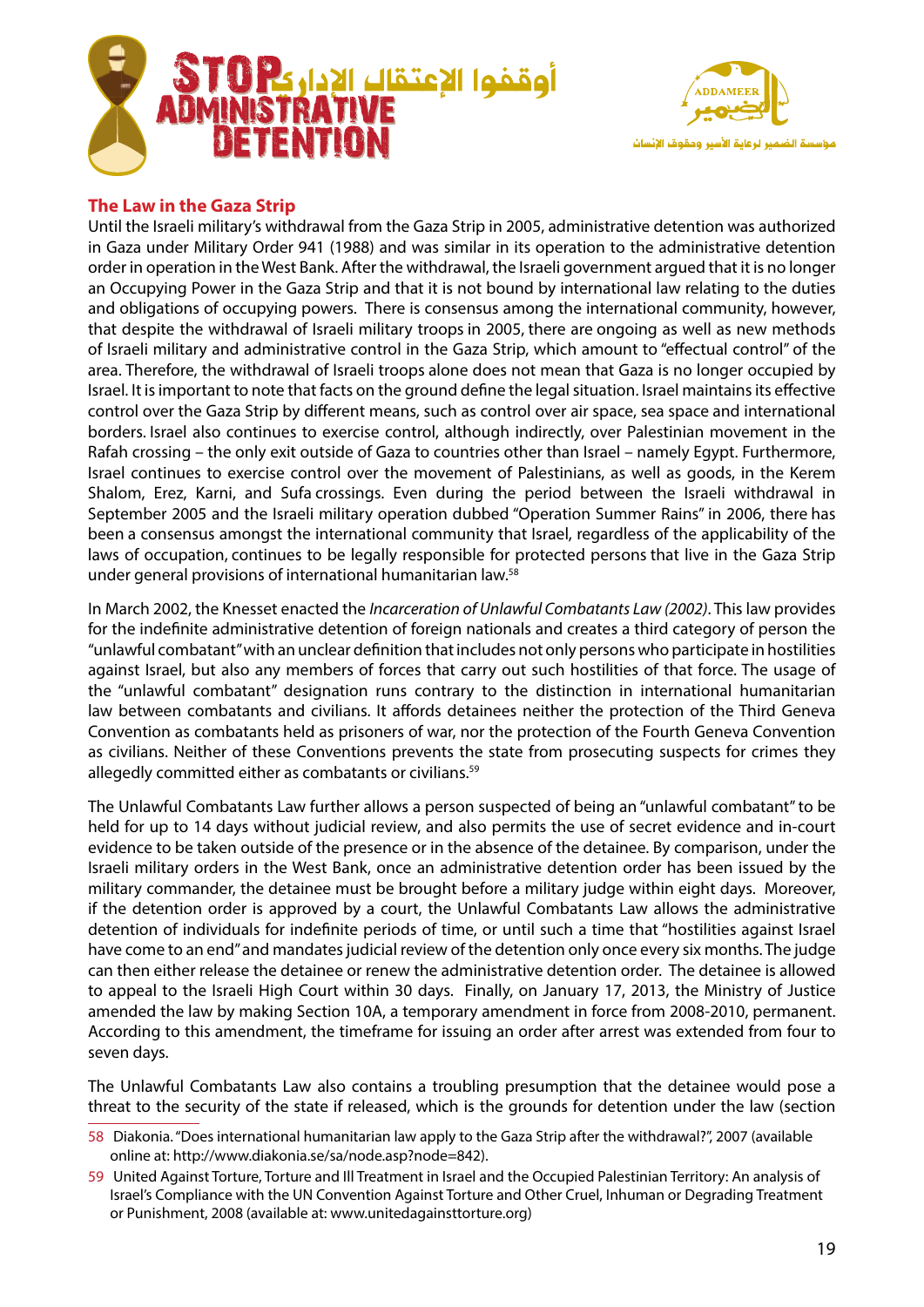



3). Additionally, the Defense Minister's determination that a certain force is carrying out hostilities against Israel, or that such hostilities have or have not come to an end, will serve as evidence in any legal proceeding, unless the contrary is proven by the detainee (section 8). Thus, no legislation is necessary to determine which forces are carrying out hostilities against Israel; the decision is made unilaterally by the executive.<sup>60</sup>

## **Israel's Position towards International Law**

Although Israel has stated that it generally applies the humanitarian provisions of the Fourth Geneva Convention in the Occupied Territory (without specifying exactly which provisions it is referring to) (a de facto application) it denies that it is legally obliged to do so (a *de jure* application).<sup>61</sup> Israel bases this argument on a narrow interpretation of Article 2 of the Convention.<sup>62</sup> Israel argues that the Convention only applies between two High Contracting Parties, one of which has sovereignty over the territory occupied by the other. Israel posits that Jordan and Egypt were not acting as sovereigns over the Occupied Territory prior to 1967 (being more in the position of administrators) and that there is no other relevant High Contracting Party, therefore the Convention does not apply.<sup>63</sup>

The ICJ rejected this argument, noting that both Jordan and Egypt were High Contracting Parties to the Covenant in 1967 and that Article 2 does not impose any qualification of sovereignty when referring to the "territory of a High Contracting Party."<sup>64</sup>

Israel's argument also ignores Article 4 of the Convention, which is intended to protect the rights of people who find themselves "in the hands of a Party to the conflict or occupying Power of which they are not nationals," regardless of the competing claims to sovereignty over the territory.

Rejecting Israel's argument, the ICJ concluded that:

 *protect to Convention Geneva Fourth the of drafters the of intention the reflects interpretation This" drafters the Whilst .Power occupying the of hands the in ,way whatever in ,themselves find who civilians* of the Hague Regulations of 1907 were as much concerned with protecting the rights of a State whose  *Geneva Fourth the of drafters the ,territory that of inhabitants the protecting with as ,occupied is territory Convention sought to quarantee the protection of civilians in time of war, regardless of the status of the* occupied territories, as is shown by Article 47 of the Convention."<sup>65</sup>

Finally, the ICJ noted that the Israeli Supreme Court has itself acknowledged the application of the Convention in relation to military action undertaken by the IOF in the Rafah refugee camp in the Gaza

62 GCIV Article 2 provides:

The Convention shall also apply to all cases of partial or total occupation of the territory of a High Contracting Party, even if the said occupation meets with no armed resistance.

Although one of the Powers in conflict may not be a party to the present Convention, the Powers who are parties thereto shall remain bound by it in their mutual relations. They shall furthermore be bound by the Convention in relation to the said Power, if the latter accepts and applies the provisions thereof."

- 63 ICJ Wall Advisory Opinion, supra note 17, paras. 90-91.
- 64 Ibid., para. 95.
- 65 Ibid. GCIV Article 47 provides:

"Protected persons who are in occupied territory shall not be deprived, in any case or in any manner whatsoever, of the benefits of the present Convention by any change introduced, as the result of the occupation of a territory, into the institutions or government of the said territory, nor by any agreement concluded between the authorities of the occupied territories and the Occupying Power, nor by any annexation by the latter of the whole or part of the occupied territory."

<sup>60</sup> lbid., p. 60.

<sup>61</sup> ICJ, Wall Advisory Opinion, supra note 17, para. 93.

<sup>&</sup>quot;In addition to the provisions which shall be implemented in peace-time, the present Convention shall apply to all cases of declared war or of any other armed conflict which may arise between two or more of the High Contracting Parties, even if the state of war is not recognized by one of them.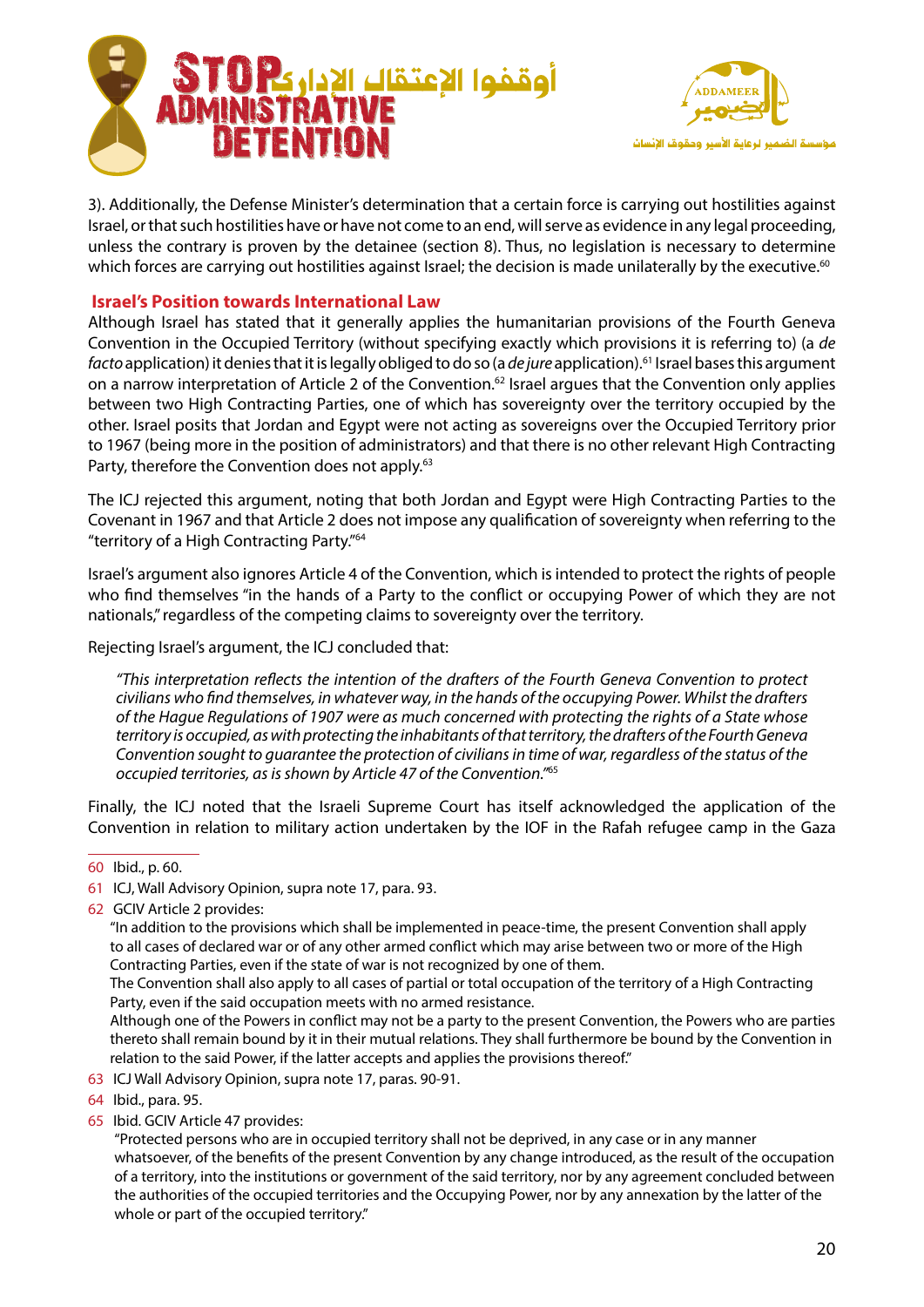



#### Strip.<sup>66</sup>

In regards to the ICCPR and similar international human rights instruments, Israel takes the view that these covenants do not apply to the Occupied Territory.<sup>67</sup> However, this too was refuted by the ICJ in its ruling, which affirmed the applicability of human rights law to the OPT. The Court stressed that the Hague Requlations of 1907 are part of customary international law and are thus applicable in the occupied territory. The Fourth Geneva Convention, as well, is applicable because there existed an armed conflict between two High Contracting Parties to the Convention – Israel and Jordan – when Israel occupied the West Bank.<sup>68</sup> The Court noted that, according to the first paragraph of Article 2 of the Fourth Geneva Convention, that Convention is applicable when two conditions are fulfilled: first, that there exists an armed conflict (whether or not a state of war has been recognized); and second, that the conflict has arisen between two contracting parties. If those two conditions are satisfied, the Convention applies, in particular, in any territory occupied in the course of the conflict by one of the contracting parties.

#### **Summary of the Legal Position**

Israel has historically ratified international agreements regarding human rights protection, whilst at the same time refusing to apply the agreements within the Occupied Palestinian Territory, attempting to create legal justifications for its illegal actions.

However, there is general acceptance that the following international humanitarian law instruments apply to the Occupied Palestinian Territory:

- The Fourth Geneva Convention
- Article 75 of Additional Protocol I to the Fourth Geneva Convention
- The Hague Regulations

There is general acceptance that the following international human rights law instruments also apply to the occupied Palestinian territory:

- The International Covenant on Civil and Political Rights (ICCPR)
- The International Covenant on Economic, Social and Cultural Rights (ICESCR)
- The International Convention on the Rights of the Child (CRC)
- UN Convention against Torture (CAT)

<sup>66</sup> ICJ Wall Advisory Opinion, supra note 17, para. 100.

<sup>67</sup> Ibid., para. 110.

<sup>68</sup> N. Sliman, "World Court's Ruling on Wall Speaks with Utmost Clarity", Middle East Report Online, 2004 (available at: http://www.merip.org/mero/mero072704.html).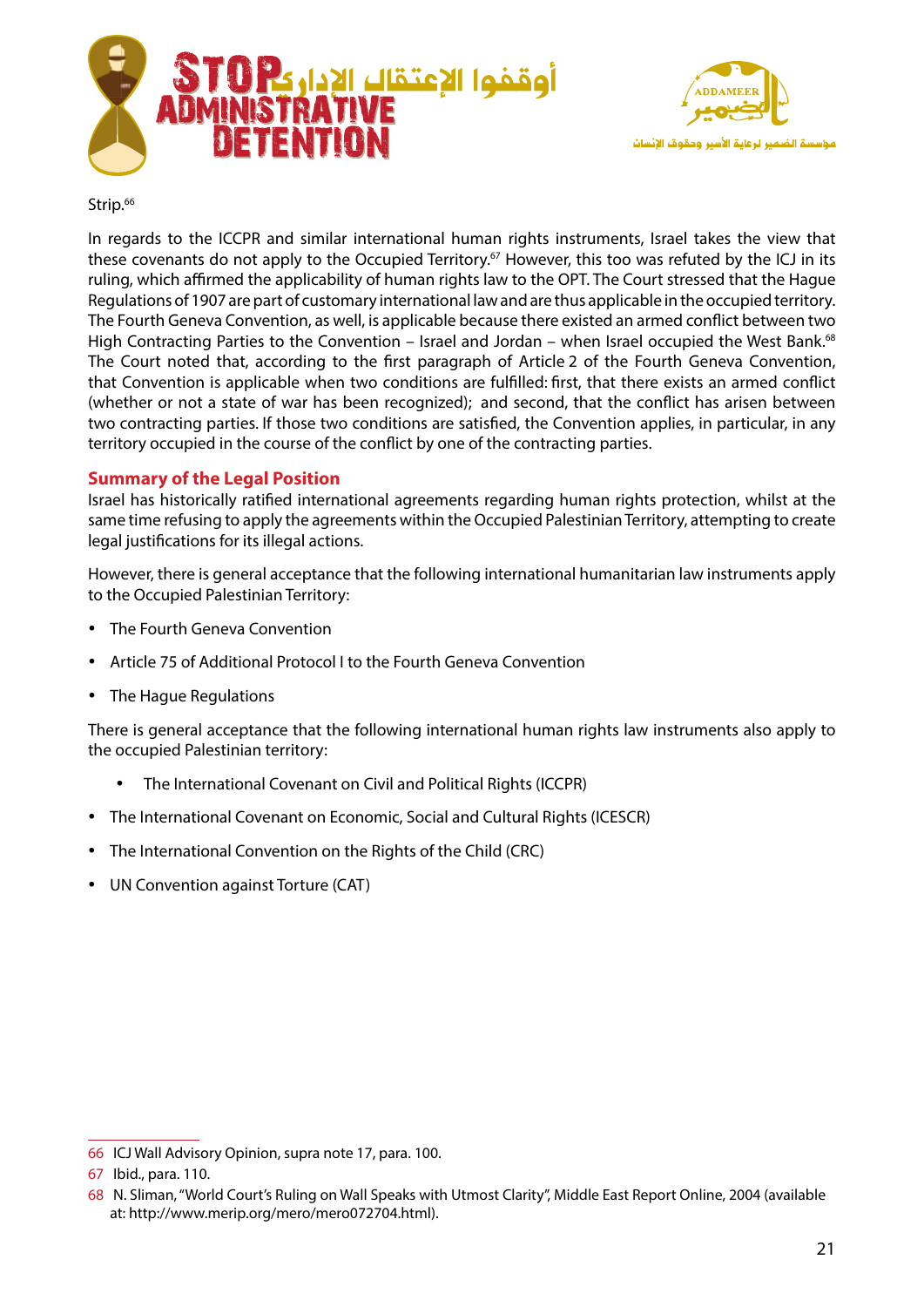



## **Administrative Detention in Practice**

Administrative detention orders in the Occupied Palestinian Territory are issued by military commanders for between one to six months and can be renewed indefinitely.

## **Procedure**

Under Israeli military regulations the system of administrative detention is implemented as follows:

- 1. Palestinians are usually arrested by the Israeli military. Large numbers of Israeli soldiers often forcibly enter the home for an arrest, usually breaking down doors and destroying personal property. Arrests also commonly take place at checkpoints and at demonstrations. In some cases, police dogs are used to enter the home, terrifying the occupants. Soldiers also verbally and physically threaten the occupants  $of$  the house  $69$
- 2. A Palestinian can then be detained for up to eight days without being informed of the reason for his or her detention and without being brought before a judge. Between April and June 2002, during Israel's mass arrest campaign in the OPT, this period of time was increased by the Israeli Military Order 1500 to 18 days.<sup>70</sup> This is in breach of international law.<sup>71</sup>
- 3. During or following the eight days of detention, a detainee is either:
	- a. sent to an interrogation center;
	- b. charged with an offense;
	- c. given an administrative detention order; or
	- d. released.
- 4. Once an administrative detention order has been issued by the military commander, the detainee must be brought before a judge for a judicial review within eight days. Occasionally, the matter will be dealt with at the first hearing and the order approved or varied.
- 5. At the judicial review, secret evidence is submitted by the Israeli Security Agency (ISA). Neither the detainee nor his or her lawyer is permitted to see the secret evidence. This is in breach of international  $law<sub>72</sub>$
- 6. The hearing is not open to the public. This is in breach of international law.73
- 7. The military judge may approve, shorten or cancel the order. In practice, the order is usually approved without change.
- 8. Previously, administrative detention orders had to be reviewed after three months. However, in April 2002, this requirement was abolished. Upon the initial judgment, the case can be appealed to the Military Court of Appeals, and then, if necessary to the Israeli High Court of Justice.
- 9. At the end of the initial detention period the order can be renewed for another period of up to six months. There is no limitation on the number of times the initial detention period can be renewed. Each time an administrative detention order is renewed the detainee is given a new "hearing."

<sup>69</sup> Addameer Prisoner Support and Human Rights Association, Torture of Palestinian Political Prisoners in Israeli Prisons, 2003.

<sup>70</sup> Military Order 1500.

<sup>71</sup> Additional Protocol I, Article 75(3).

<sup>72</sup> GCIV, Article 71.

<sup>73</sup> Ibid.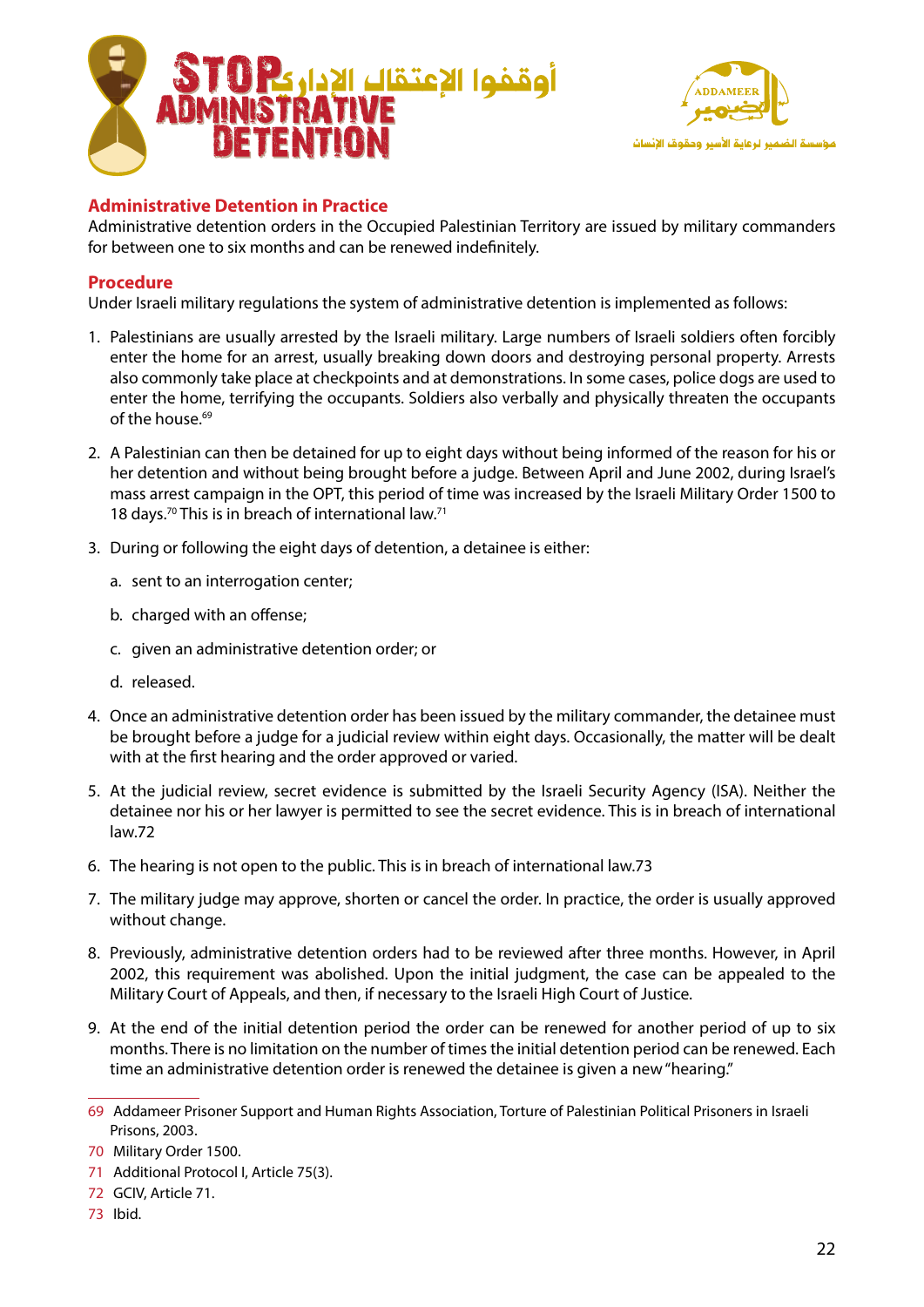



As a result of the possibility of indefinite renewal of administrative detention orders, detainees do not know when they will be released and/or why they are being detained. In some cases, administrative detention orders are renewed at the prison's gate. In many of the legal cases pursued by Addameer, administrative detainees spent years in prison after being sentenced for committing violations, in accordance with military orders. When the period ended, however, rather than be released they were placed under administrative detention under the pretext that they still posed a threat to 'security'. Palestinian detainees have spent up to eight years in prison without charge or trial under administrative detention orders. Salim Taha Mousa Ayesh for example, was held in continuous administrative detention from 2001-2007.<sup>74</sup> The current longest serving Palestinian detainee in administrative detention, Mazen Natsheh, has spent nearly ten and a half years, cumulatively, in administrative detention since 1994. He was released from his latest administrative detention of 3 years and 5 months on 3 March 2013.

## **Legal Basis for Administrative Detention**

Lawyers representing administrative detainees must contend with impossibly vague allegations. Administrative detainees are usually detained on broad grounds of "being a threat to the security of the area," but the area and the nature of the threat are left undefined. This is in breach of international law.<sup>75</sup>

Defense lawyers can try to petition military judges for more information about the allegations against their client, but it is unusual for a military court to surrender this information. If military judges do release more information about the suspicions, it is usually only after the prisoner has already been held in administrative detention for months.

Addameer General Director and senior lawyer Sahar Francis represented one client who was placed in lsraeli administrative detention in 2001, yet she did not discover until mid-2006 that her client was detained on allegations that he once said he wanted to participate in a suicide attack. However, she still could not determine from the publicly released information on his case when he allegedly made this statement and under what circumstances. Adv. Francis described her frustration with this situation, stating, "After five years, is he still a danger? Is he still related to active people outside? To such questions, I never have answers."

## **Right of Review and Appeal**

Following the issuance of an administrative detention order, a judicial review of the order must take place within eight days. This review takes place before a military judge who can reduce, cancel, or confirm the order. The detainee then has a right at any time to appeal the decision of the military judge to the Administrative Detainees Appeals Court presided over by another military judge. The appeal process is somewhat farcical, given that the detainee and his or her lawyer do not have access to the "secret" information on which the orders are based. This leaves the defense in the position of having to quess what may or may not be in the security file. The detainee is not able to confront and cross-examine primary witnesses, and since almost all information presented to the court is classified, the detainee is unable to contest its veracity. Detainees are therefore unable to present a meaningful defense. There is no time limit on the right to appeal to the military appeal court.

Prior to March 2002, a representative of the ISA was required to be present at the review and appeal sessions to answer any questions the military judge may have concerning the detainees' secret file. However, following the mass arrest campaigns conducted by Israel in March 2002, the Israeli military commander amended the military order pertaining to administrative detention to allow the Military Prosecutor to present the "secret information," expediting the rubber-stamping of administrative detention orders. If the military judge wants to hear from the ISA, he can ask a representative to attend, but this rarely happens in .practice

<sup>74</sup> See Salim's profile, available at: http://addameer.info/?p=1082.

<sup>75</sup> Additional Protocol I, Article 75(3).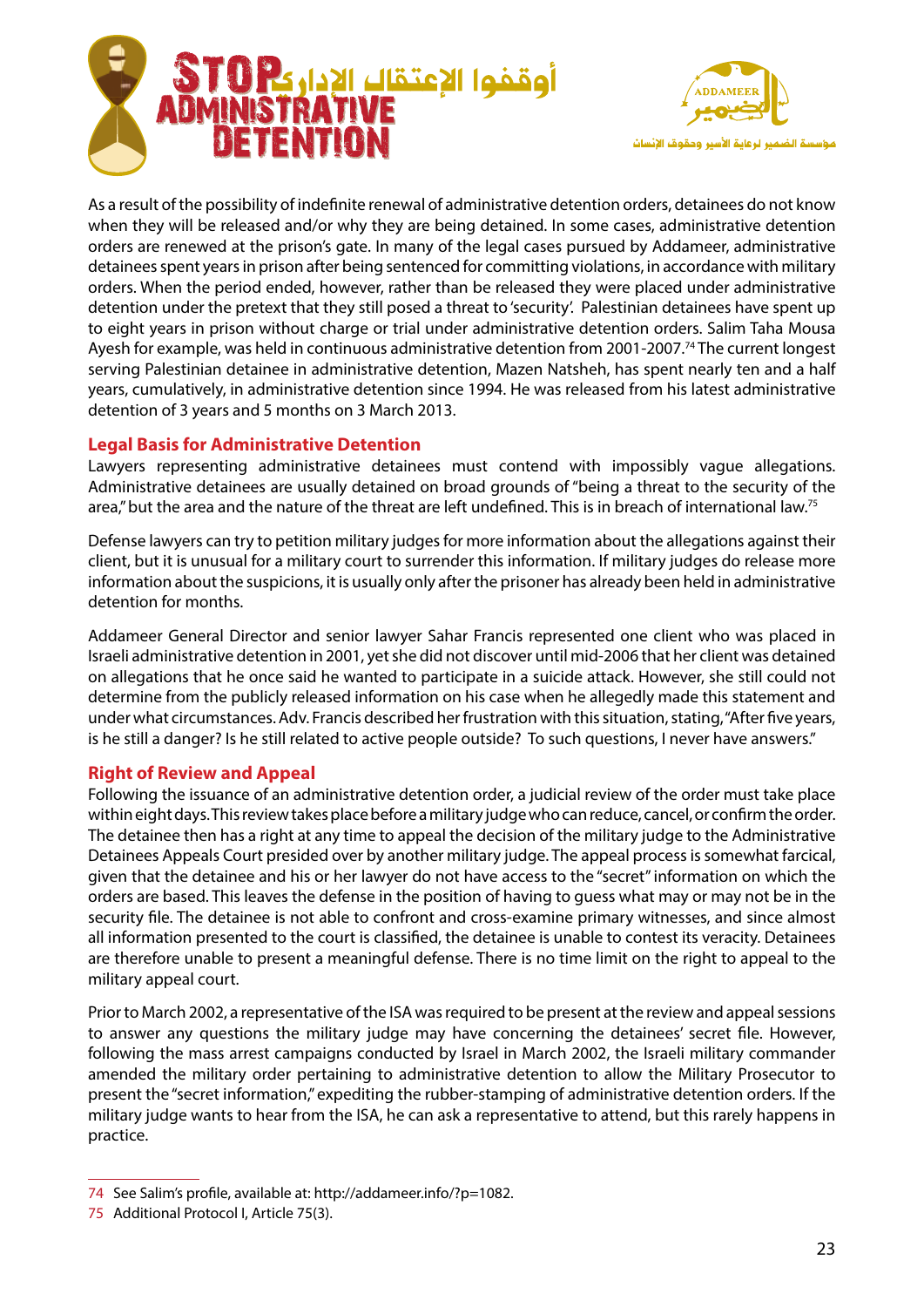



In very rare circumstances, if the judge finds that the information in the security file is public information, the information will be released to the detainee and his or her lawyer. However, information obtained under interrogation that should be supplied to the military prosecutor and defense is often delayed for months. The military courts are unsympathetic to defense complaints concerning these delays.

The Israeli High Court of Justice has instituted a practice whereby administrative detainees can petition the Court to review their administrative detention order. In most cases, however, these petitions are dismissed.

#### **Lawyers**

Lawyers who represent Palestinians in Israeli military and civil courts face obstacles that systematically erode the right of Palestinian detainees to legal representation. Defense attorneys must contend with military orders, Israeli laws and prison procedures that curtail their ability to provide adequate counsel to their clients. A lawyer's citizenship or residency status dictates his or her ability to represent Palestinian clients. This is a breach of international law.<sup>76</sup>

The military prosecutor is usually the only source of information about the evidence in administrative detention cases; however, the defense lawyer cannot cross-examine the prosecutor as a witness. Instead, the prosecutor answers all of the defense lawyer's questions without being sworn in and has the right not to answer questions. A typical examination during a hearing to extend an administrative detention order qoes as follows:

- Q. Is any of the evidence open?
- A. No.
- Q. What is my client accused of?
- A. Activities to help terrorism.
- Q. How did he help terrorism?
- A. He's in an organization.
- Q. Which organization?
- A. That is part of the secret evidence.
- Q. Who else is in the organization with him?
- A. That is part of the secret evidence.<sup>77</sup>

It is rare for the defense to call witnesses as the evidence against the detainee is not known. In the circumstances, the only evidence that the defense can use is the good character of the detainee and his or her family life.

#### **Palestinians with West Bank Residency**

Palestinians with West Bank residency are limited to working in the military courts because they cannot represent clients in Israeli civil courts or in the High Court. They are allowed to work in the military courts of Ofer (near Ramallah) and Salem (near Jenin), but travel restrictions still make their work difficult because they cannot enter Israel to visit their clients who are detained there in Israeli prisons and interrogation centers. Theoretically, they could apply for travel permits to enter Israel for client visits, but no special allowance is made for lawyers in the permit application process and they are routinely denied access.

<sup>76</sup> GCIV, Article 72.

<sup>77</sup> Addameer Prisoner Support and Human Rights Association, Defending Palestinian Prisoners: A Report on the Status of Defense Lawyers in Israeli Courts, April 2008.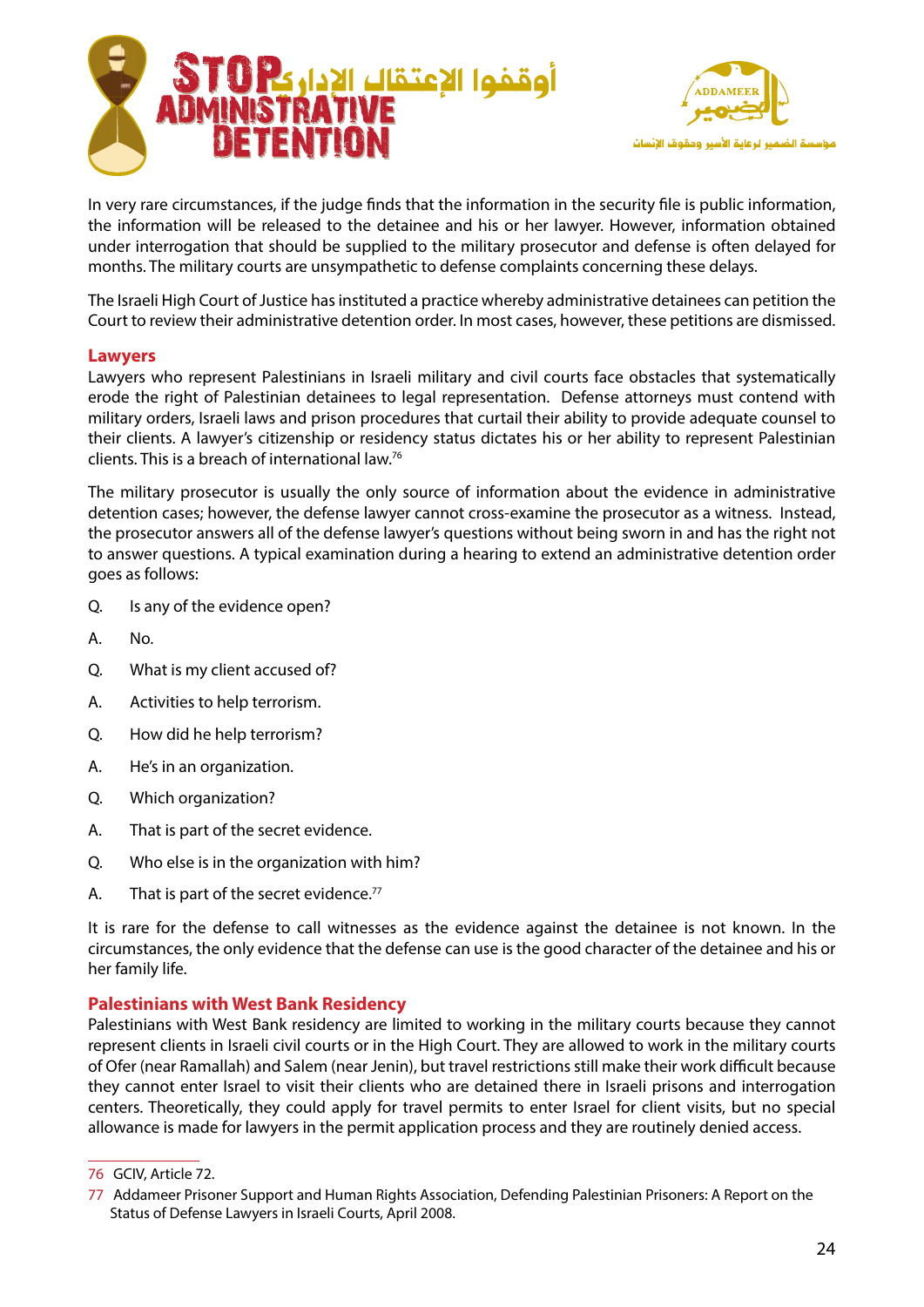



## **Palestinians with Gaza Residency**

Since Israel withdrew from Gaza and closed the Erez military checkpoint, Palestinians with Gaza residency cannot represent clients in the military courts or Israeli civil courts.

## **Palestinians with Jerusalem IDs**

Lawyers with Jerusalem IDs may take a test administered by the Israeli Bar Association in order to be licensed to represent clients in the Israeli civil courts.

If a lawyer with a Jerusalem ID is licensed only by the Palestinian Bar Association, he must apply each year for permission from the Israeli Department of Justice to represent clients in the military courts and to visit interrogation centers and prisons inside Israel. Lawyers who have the Department of Justice certification may then apply to the prison authority for permission to make individual visits to clients in prisons and interrogation centers.

#### **Palestinians with Israeli Citizenship and Jewish Israelis**

With Israeli citizenship come certain privileges for lawyers, including the right to represent clients in the Israeli civil courts and the right to apply for permission to visit Israeli prisons and interrogation centers. In addition to working in the Israeli civil courts, lawyers with Israeli citizenship can also represent clients in the military courts.

Lawyers with Israeli citizenship cannot, however, enter Gaza or regions classified "Area A" in the West Bank. These regions include most Palestinian cities, so Israeli citizens are prohibited from entering much of the West Bank to interview clients, their families and witnesses. Additionally, the Israeli Bar Association prevents Israeli citizens from having offices in the West Bank.

#### **Military Courts and Judges**

It is imperative to note that analysis by the various UN mechanisms concerning Palestinian detainees has largely focused on the conditions of detention pre- and post-trial. Rarely has analysis been undertaken which reports the compliance of the Israeli military courts as presently constituted, both in law and in practice, with the fundamental principles of international fair trial standards. The UN, however, is not alone in neglecting the issue of fair trial in Israeli military courts. The Israeli human rights organization Yesh Din, the author of the most authoritative and comprehensive study published on the military courts in over a decade, noted that "the [Israeli] military judicial system in the OPT has acted under a veil of almost complete darkness until now."78 However, the Special Rapporteur on the Promotion and Protection of Human Rights and Fundamental Freedoms while countering terrorism (the Special Rapporteur on counter-terrorism and human rights) visited an Israeli military court during his 2007 country visit and noted the following subsequent to that visit: "...the fact remains that [Israeli] military courts have an appearance of a potential lack of independence and impartiality, which on its own brings into question the fairness of trials."<sup>79</sup>

The stark reality is that *not a single* Palestinian charged with so-called security-related and other criminal offenses who passes through the Israeli military court system receives a fair trial. Court proceedings are also held in Hebrew, a language that the vast majority of detainees cannot understand. Holding legal proceedings in a foreign language in occupied territory is against Geneva Convention III Article 105, Geneva Convention 4 Article 71, Additional Protocol 1 Article 75, and Additional Protocol 2 Article 6.

According to Military Order 1651 Article 11 (a) (1)-(6), it is the responsibility of the military commander in the Occupied Palestinian Territory to appoint military court judges. This appointment is made according to

<sup>78</sup> Yesh Din, Backyard Proceedings: The Implementation of Due Process Rights in the Military Courts in the Occupied Territories, December 2007, p. 11.

<sup>79</sup> Human Rights Council, Report of the Special Rapporteur on the promotion and protection of human rights and fundamental freedoms while countering terrorism, Marin Scheinin, - Addendum, Mission to Israel, including visit to the Occupied Palestinian territory, 16 November 2007, A/HRC/6/17/Add.4, p. 14, para. 29.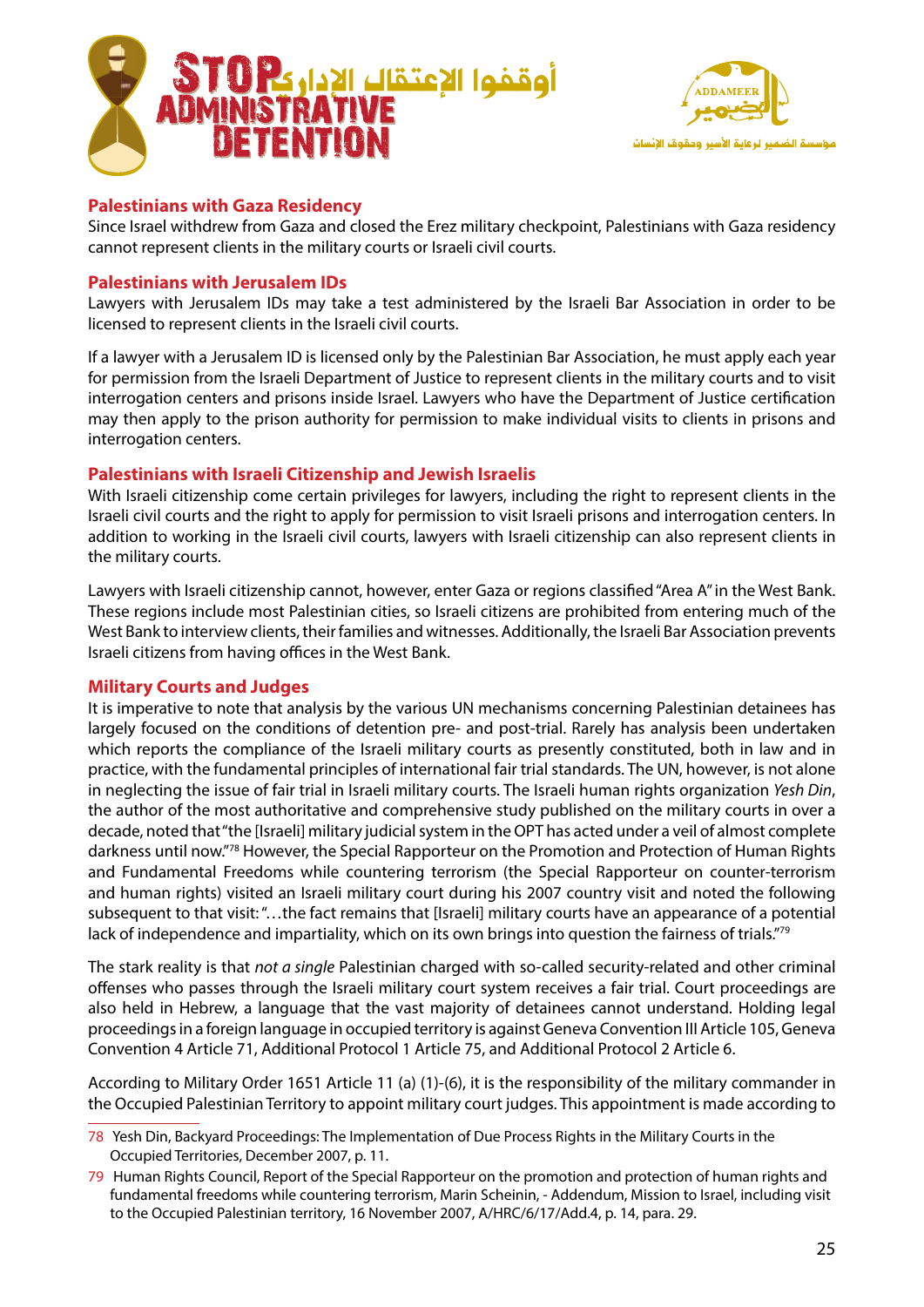



a decision taken by a Special Committee to appoint judges.<sup>80</sup> In addition, the minimum required training for a military judge is five years legal experience.

The military court judges, prosecutors and the ISA have access to the "secret information" allegedly containing allegations and evidence, but this information is not disclosed to the detainee or his lawyer. This is in breach of Israel's obligations under both international human rights and humanitarian law.<sup>81</sup> Administrative detention hearings are not open to the public, in further breach of Israel's obligations under international human rights law.<sup>82</sup>

It is possible for administrative detention to be combined with regular proceedings in the military courts. For example, a prisoner may be placed in administrative detention for several months, and then charged by the military tribunal. The prisoner will then stand trial while the detention order against him remains in effect. Alternatively, a prisoner will be tried and convicted by a military tribunal, complete his sentence, and then be placed under administrative detention.

Military judges are obliged to provide reasons for their decisions when they rule in administrative detention judicial reviews. Allegations against administrative detainees are typically as broad as "being a threat to the security of the area," with "the area" and the nature of the threat left undefined. This is a clear breach of Israel's obligation under international human rights and humanitarian law.<sup>83</sup>

Typical justification for administrative detention by a military court judge goes something like this:

*X* is a member of Hamas and a threat to State security. I have searched the secret files and find that the *.credible is evidence*

Many lawyers who appear in the military courts advocate a boycott of the system. However, at the present time there is no consensus amongst prisoners to boycott the courts.

#### **Torture**

Although Israel has ratified the Convention Against Torture, it has prevented the Committee Against Torture from investigating allegations of ill treatment in the Occupied Palestinian Territory.<sup>84</sup>

Under amendments to Military Order 1651 introduced by Military Order 1685, a Palestinian detainee can be interrogated for a total period of 60 days, extendable up to 90 days. He or she can be denied access to a lawyer for up to 60 days during this period in accordance with Articles 58 and 59 of Military Order 1651.<sup>85</sup> This is a breach of international law.<sup>86</sup> Not only are these policies illegal under international law, but they also discriminate between Palestinian and Israelis. While a Palestinian can be denied lawyers visits for 60 days, an Israeli 'security' detainee and his attorney can only be prevented from meeting for a total of 21 days.

During the interrogation period, a detainee is often subjected to some form of torture or cruel, inhuman or degrading treatment ranging in extremity, whether physical or psychological with the aim of obtaining confessions for their convictions. On 6 September 1999, the Israeli High Court of Justice ruled to place some limits on the use of torture during interrogation. The ruling, however, did not explicitly forbid

- 85 Until August 2012, a Palestinian detainee could be interrogated for a total period of 188 days, and denied lawyer visits for a period of 90 days.
- 86 Additional Protocol I, Article 75(3); GCIV, Articles 71, 72.

<sup>80</sup> Military Order 1652, Article 13.

<sup>81</sup> ICCPR, Article 14.

<sup>82</sup> Ibid.

<sup>83</sup> GCIV, Article 71; ICCPR, Article 14.

<sup>84</sup> Addameer Prisoner Support and Human Rights Association, Torture of Palestinian Political Prisoners in Israeli Prisons, 2003.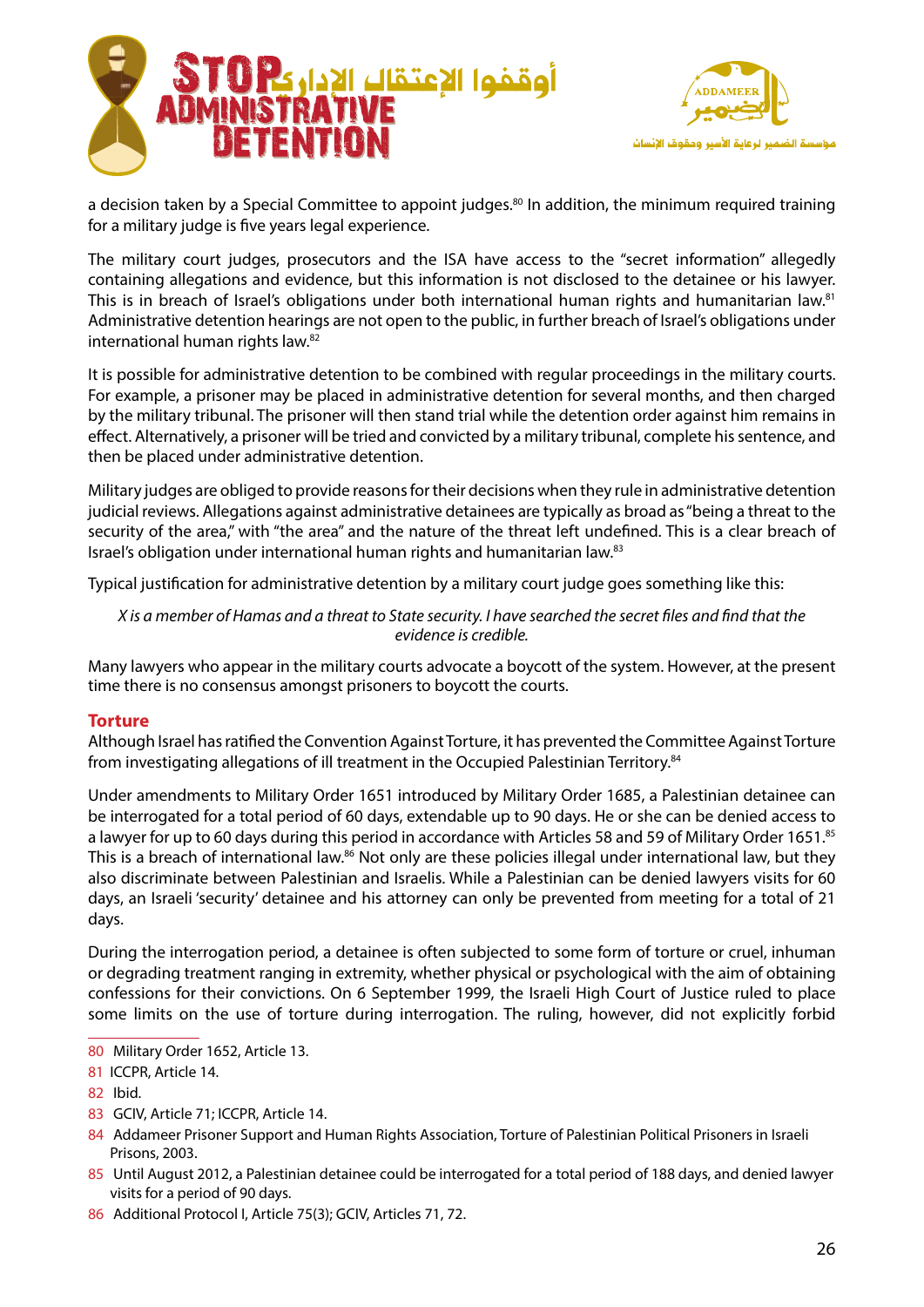



the use of torture but rather allowed that interrogation methods deemed as torture (referred to by the court as "moderate physical pressure") may be used in situations where a detainee is deemed a 'ticking bomb' by the Israeli Security Agency (ISA). Despite the High Court's decision, interrogation methods such as violent shaking, shackling detainees in painful positions, sleep deprivation, playing loud music and exposing detainees to very cold or very hot temperatures for long periods, are still commonly used against Palestinians whom authorities allege have information about an 'imminent attack'. (See case of Loai Sati Mohammad Ashqar in the appendix.)

Through a loophole in the High Court decision, the interrogator is protected from being legally pursued for using torture in accordance with the Israeli criminal law "protection of necessity" defense. Additionally, Israeli law does not prohibit the acceptance of confessions obtained by force. However, most "security" cases rely on confessions obtained from Palestinian defendants taken before they were provided with a legal representation during the interrogation period. During interrogation, most detainees are denied lawyers' visits for long periods reaching up to 60 days. As Israel can legally hold detainees incommunicado for up to three months, ISA interrogators are able to use methods of torture with impunity. If a complaint is lodged, investigations are confidential and led by an ISA agent under the authority of the State Attorney. No agent has been charged since the responsibility for investigations was transferred to the **Ministry of Justice in 1994**. Moreover, since 2001, the State Attorney's Office has received more than seven hundred complaints of ill-treatment by ISA interrogators, yet has not found cause to order a single criminal investigation. The State Attorney's Office's decisions on this issue are based on the findings of an examination conducted by the Inspector of Complaints by ISA Interrogees, who is an ISA agent, answerable to the head of the organization. Even when the findings have shown that ISA interrogators did indeed abuse an interrogee, the State Attorney's Office has closed the file based on a biased interpretation of the court's ruling on the applicability of the "necessity defense."87

#### "They deal with almost every Palestinian as a ticking bomb case."

## Adv. Sahar Francis

Since 1967, 72 detainees have died while in custody as a result of torture. Confessions extracted through torture are regularly used as evidence in court and/or military tribunals. This is a breach of international  $law.<sup>88</sup>$ 

In 1998, the Israeli human rights organization B'Tselem published statistics detailing the use of torture against Palestinian prisoners. The report stated that the Israeli security services interrogated between 1,000-1,500 prisoners each year, with 85 percent of those interrogated subjected to some form of torture. The Israeli High Court of Justice did nothing to prevent this use of torture. The report went on to state that torture was practiced as routine policy.<sup>89</sup>

On 31 March 2012, Defense for Children International – Palestine Section submitted a report to the UN Committee against Torture documenting the use of torture against children during detention, imprisonment, and arrest. Between January 2008 and January 2012, DCI-Palestine collected 311 sworn testimonies from children held in the Israeli military detention system. The survey found that:

- 60 percent were arrested between midnight and 5:00 am, and 90 percent were blindfolded during arrest;
- 75 percent reported being the victims of physical violence;
- 57 percent reported being threatened and 54 percent were subject to verbal abuse and/or humiliation; ,and
- 87 B'tselem and Hamoked, Absolute Prohibition, supra note 27.
- 88 GCIV, Article 3; Additional Protocol I, Article 75(2)(a)(ii); CAT, Article 2.
- 89 See B'Tselem, Routine Torture: Interrogation Methods of the General Security Service, February 1998.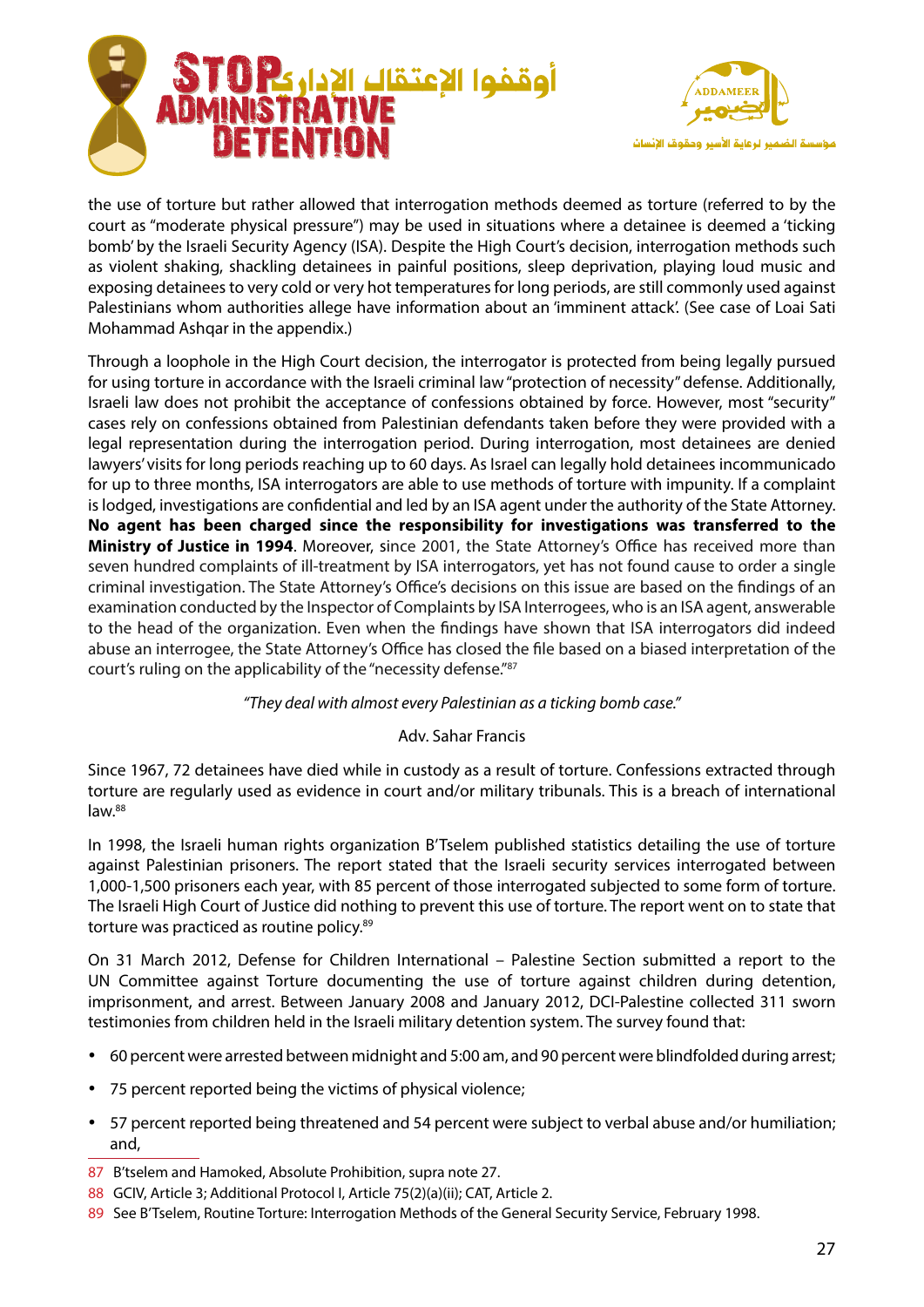



33 percent were strip-searched.90

In recent years, Israel has officially admitted several times that in "ticking-bomb" cases, the ISA interrogators employ "exceptional" methods of questioning, including "physical pressure." Addameer receives numerous reports of the continued use of abusive techniques being employed against Palestinians during interrogation. These techniques include:

- excessive use of blindfolds and handcuffs
- slapping and kicking
- sleep deprivation and solitary confinement
- denial of food and water for extended periods of time
- e denial of access to toilets and denial of access to showers or change of clothes for days or weeks
- exposure to extreme cold or heat
- position abuse and yelling and exposure to loud noises
- arresting family members or alleging that family members have been arrested

As recently as 2010, there have also been reports of children being subject to electric shocks during interrogation.

Mahmoud Shousheh, a 16-year-old child prisoner from Bethlehem, describes his experience during interrogation:

 *hours two After .me beating kept they ,fell I when and ,interrogation my in point one at ground the to fell I" they but ,cold very and winter was It .cm 80 by m 1 measuring cell small a into me threw they ,beating of* turned on the air-conditioning in the cell so that it became much colder in the dark room. Half an hour later, they entered the cell and asked me if I was ready to confess. When I remained silent, they started to hit me again. A few minutes later, I confessed and the beatings stopped. Then they took me out of the cell and into *another room to sign a piece of paper. After that they took me back to the same cell, and I slept until the next* morning."<sup>91</sup>

Torture appears to be justified in the Israeli perception as a means to obtain a confession and collect evidence, clearly in violation of international law, which stipulates that confessions obtained through force are not admissible. (For more on Israel's use of torture, see cases of Mahmoud Ramahi, Yasser Mansour, and Imad Nofal in the appendix.)

## **Holding Administrative Detainees in Israel**

The Israeli military regularly moves Palestinian prisoners from the West Bank to facilities inside Israel. Palestinians from the West Bank may be moved between any of three types of facilities:

- 1. A detention center
- 2. An interrogation center, or
- 3. A prison

<sup>90</sup> Defense for Children International – Palestine Section, Convention against Torture and Other Cruel, Inhuman or Degrading Treatment or Punishment – List of Issues: Israel, 31 March 2012.

<sup>91</sup> Defense for Children International – Palestine Section, Torture of Palestinian Child Prisoners: A Clear Violation of Human Rights, 2002.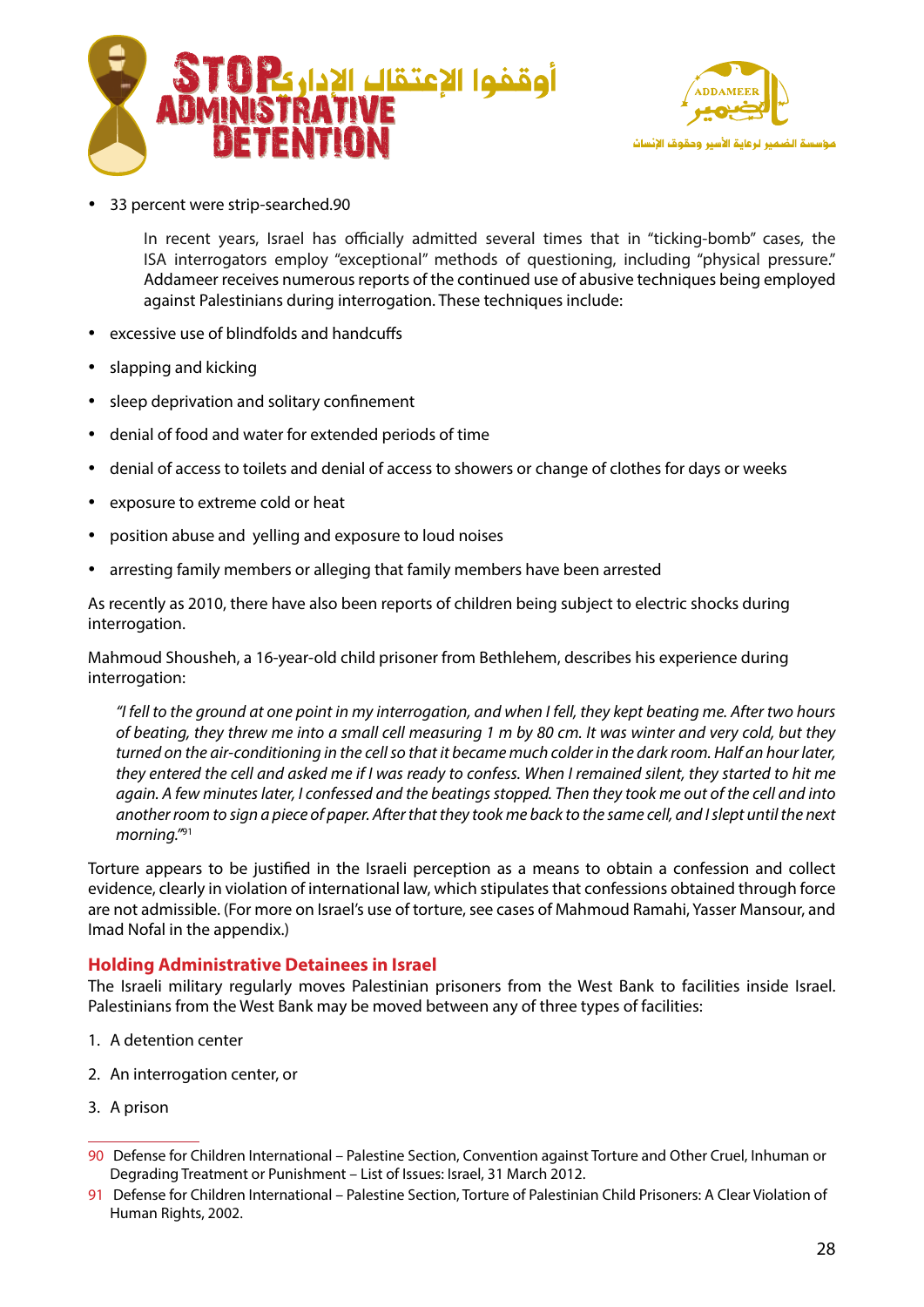



Whereas detention centers tend to be located on military bases or settlements in the West Bank, interrogation centers and prisons tend to be located inside Israel. The transfer of administrative detainees to Israel contravenes Article 76 of the Fourth Geneva Convention, which prohibits the transfer of prisoners from occupied territories. The policy of transferring detainees to Israel coupled with the restrictive system of permits in operation in the OPT means that many detainees receive few if any family visits. This is in breach of international law.<sup>92</sup>

In 2003, Israel admitted to having at least one **secret interrogation facility** known as Facility 1391 that falls under the responsibility of the Israeli Security Agency (ISA). It is not identified on any map, so the exact location of this facility is unknown. It is assumed that the center is located within an Israeli military base outside the OPT and that it falls under the responsibility of Unit 504 of the military intelligence. Detainees held in this facility for interrogation are not told where they are being held. Legal counsel for clients held in the secret facility may, upon request, learn of their client's detention at the facility, but remain in the dark about its location. Detainees held in the facility report that interrogations there involve extreme measures amounting to torture and ill-treatment, and that the detention conditions are poor, involving sensory deprivation, including frequent and long periods of isolation and the denial of basic sanitary conditions. The International Committee of the Red Cross has no access to this facility. Even those in the highest political and military systems in Israel claim to have no idea what goes on inside this facility.<sup>93</sup> This is a clear breach of international law.

#### **Discrimination**

In practice, there are three different groupings of detainees in Israeli prisons, with each being treated according to varying standards. These include:

- 1. Israeli Jewish criminal prisoners;
- 2. Palestinian criminal prisoners with Israeli citizenship: and
- 3. Palestinian political prisoners from the Occupied Palestinian Territory (including West Bank, Gaza and East Jerusalem) and Palestinian political prisoners who hold Israeli citizenship.

There appears to be clear discrimination legally, politically, and procedurally when dealing with each of the three groupings of prisoners. Palestinian political prisoners from Israel do not enjoy the same rights as Jewish prisoners from Israel, including the right to use a telephone, home visits, early releases (known as "shleesh" release after serving two thirds of a sentence), and family visits without being separated by .barriers

One clear example of discrimination is the designation of the term of a life sentence. In the case of Jewish Israeli prisoner Yoram Skolnik who was convicted of killing a Palestinian, the 'life' sentence term he received was set at 15 years. The sentence was twice commuted by then-Israeli President Ezer Weizman and reduced to 11 years. Skolnik was released after serving 7 years of his sentence.

By comparison, Waleed Daka and Kareem Younis, Palestinian citizens of Israel who were convicted of killing Jewish Israelis, received life sentences of 40 years. Similarly, Wassfie Mansour and Mahmoud Othman Jabbarin, both Palestinian citizens of Israel, were given life sentences of 30 years for killing Jewish Israelis. Life sentences for Palestinians in the West Bank, on the other hand, are typically unlimited, and last until the detainee's death.

Thus, it is clear that Palestinian political prisoners from the OPT, including residents of occupied East

<sup>92</sup> GCIV, Article 116.

<sup>93</sup> Addameer Prisoner Support and Human Rights Association, Torture of Palestinian Political Prisoners in Israeli Prisons, 2003.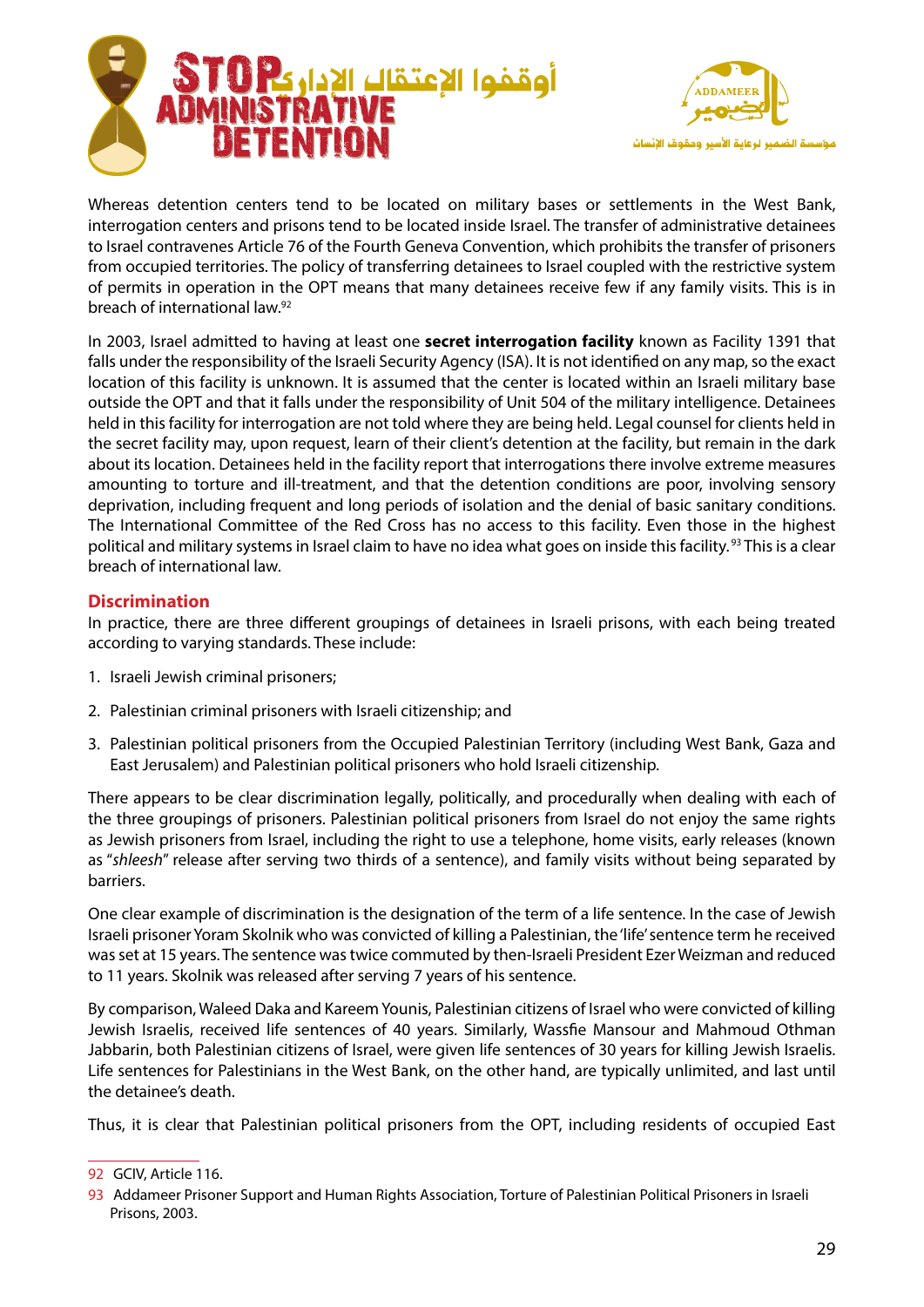



Jerusalem, are not subject to the same standards for national and security considerations.<sup>94</sup>

Another example of discrimination can be found in the application of administrative detention orders in *Israel, as opposed to those in operation in the Occupied Territories. In Israel, under the <i>Israeli Emergency* Powers Law (Detention) (1979) a detainee must be brought before a judge within 48 hours and the detention order must be reviewed every three months. In the OPT, a detainee need not be brought before a judge for eight days, and the requirement of judicial reviews every three months was abolished in April 2002. At present, administrative detention orders may be for up to six-month periods, which are indefinitely .renewable

A further example of discrimination can be found in the fact that Israel affords settlers residing in the OPT illegally all the rights enshrined in international human rights law but does not concede that this covenant applies to Palestinians.<sup>95</sup>

#### **Detention Conditions**

Palestinians in Israeli administrative detention are now held under the jurisdiction of the Israeli Prison Service (IPS) and not the Israeli army, as was the case up to 2005. Administrative detainees in Israeli prisons are not separated from the rest of the prison population, without arrangements for food appropriate to their culture and/or religion and to allow them to practice their faiths. In most cases, prison personnel do not receive specific training on how to deal with administrative detainees and on international law regarding administrative detainees. Administrative detainees in Israel must endure severe restrictions on their right to education, rights to communicate with families and receive visits, and right to adequate medical treatment.

At present, administrative detainees are primarily held in three Israeli prison facilities, all but one of which are located in 1948 territory:

- 1. Ofer Prison (located inside Ofer Military Base, south of Ramallah)
- 2. Ketziot Prison (also known as Ansar or Negev Prison; located in the Negev Desert, five kilometers from the border with Egypt)
- 3. Megiddo Prison (located inside a military base on the main Jenin-Haifa road)

Of these three facilities, only Ofer is located in the OPT. However, it should be noted that while Ofer is located within occupied territory, it has been de facto treated as though it is within Israel. The gate to the facility is located behind the Apartheid Wall and families must get permits through the ICRC to visit prisoners there, permits which state that the holder will be visiting a prison "inside Israel."

Addameer receives regular complaints from both adult and child detainees about the conditions in which they are being held in Israeli prisons. Detainees are held in overcrowded cells that are often poorly ventilated and do not provide for adequate shelter against extreme weather in the winter or summer. Hygiene facilities are dire. Toilets are located inside prison cells with sewage often coming through the drains. The IPS does not provide essential hygiene products, such as toothpaste; only prisoners whose canteen accounts have been closed receive essential personal hygiene products and cleaning products for their cells. Prisoners report that personal hygiene products were provided up until 2002 but from that year on were significantly limited. All prisoners reported that IPS provided only half a liter of floor cleaning liquid and that the rest of their personal products, including all products used for cleaning their cell, were bought

<sup>94</sup> Palestinian prisoners from Jerusalem who hold permanent resident status and not Israeli citizenship are also treated with discrimination as part of a "preventive deterrence" policy. Israel refuses to release Jerusalemite prisoners in the context of agreements on prisoner releases between Israel and the Palestinian Authority.

<sup>95</sup> See ICJ Wall Advisory Opinion, supra note 17, para. 112.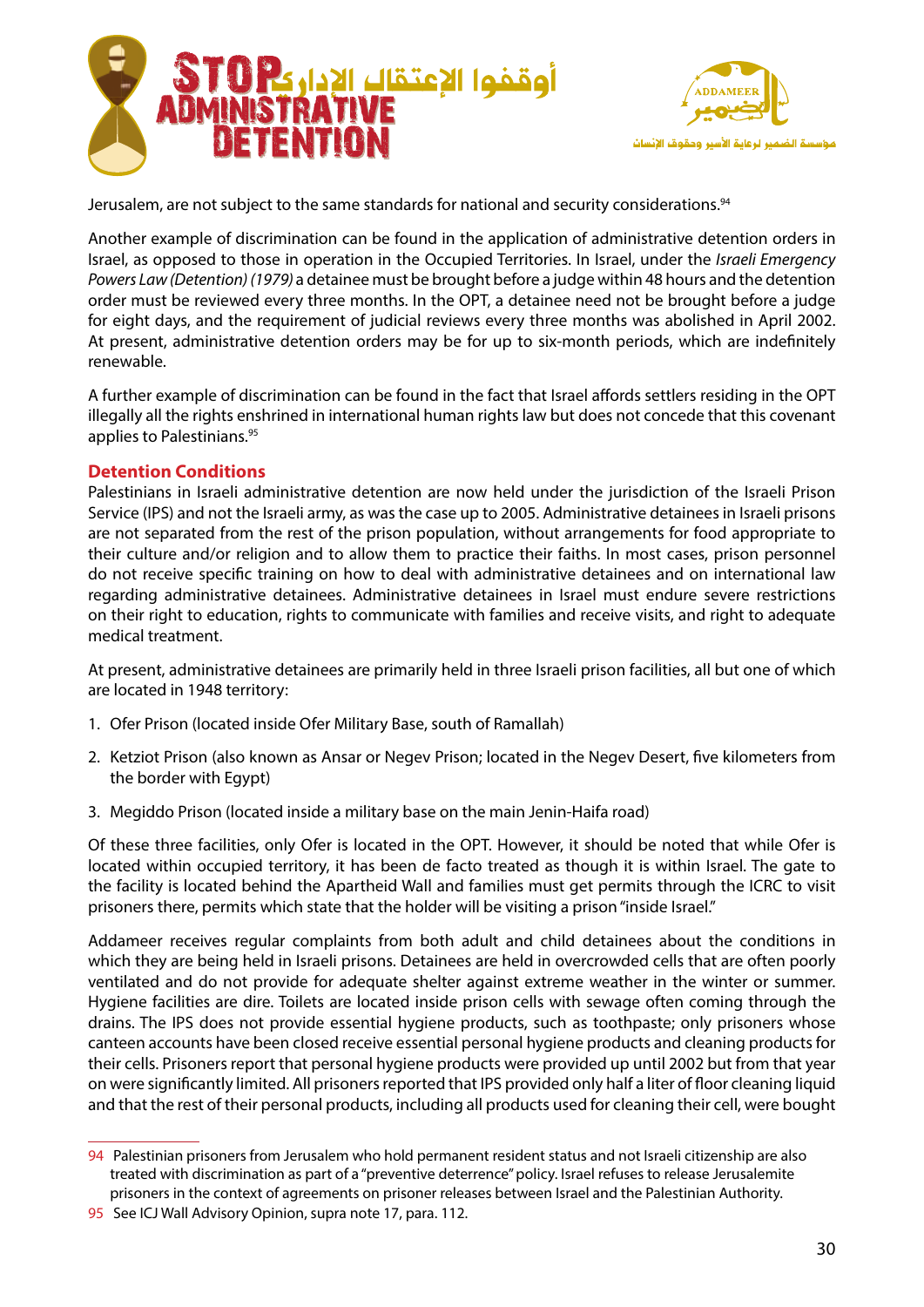



at their own personal expense.<sup>96</sup>

Most prisoners reported that the food provided by the IPS was insufficient in terms of quality and quantity. The prisoners buy most of their food from the canteen and re-cook the cooked food they get from IPS. However, the purchasing power of prisoners is radically divergent. In most cases, it is the prisoners' responsibility to provide more than half of their necessary food, which is problematic as many prisoners come from low-income families. Sometimes, a prisoner's canteen account is closed, as has occurred to dozens of Palestinian prisoners, especially those who have been identified with Hamas. Prisoners report that IPS food is inappropriate for the medical needs of those who require a special diet. This is a breach of international law. $97$ 

#### **Women in Administrative Detention**

Many women have been in administrative detention, most recently Hana Yahya Saber Al-Shalabi (28 years), Muntaha Al Taweel (45 years), Kifah Qatash (37 years), and Linan Abu Gholmeh (30 years).

#### **Children in Administrative Detention**

Administrative detention has been used regularly against Palestinian children, in the same manner as it is used against Palestinian adults. Children as young as 16 have been given administrative detention orders and serve out their detention in the same facilities as adults. (See case of former administrative detainee Moatasem Muzher in the appendix.)

In practice, Palestinian children may be charged and sentenced in military courts beginning at the age of 12. Between the ages of 12-14, children can be sentenced for offences for a period of up to six months. For example, a child of this age range who is charged with throwing stones can be sentenced to six months' imprisonment. A child 14-15 years old is subject to 12 months' maximum imprisonment, unless the offence carries a maximum penalty of 5 years or more. This effectively means that children in this age range are subject to only the harshest adult penalties. For instance, children in this age range are eligible for 10 years' imprisonment for throwing stones and 20 years imprisonment for throwing stones at moving vehicles, the same penalties faced by adults. Palestinian children ages 16-18 receive adult sentences, though they are tried in the military juvenile court established by Military Order 1644, issued on 29 July 2009. This is the first and only military court for children in the world. The creation of the court, however, is largely symbolic, as it is staffed by the same people who run the adult courts and works within the legal parameters outline above, which allow for the dealing of adult sentences to minors.

Like adult administrative detainees, children in administrative detention are held alongside other kinds of prisoners, including Israeli criminal prisoners, in contravention of Article 84 of the Fourth Geneva Convention. Child detainees are also held alongside adult detainees, which is against international law.<sup>98</sup> During 2000, approximately 60 Palestinian children between the ages of 14-16 years were detained at Hasharon Prison inside Israel. Palestinian child prisoners are detained in cells with adult criminal prisoners, often in situations where there are real threats to their lives, causing the children to live with an increased level of anxiety and psychological stress due to physical and verbal threats from criminal prisoners. In Hasharon Prison, child prisoner Mohammed Issa Saidally was attacked with a sharp razor by an Israeli criminal prisoner; child prisoner Ayman Zourb had hot water thrown on his face and child prisoner Taiseer Rajabi was beaten on his head by an Israeli criminal prisoner and then transferred to hospital for treatment.<sup>99</sup> This is a breach of international law.

<sup>96</sup> Addameer, Violations against Palestinian Detainees 2007, supra note 28.

<sup>97</sup> GCIV, Articles 81, 84 and 85.

<sup>98</sup> CRC, Articles 37.

<sup>99</sup> Information taken from sworn affidavits given to Addameer in 2000.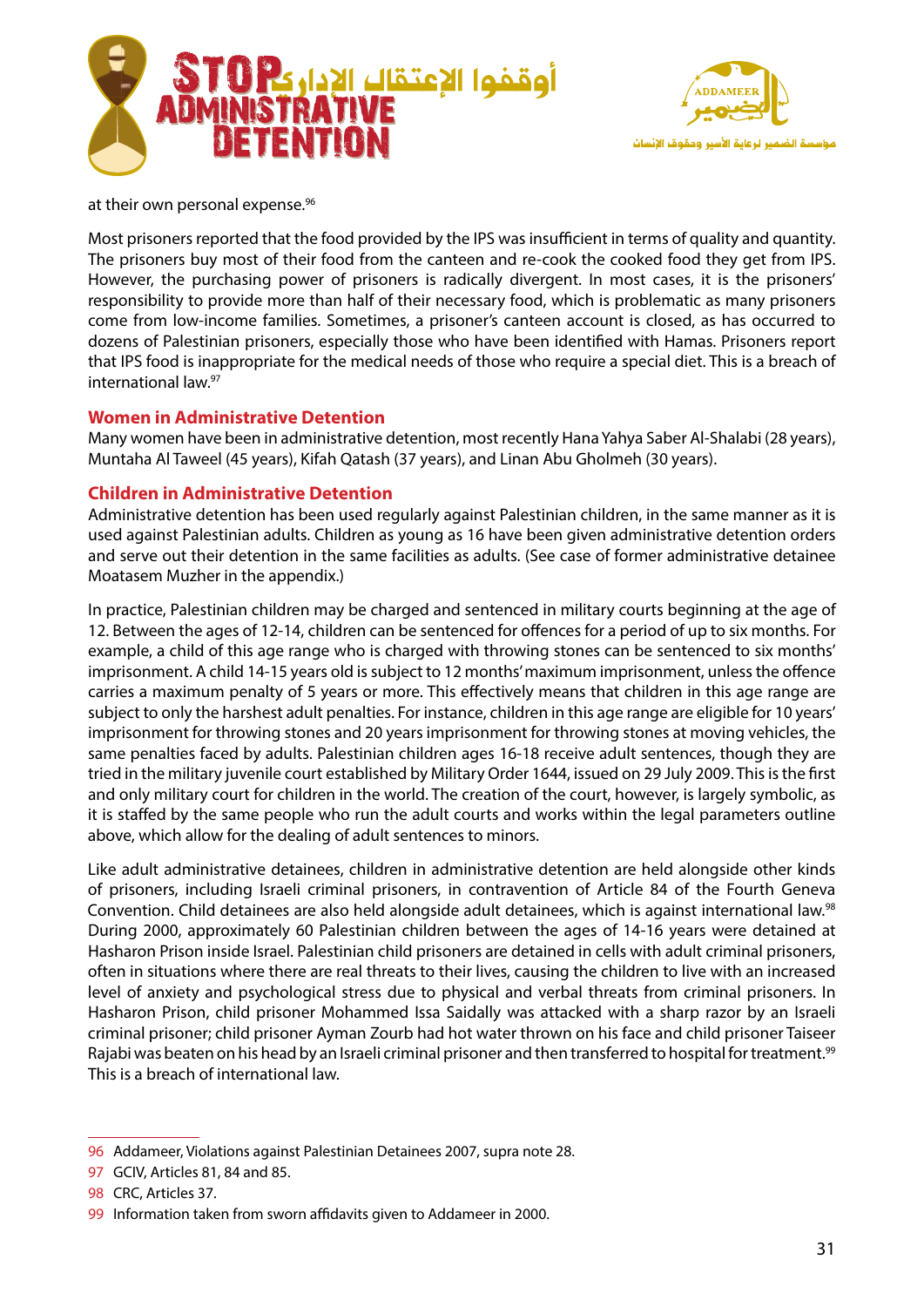



## **Administrative Detention and Forced Deportation**

As of the end of 2003, 21 administrative detainees were deported to the Gaza Strip from the West Bank. These deportations were called 'assigned residence' by Israel and were implemented through Israeli military regulations. This practice is in violation of the Fourth Geneva Convention.<sup>100</sup> On 1 June 2008, female prisoner Noura Al-Hashlamon was informed by Israeli authorities that she would be released from administrative detention if she moved directly to Jordan for three years. Noura, who had been in Israeli detention since her arrest on 17 September 2006, rejected the offer and her administrative detention order was renewed for an additional three months. She was finally released on 31 August 2008 after 714 days in Israeli custody without charge or trial. In 2010, Saleh Al-'Arouri, who has cumulatively spent nearly 18 years in Israeli custody through a combination of 20 administrative detention orders and two prison sentences, was released from administrative detention on the condition that he leave Palestine for three years. He is currently in exile in Syria. In 2012, Hana Al-Shalabi was released from administrative detention after 43 days of hunger strike on the condition that she be deported to Gaza. Similarly, in March 2013, administrative detainee Aymen Al-Sharawna was released after an 8-month hunger strike on the condition that he be banished to Gaza for 10 years. This strategy highlights Israel's use of Gaza as an open-air prison, where Palestinians, by virtue of the continuous Israeli siege on the area, can be easily restricted and punished en masse. (See also case of Younis Huroub in the appendix.)

<sup>100</sup> GCIV, Article 49.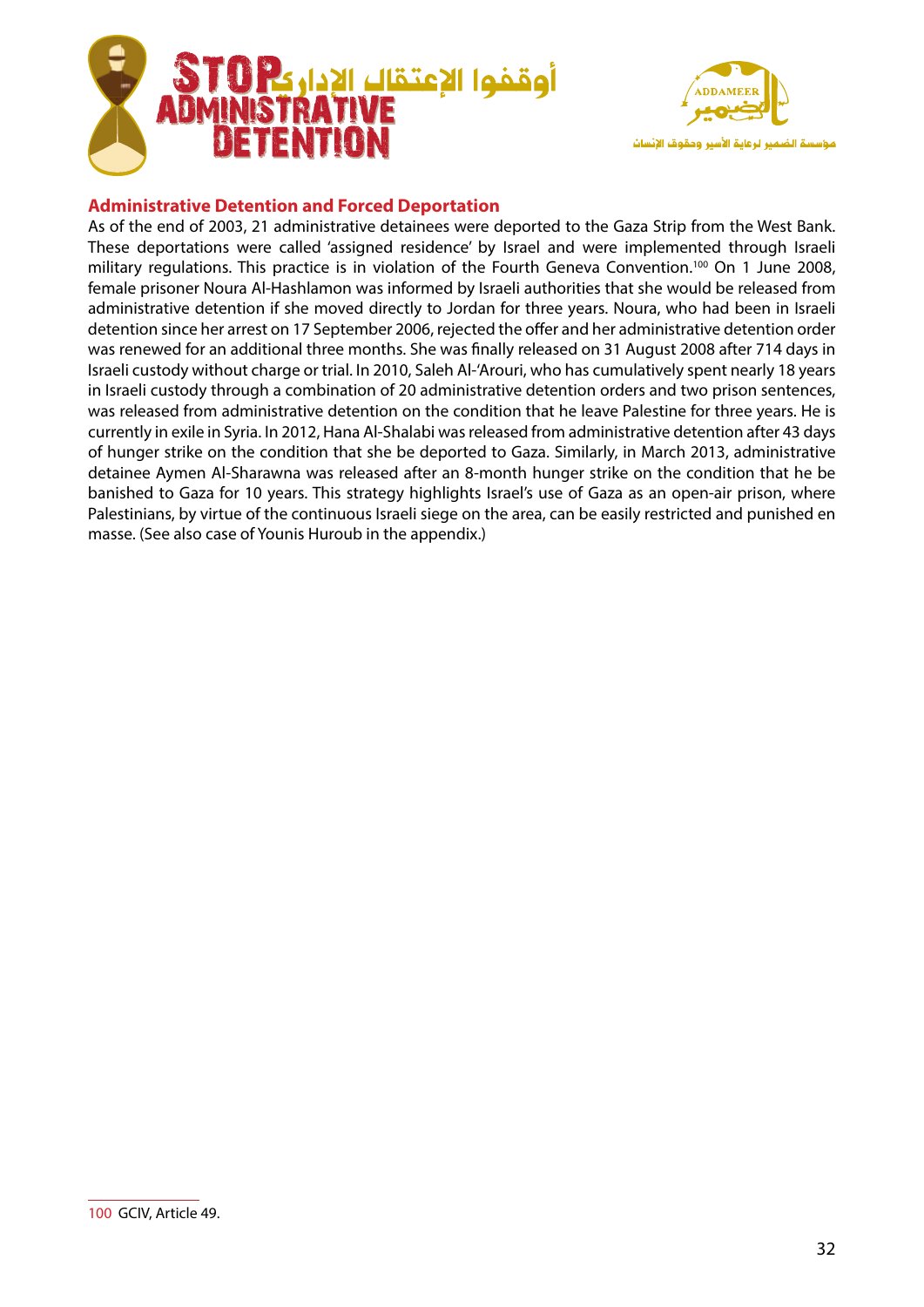



## **Conclusion**

Addameer Prisoner Support and Human Rights Association contends that the practice of administrative detention in Israel and the occupied Palestinian territory contravenes fundamental human rights. Israel uses administrative detention in a highly arbitrary manner without putting even the most basic safeguards in place, leading to other, grave human rights violations, such as inhuman and degrading treatment and torture.<sup>101</sup>

Addameer accordingly demands that all administrative detainees held on account of their political views or their activities carried out in resistance to the occupation be released promptly and unconditionally. Fair trial standards must be respected for all political detainees, including those accused of committing acts that are considered crimes according to international law.

Addameer further demands that the occupying power adhere to international law and that restrictions on the use of administrative detention be imposed. Addameer insists that the judicial review of administrative detention orders must meet the minimum international standards for due process. The authorities must provide detainees with prompt and detailed information as to the reason for their detention, and with a meaningful opportunity to defend themselves.

Experience in other countries has invariably demonstrated the practical futility of violating normal legal safeguards by adopting a policy of detention/internment without trial. The introduction of internment by the Northern Ireland authorities following the outbreak of civil disturbances there in the early 1970s led only to increased violence and disaffection by large segments of the population. The policy came to be regarded as both morally and politically unacceptable and was abandoned after a few short years. Addameer accordingly calls upon the government of Israel to learn from these and other examples and to end its unjust practice of administrative detention without further delay.

<sup>101</sup> In November 2001, the UN Committee Against Torture condemned Israel's continued practice of administrative detention conducted in violation of the Convention Against Torture as well as the continued prevalence of prolonged periods of incommunicado detention.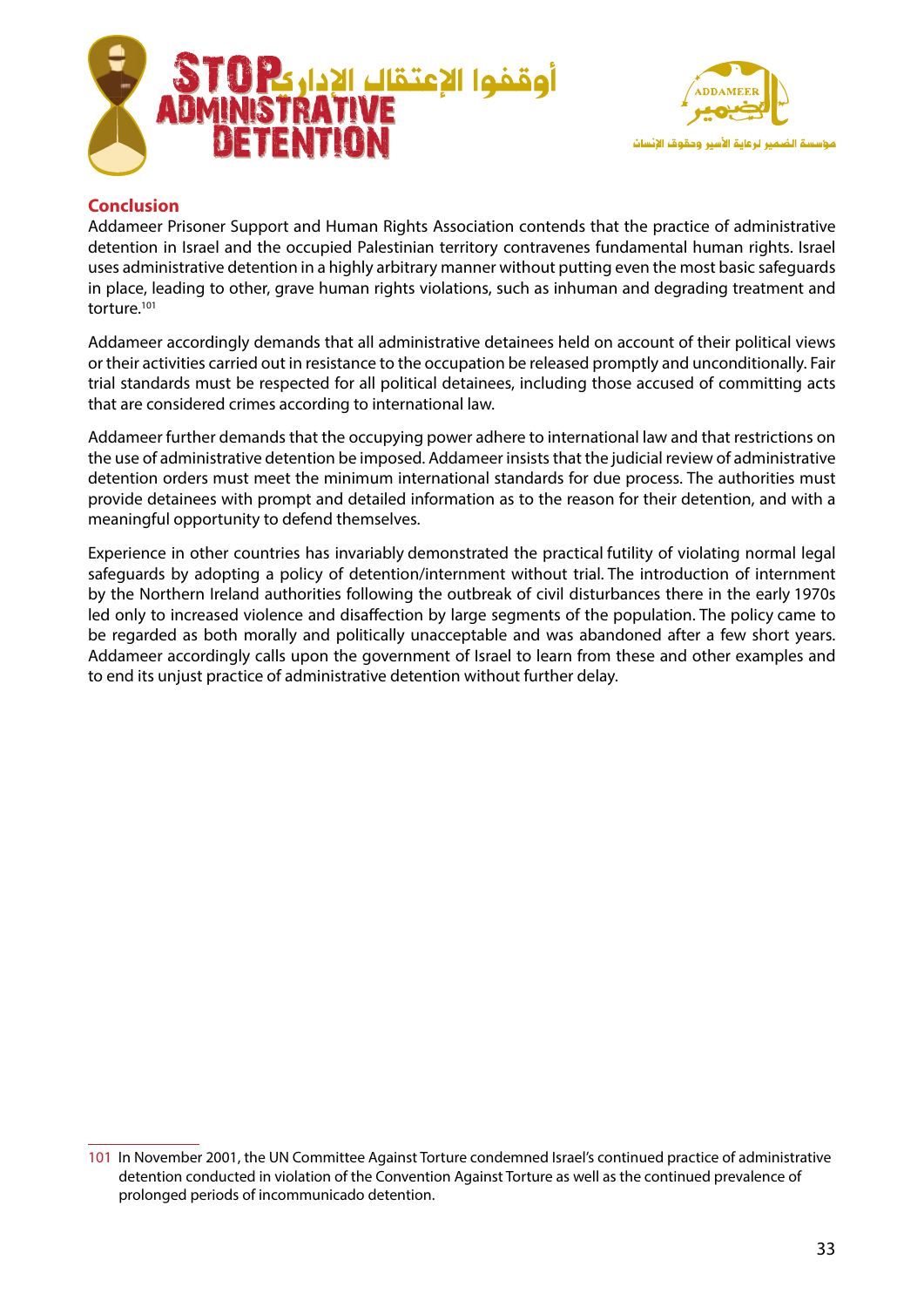



## **Administrative Detention Statistics**

#### **January since month the of end the at custody Israeli in detainees administrative of number Total \*2001**

|      | Jan  | Feb                          | Mar                      | Apr                      | May  | Jun                          | Jul                      | Aug                      | Sep                      | Oct                      | Nov             | <b>Dec</b> |
|------|------|------------------------------|--------------------------|--------------------------|------|------------------------------|--------------------------|--------------------------|--------------------------|--------------------------|-----------------|------------|
| 2001 | 16   | 16                           | 15                       | 12                       | 12   | 13                           | 10                       | 17                       | $\overline{\phantom{a}}$ | 27                       | 31              | 34         |
| 2002 | 36   | $\qquad \qquad \blacksquare$ | 44                       | 111                      | 681  | 929                          | 943                      | 813                      | 867                      | 878                      | 936             | 960        |
| 2003 | 1007 | 1107                         | 1127                     | 1140                     | 1107 | 952                          | 785                      | 700                      | 528                      | 553                      | 679             | 649        |
| 2004 | 657  | 628                          | 630                      | 644                      | 703  | 747                          | 760                      | 751                      | 781                      | $\overline{\phantom{a}}$ | 858             | 863        |
| 2005 | 870  | 704                          | 647                      | 604                      | 596  |                              | -                        | -                        | -                        | -                        | $\qquad \qquad$ |            |
| 2006 | 794  | $\qquad \qquad \blacksquare$ |                          |                          | -    | $\overline{\phantom{a}}$     | 750                      | $\overline{\phantom{a}}$ | 708                      | 703                      | 738             | 783        |
| 2007 | 814  | 788                          | 776                      | 790                      | 761  | 730                          | 691                      | 651                      | 599                      | 578                      | 569             | 546        |
| 2008 | 813  | 788                          | 776                      | 790                      | 776  | 738                          | 692                      | 649                      | 604                      | 583                      | 569             | 546        |
| 2009 | 564  | 549                          | 540                      | 506                      | 500  | 440                          | 392                      | 361                      | 335                      | 324                      | 291             | 278        |
| 2010 | 264  | 259                          | 237                      | 222                      | 211  | 203                          | 200                      | 190                      | 212                      | 214                      | 207             | 207        |
| 2011 | 207  | 221                          | 214                      | 218                      | 221  | 229                          |                          | 243                      | 272                      | 286                      | 278             | 283        |
| 2012 | 310  | 309                          | 320                      | 322                      |      | 303                          | 285                      | 250                      | 212                      | 184                      | 178             | 178        |
| 2013 | 178  | 178                          | $\overline{\phantom{m}}$ | $\overline{\phantom{a}}$ | -    | $\qquad \qquad \blacksquare$ | $\overline{\phantom{a}}$ | $\overline{\phantom{a}}$ | -                        | -                        | $\qquad \qquad$ |            |

\*Statistics are based on reports from the Israeli Prison Service, via B'Tselem.

- According to the Israeli military courts, in 2002, approximately 3,475 administrative detention orders were issued. Of these, 2,578 comprised of newly issued administrative detention orders and 897 comprised of those administrative detention orders that were renewed. On 31 December 2002, there were 1,075 administrative detainees in Israeli prisons.<sup>102</sup>
- As of December 2003, there were 700 administrative detainees. 1,398 comprised of new administrative detention orders that were issued and 2,641 comprised of those administrative detention orders that were renewed.<sup>103</sup>
- As of the end of 2006, approximately 2,934 administrative detention orders were issued. Of these 1,299 comprised of newly issued administrative detention orders. 1,635 comprised of those administrative detention orders that were renewed.

## Type of administrative detention order by year from 2009-2011<sup>\*</sup>

| <b>YEAR</b>                                                    | 2009 | 2010 | 2011 |
|----------------------------------------------------------------|------|------|------|
| <b>Newly issued</b><br>administrative<br>detention orders      | 1307 | 714  | 855  |
| <b>Administrative</b><br>detention orders that<br>were renewed | 1023 | 523  | 588  |

\*Statistics are from the 2011 Annual Report of the Central Military Prosecutors Office.

102 2002 Annual Report of the Central Military Prosecutors Office. 103 lbid., p. 1.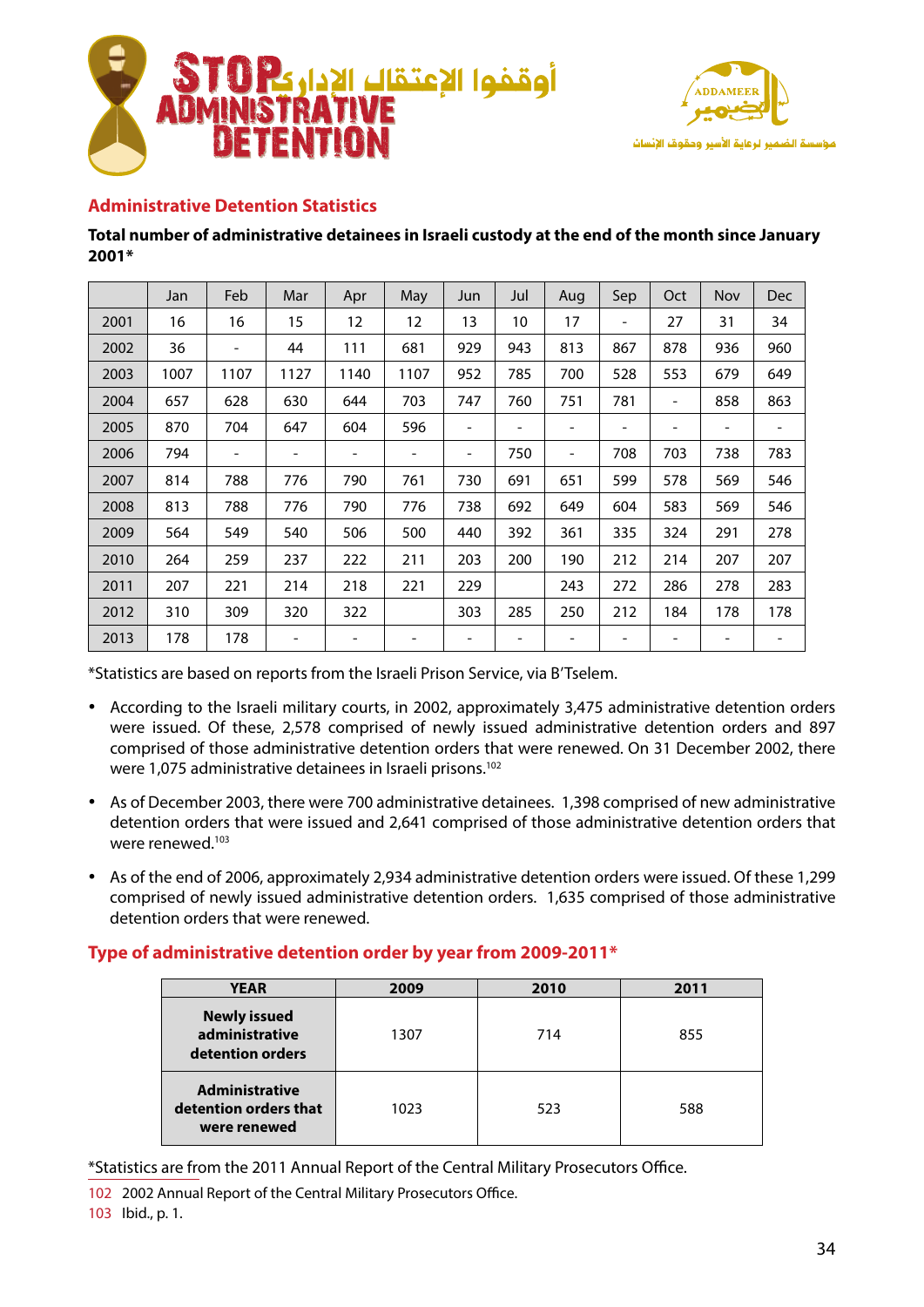



# **Case Study: Moatasem Raed Younis Muzher**



**Date of birth: 23 October 1993** Place of residence: Qalandiya Refugee Camp **Occupation: Student Date of arrest: 20 March 2010 Place of detention: Ofer Prison Number of administrative detention orders:** Three **First administrative detention order: 27 March 2010 Second administrative detention order: 26 June 2010 Third administrative detention order:** 26 September 2010 **Date of Release:** 26 December 2010

**Duration of detention without charge or trial: 282** 

#### **Arrest**

Moatasem was arrested at approximately 3 a.m. on 20 March 2010 when Israeli soldiers broke down the front door and stormed his family's home in Qalandiya Refugee Camp. Awoken to find heavily armed soldiers in his room, Moatasem was immediately restrained with his hands tied behind his back. Led out of the home wearing only pajamas, Moatasem requested to put on warm clothes, but the soldiers only allowed him to put on sandals.

He was then led, blindfolded and still restrained, down the road outside his house to the main road where the soldiers' military vehicles were parked. The soldiers removed Moatasem's blindfold and asked his name. After confirming his identity with a photograph, the soldiers put the blindfold back on Moatasem and led him into one of their vehicles. During his transfer, a soldier ordered Moatasem to place his head on his knees and slapped him every time he tried to sit up. Moatasem recalls that this caused him 'extreme pain.' At no time during this process was Moatasem told why he was being arrested, or where he was being taken.

Moatasem was then taken to an undisclosed location and made to fill out a medical form before being left tied up outside near two shipping containers. He remained there, cold and shivering for many hours, hearing only threatening sounds of dogs and soldiers. Towards the morning, a soldier brought him a .blanket

At around 2 p.m., Moatasem was taken in another military vehicle to Ofer Military Base near Ramallah. After his arrival at Ofer, he was strip-searched and forced to sit naked on the ground until he was given a brown prison uniform. Moatasem was then taken to a cell holding both adults and children.

#### **Interrogation**

On 22 March 2010. Moatasem was taken to Binyamin police station for interrogation. Arriving at the police station at 8:30 a.m., he waited for more than five hours with his hands and feet shackled. At 2 p.m., he was taken into an interrogation room for questioning. He remained shackled at the hands and feet the whole time. Moatasem recalled to DCI-Palestine that: "I sat in the chair in the interrogation room while my hands and feet were still shackled. Then, the interrogator started asking me about the plot without explaining what the plot was. 'I don't know what you're talking about,' I said to him and he asked me about the riot, bullets and weapons without giving any further explanation. I denied knowledge because I really didn't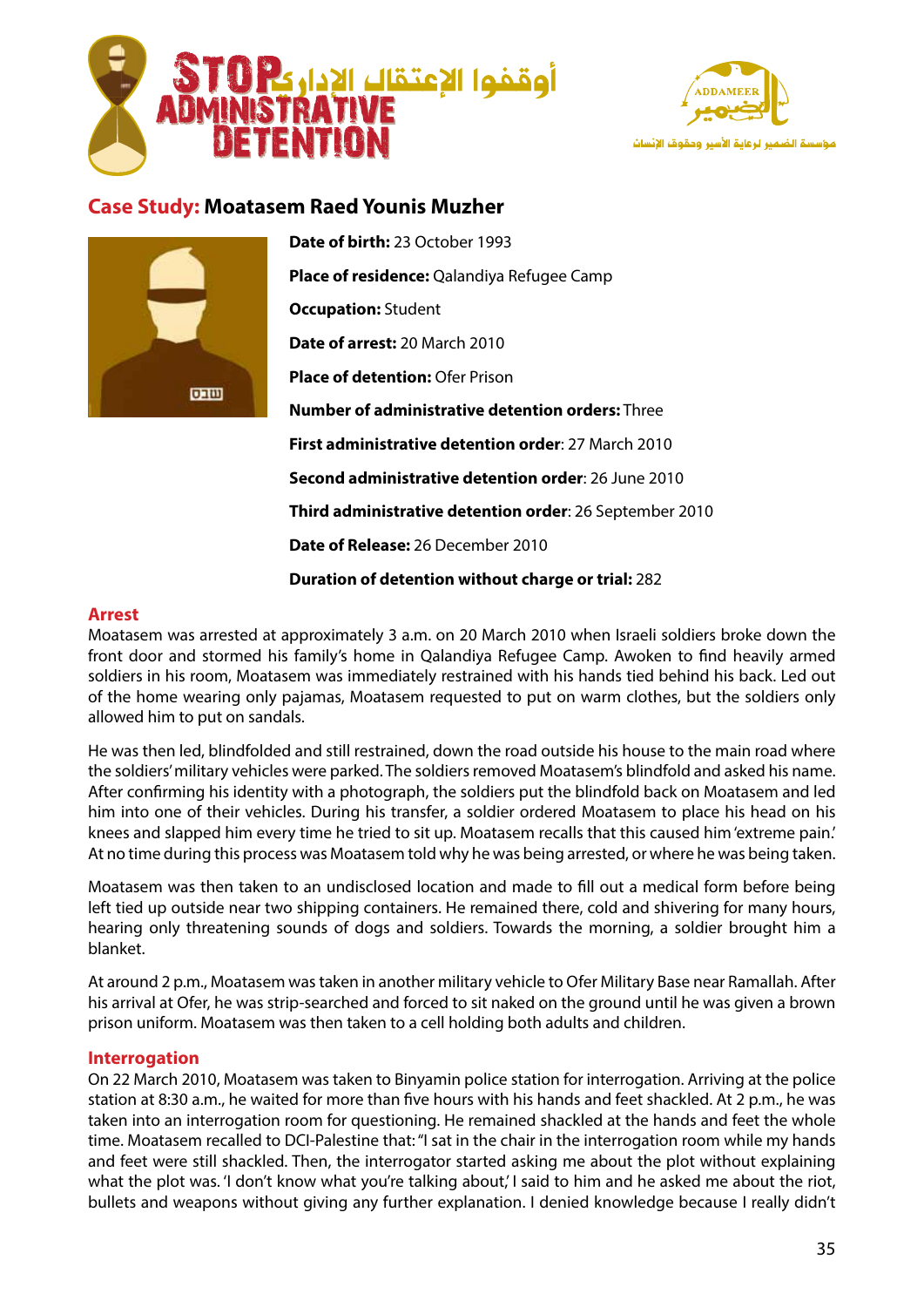



know what he was talking about and I really had nothing to do with those things. Then, he asked me about the internet and a guy named Mohammad from Gaza I chat with. I told him I didn't know Mohammad that well. I met him in some chat room and we talk about school and tests and so on. 'Liar,' the interrogator said to me and kept focusing on asking me about this guy." <sup>104</sup>

According to Moatasem, the Israeli interrogator then threatened to send him to Moskobiyyeh, a detention center in Jerusalem notorious for its torture and ill-treatment during interrogations of Palestinian prisoners. The interrogator then gave him a handwritten paper to sign, but Moatasem refused because he could not read the writing.

Moatasem was then sent back to the prison at Ofer Military Base where he was detained for the duration of his administrative detention.

#### **Administrative Detention**

On 27 March 2010, Moatasem received an administrative detention order for six months. Military court judge Tzvi Hiilbron confirmed the order at the judicial review on 15 April 2010, citing undisclosed allegations in the secret information that Moatasem was involved in the planning of an unnamed activity, but reduced it to a period of three months. Judge Hiilbron found that, although the secret information indicated that Moatasem constituted "a threat to the security of the area", the detainee's young age must be taken into account. Moatasem's administrative detention order was renewed twice on 26 June and 26 September 2010, each time for a period of three months, and he was finally released on 26 December 2010.

#### **PERSONAL INFORMATION**

Although Moatasem's family applied for a permit to visit him at Ofer, the family never received a reply to their application and were not able to visit him during his detention.

Palestinian children are being routinely detained in prison facilities outside occupied territory, in contravention of Article 76 of the Fourth Geneva Convention (1949) and IPS regulations. This contravention, in practice, means that family visits for detained children made significantly more difficult, and in some cases, are denied altogether.

<sup>104</sup> DCI-Palestine, Urgent Appeal-Administrative Detention (available at: http://www.dci-pal.org/english/display. cfm?DocId=1437&CategoryId=1)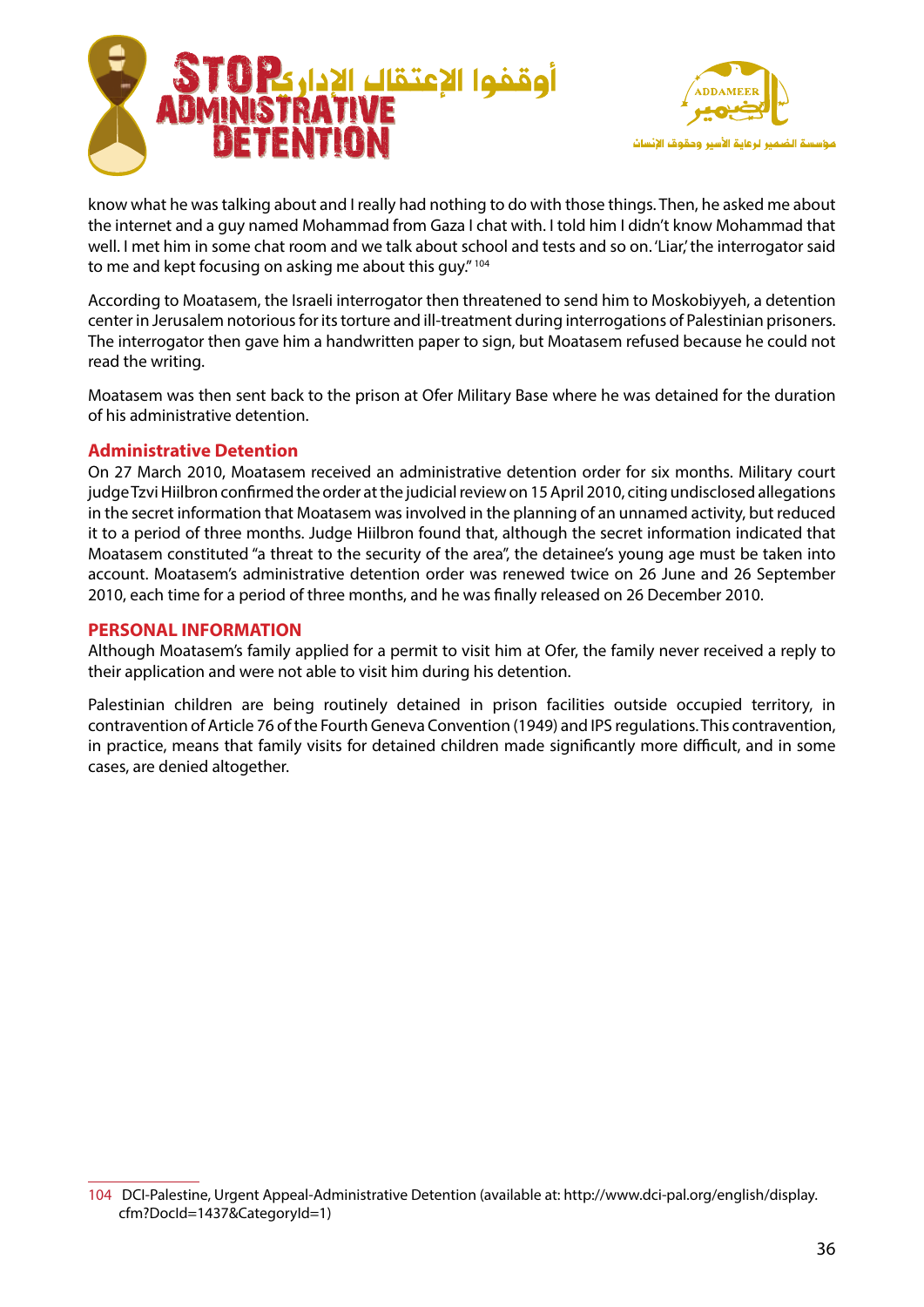



# **Case Study: Younis Odeh Hamdan Huroub**



Name: Younis Odeh Hamdan Huroub **Residence:** Kharas, near Al-Khalil (Hebron) **Date of arrest: 10/7/2012 Date of Birth: 19/12/1980** Legal Status: Currently detained on a 6-month administrative detention order Marital Status: Married with two children, Ahmad (3 years old) and Seif Allah (1 year old) **Profession:** Bakery owner

#### **ARREST**

Younis was arrested from his home when a massive number of Israeli Occupation Forces (IOF) raided his house at 2:00 AM. At the time, his wife and children were at home, but Younis was still at work. The soldiers broke down the door and stormed the house. Younis' wife then called Younis at work. When Younis arrived, he was immediately arrested. He was transferred to Ofer Prison on the same day and was not subject to interrogation. Two days later, a 6-month administrative detention order was issued against him. The order began from the date of arrest and was set to expire on 10 January 2013, but was renewed for an additional 6 months a mere ten days before the expiry date. The new order expires in July 2013.

#### **HUNGER STRIKE**

Younis decided to launch an open hunger strike on 19 February 2013 at the court of appeal in Ofer when the judge rejected the appeal that was filed by Jamil Khatib. Younis' lawyer. In response to the rejection, Younis declared: "I should be among my family and children, and not here. If you have anything against me, you should issue a list of charges; other than that, I will launch an open hunger strike until freedom is achieved."

Indeed, Younis started an open hunger strike that same day. After the court session, he was transferred to Ketziot (Negev) Prison, where he was ingesting only water and salt. On 12 March, he was transferred to Soroka Hospital, where he remains to this day. His health is in critical condition. According to his family, his lawyer reports that he is in a room with four Israeli quards who spend their time talking, eating and laughing. One of his hands and one of his legs are shackled to the bed. He is no longer capable of moving and has lost 16 kilograms – he weighed 78 kilograms at the time of his arrest. He is suffering from severe stomach aches and weakness in the heart muscle. He is still refusing to ingest anything except for water and salt. Israeli intelligence offered Younis release in exchange for an end to his hunger strike and on the condition that he be deported, but he has adamantly refused any release deal that involves deportation.

#### **PREVIOUS ARRESTS**

Younis was previously imprisoned from 10 March 2002 to 7 August 2008. He was serving a 6 and a half year sentence for charges related to his affiliation with Islamic Jihad. When released, Younis dropped out of university, and started his own business. He also got married and had two children.

#### **FAMILY**

Younis is married with two children. His children witnessed his arrest. According to Younis' family, the older son Ahmad is still suffering from severe anxiety and fear since the day of his father's arrest. Younis' youngest son was 3 months old when his father was arrested, and Younis has only been able to see him once since his detention began. His family has repeatedly been denied visitation by Israeli intelligence – save for that one occasion – ostensibly for 'security reasons'. Younis also has a brother in prison, Khalid Huroub. Khalid was arrested on 3 June 2003 and is serving a 13-year sentence. He is currently in Ramon Prison.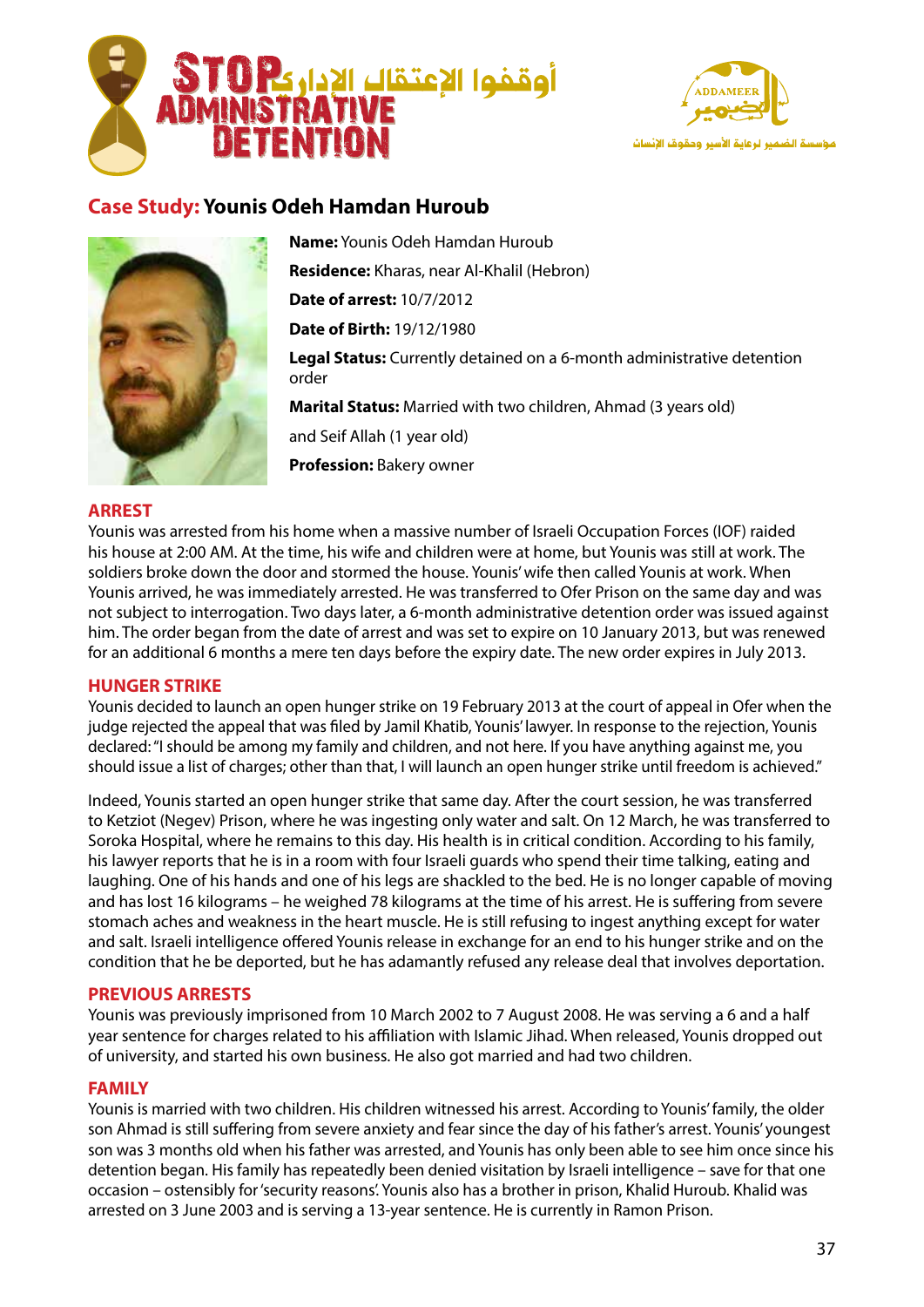



# **Case Study: Loai Sati Mohammad Ashqar**



**Date of birth: 14 December 1976** Place of residence: Saida, Tulkarem **Occupation:** Aluminum light-structures designer and maker **Date of arrest: 9 April 2008** Place of detention: Megiddo Prison **Number of administrative detention orders: Four Date of first administrative detention order:** 15 February 2009 Date of second administrative detention order: 13 August 2009 Date of third administrative detention order: 14 February 2010 Date of fourth administrative detention order: 14 April 2010

**Date of Release: 29 August 2010** 

**Duration of detention without charge or trial: 615** 

*UPDATE: Loai was rearrested on 10 September 2012 and was presented with a list of charges. He is currently awaiting trail.* 

## **ARREST AND TRIAL**

A few minutes after midnight on 9 April 2008, a large number of Israeli military jeeps surrounded Loai's family home in the village of Saida near the West Bank city of Tulkarem. After they conducted a search of the house, Loai was blindfolded, shackled and arrested by Israeli Occupying Forces (IOF) soldiers. Loai was then transferred to Salem Detention Center by military jeep and immediately subjected to four consecutive interrogation sessions. At the end of his investigation period, Loai was detained pending trial.

A few months later, Loai was charged with offences relating to allegations of membership of the Palestinian Islamic Jihad Party, a political party Israel declared illegal on 6 June 1989, "helping an illegal organization", and helping "wanted" individuals. He was sentenced to an 11-month prison term which he served in Megiddo Prison.

#### **ADMINISTRATIVE DETENTION**

#### **First administrative detention order**

On 20 January 2009, a military commander issued a six-month administrative detention order against Loai set to begin on 15 February 2009, on the basis that he posed a threat to the "security of the area" by virtue of his alleged active membership of the Palestinian Islamic Jihad movement. Loai was only informed of this administrative detention order on 15 February 2009 – the day of his scheduled release, after he had packed his personal belongings and reached the prison gates to leave. Loai was re-arrested at the prison gates and again placed in detention.

In the judicial review of Loai's administrative detention order, the military prosecutor submitted that, despite having served his sentence, Loai poses an ongoing threat to the security of the area. According to the prosecution, the "secret information" on which prosecutors based this claim related to Loai's alleged activities well prior to his arrest in 2008. However, Loai's defense counsel was not permitted access to the secret information, and the prosecution refused to answer the defense's inquiries as to why Loai was only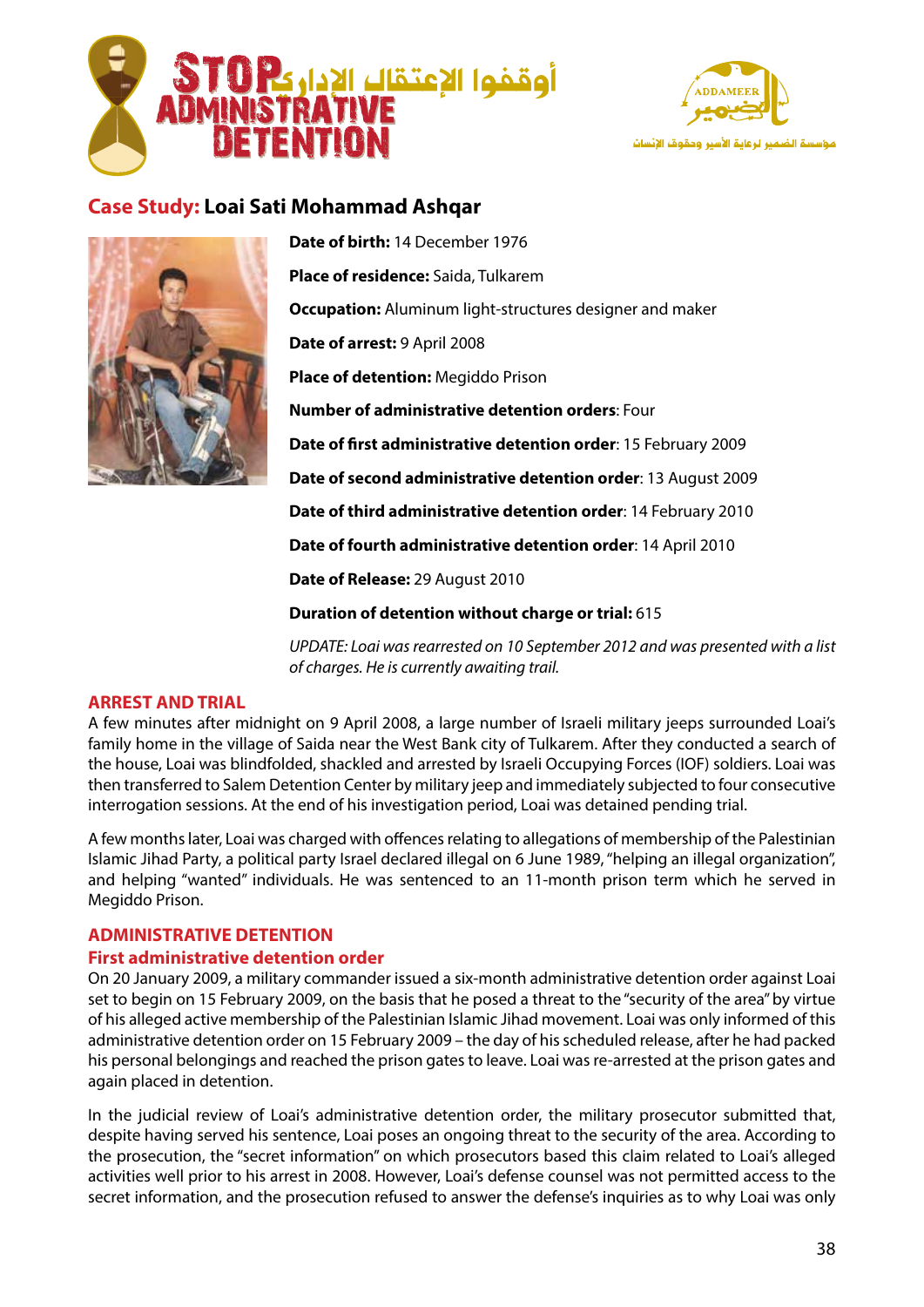



arrested in April 2008 if the content of the secret material comprised information relating to 'security risk' events in 2007. Furthermore, prosecutors failed to address why Loai was not tried for these activities in his 2008 trial. The prosecution also refused to address the defense's contention that the timing of Loai's arrest and administrative detention order – which coincided with a scheduled court hearing concerning a compensation claim Loai filed relating to his torture during Israeli interrogation in 2005 – suggested that the order was not about "security" at all. In his complaint for this claim, Loai related how the torture he endured at the hands of an Israeli Security Agency (ISA) officer during interrogation in 2005 resulted in the permanent paralysis of his left leg. Loai's complaint also seeks compensation for his family for the death of his brother, who was killed by Nahshon and Metzada Unit officers during a raid of Ketziot Prison on 22 2007. October

In his decision at the review, the military judge did not address the convenient timing of Loai's arrest and the issue of Loai's complaint seeking compensation, and stated only that the secret information indicated that Loai is a member of Islamic Jihad and that he took part in military activities. However, the judge did not specify whether these military actions took place before his arrest in 2008. This omission is legally problematic as it is unlawful under both Israeli and international law for administrative detention to be used as a substitute for prosecution.<sup>105</sup> Given the similarity in the charges for which Loai was sentenced in 2008 and the justifications for his administrative detention, Loai's case raises questions as to whether the administrative detention order against him was in actuality further or substitute punishment for activities for which he was or could have been tried in 2008.

Further, the judge determined that although Loai's debilitating leg injury prevents him from conducting military activities, it does not prevent him from working with a political organization or "supporting terrorism." The judge therefore confirmed Loai's administrative detention order for the entire length of the period requested by the military commander.

## **Second administrative detention order**

Immediately upon the expiration of the first administrative detention order, a second six-month order was issued against Loai, set to expire on 13 February 2010. At the judicial review of Loai's second administrative detention order, the prosecution informed the court that it had new secret information implicating Loai, in the form of two statements of other detainees, but that this alleged material was insufficient for an indictment. Defense counsel was again denied access to the secret information.

The military judge agreed that Loai should not be charged. Instead the judge confirmed that the secret information points to Loai's involvement in the Islamic Jihad movement and that there is "real danger" to the security of the area because of his activities. The judge shortened the administrative detention order to four months on the basis that Loai had already detained for a lengthy period, but did not impose any restrictions on future renewals of the order.

## **Third and fourth administrative detention orders**

At the expiration of the second administrative detention period, the military commander issued, and the judicial review military judge upheld, the imposition of a third order for two months. Again, Loai's defense counsel was not permitted to examine the secret information 'justifying' his continued detention. The third order was due to expire on 14 April 2010 but on the same day, a fourth administrative detention order was issued against Loai, this time for a period of four months. Loai was finally released on 29 August 2010.

<sup>105</sup> On 20 April 2000, the Israeli High Court of Justice issued a judgment on state-sponsored hostage-taking in which it ruled that administrative detention is impermissible where the person does not pose a future danger to State security, and must not be used as punishment for offenses committed in the past: Further Hearing [F.H.] 7048/97 Anon. v. Minister of Defence, 54(1) P.D. 72 (20 Apr. 2000) (Heb.).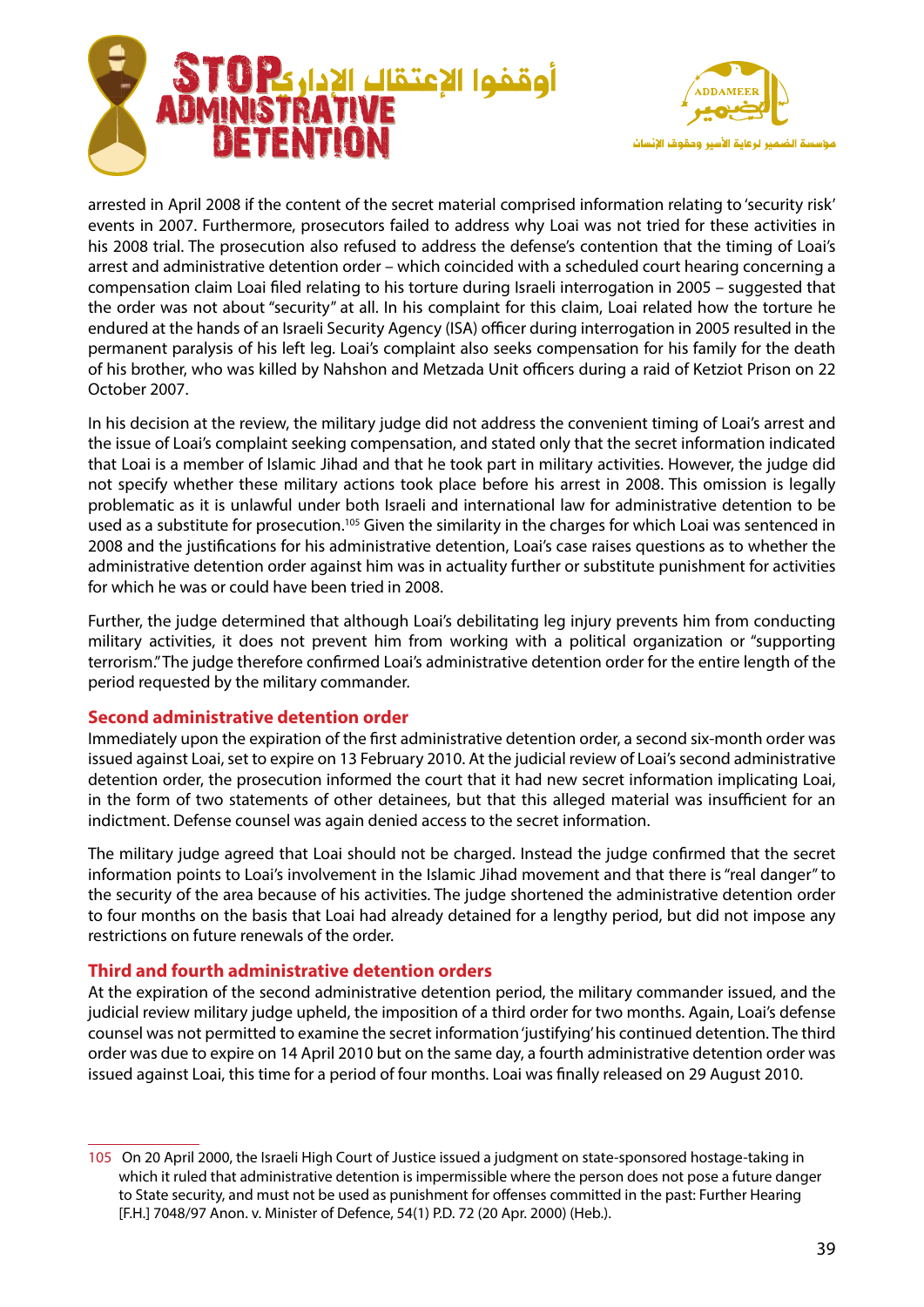



Addameer submits that Loai's denial of his right to confront the 'evidence' against him, all-too typical of administrative detention hearings, rendered the task of mounting a legal defense impossible. Moreover, Addameer contends that Loai's case is a prime example of Israel's use of administrative detention as an arbitrary rather than preventive measure, and as punishment for past alleged offenses in the absence of sufficient evidence to lay charges. The timing of his arrest casts serious doubts over the lawfulness of the administrative detention since it suggests that the prolongation of his detention was intended to frustrate his legal action against the ISA rather than a measure to address a 'security threat'.

## **PREVIOUS ARRESTS**

Like many Palestinian youth, Loai was arrested several times when he was still in high school. Each time he spent one to two months in prison. Arrests of youth and children are particularly widespread and indiscriminate as part of the IOF's highly aggressive military campaigns to quell popular Palestinian protest.

On 12 March 2003, at the age of 26, Loai was sentenced to a year in prison; he was arrested again on 22 April 2005, at the age of 28, and received a 24 month prison term. During that sentence, Loai was held in Ketziot together with his brother, Mohammad.

On 22 October 2007, at approximately 1:30 a.m., sections C1, C2, and C3 of Keztiot Prison were raided by the Nahshon and Metzada Units, special intervention units known for their use of violent tactics against Palestinian prisoners. The Units opened fire at the prisoners with rubber-coated steel bullets and plastic high-speed projectiles that result in welts to the skin. Those prisoners who were dragged by officers outside the sections were shackled and beaten with clubs. Then the officers used sound bombs, setting some of the tents on fire. Approximately 250 prisoners were injured during the raid. Loai's brother Mohammad sustained a head injury during the raid and died as a result of delays in the provision of medical treatment. Mohammad was due to be released just 50 days after the incident took place.

#### **TORTURE**

At 3:00 a.m. on 22 April 2005, Israeli forces surrounded Loai's family home. Loai related that the family was woken by the sound of qunfire and stun grenades as Israeli soldiers entered the home by force. The soldiers arrested Loai, who was then blindfolded, handcuffed and shoved face-down on the floor of a military jeep and taken to Kishon Interrogation Center.

At Kishon, Loai was brought before eight interrogators, who tried to coerce him into confessing. Loai's rights were not explained to him. One of the interrogators threatened Loai by telling him:

*This time, you either tell us what we want, or get out of prison with permanent disability* and you will wish to die.

Loai was also subjected to severe physical torture under interrogation in Kishon, including the prolonged use of the 'banana' position, in which detainees are tied while bent backwards over the seat of a chair. In this painful stress position, Loai was forced to bend his back to the point that his head touched the ground while tied to a chair with his hands shackled. During one extended interrogation session, he remained in this position for three consecutive days. He was also deprived of food, and interrogators threatened both him and his family with violence.

As a result of this torture, three vertebrae in his spine were broken. Israeli authorities subsequently failed to provide Loai with adequate medical treatment for this injury, and, as a result, this led to complete paralysis of his left leg.

In 2007, B'Tselem conducted a **video interview** with Loai where he discusses at length the torture Israeli interrogators used against him during this period.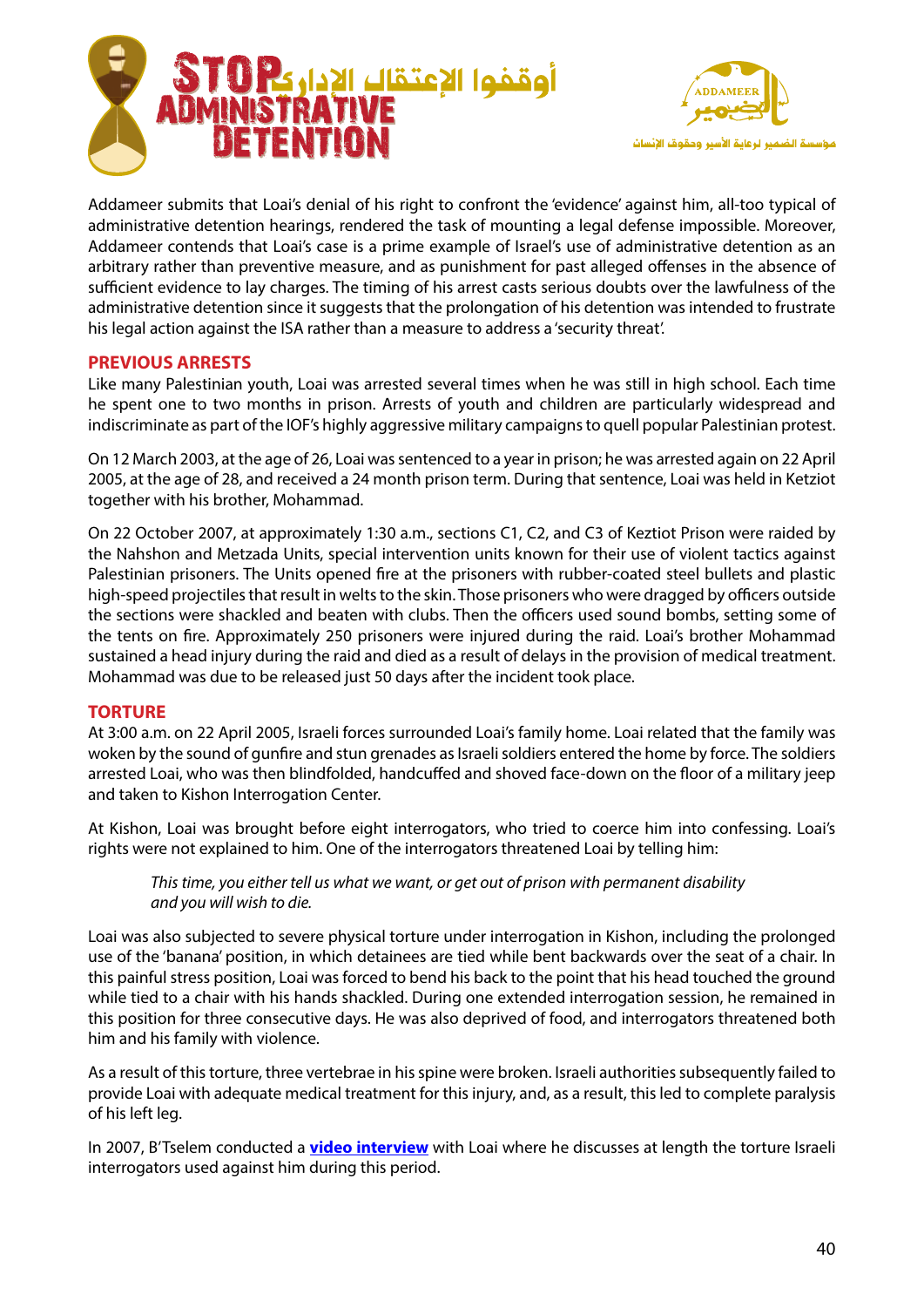



## **HEALTH STATUS**

Although Loai suffers from complete paralysis of his left leg as a result of the torture he endured at the hands of prison interrogators in 2005, the ISA denied him permission to travel abroad for medical treatment. He only learned of this refusal to travel through the District Coordinating Office in Tulkarem after he had submitted all the necessary preparatory documents. Instead, Loai underwent surgery for the reconstruction of his bones while in prison, but the surgery was only partially successful. While in prison, Loai did not receive adequate ongoing medical treatment. Loai filed a lawsuit against the Israeli State through Attorney Bishara Jabali, claiming that adequate medical care would have significantly mitigated his injuries.

A doctor recommended that Loai should use a wheelchair but since the prison did not have one and refused to buy one, Loai was forced to use crutches. Loai also suffered from severe stress-related hair loss due to his paralysis and general health condition.

#### **DETENTION CONDITIONS**

Loai was held in section nine of Megiddo Prison, where he shared a cell with seven other administrative detainees. The room was located on the second floor, causing him difficulty in moving from his cell to the recreation area and showers. There were five bunk beds in the cell. The cell also contained a small bathroom measuring 1 by 1.2 meters, comprising a sink and a squat toilet. Loai found it extremely difficult to use the toilet as his disability prevents him from bending his legs and balancing in the squat position. He was constantly at risk of falling and injuring himself. The showers were located outside the cells; detainees are only permitted to use them during recreation time which lasts only two hours per day. There are only five showers for 120 to 200 detainees. As all detainees in the different sections have their recreation time at the same time, there is not enough hot water for everyone.

Most Palestinian administrative detainees in Israel are held in either Ketziot or Ofer. Incarceration in Megiddo is an added hardship for administrative detainees due to the remoteness of the prison from the Court of Administrative Detainees in Ofer where reviews of administrative detention orders are conducted. Loai's requests for transfer to another prison were consistently rejected. As a consequence of the distance from Megiddo to Ofer, and the fact that hearings begin in the morning, when Loai was required to attend a judicial review hearing he had to stay overnight in the "Transit" section at Ramla detention facility. The amenities in the Transit section are very basic. Detainees are not permitted to eat their own food; instead they are provided with meals of very poor quality. Rather than beds, prisoners sleep on filthy mattresses, they may not bring any reading material or other personal belongings (including medications), they have no access to radio or television, and do not have recreation time.

While in Megiddo, Loai often filed complaints to the prison administration on behalf of other detainees relating to their ill-treatment. Loai believes that his frequent transfers between sections of the prison were punishment for these advocacy activities. On one occasion a security officer in Megiddo Prison beat him and threatened that he would kill him one day if he did not stop making such complaints. The threats also extended to Loai's family: the Israeli Area Commander in Saida, Loai's home village, told Loai's brother that he (Loai's brother) will soon be "crying over his children's lives."

Loai also complained to Addameer that his canteen account was frozen as a punitive measure. Loai submitted a petition to the Israeli Prison Service (IPS), but the petition to reinstate his canteen account was refused. As a result of having no access to the canteen and the severe restrictions on family visits, Loai did not have enough clothes.

#### **FAMILY**

When Loai was arrested in 2008, his wife was two months pregnant with their first son, Areen. Having been classified a "security threat", Loai's wife was only given a special permit to exit the occupied Palestinian territory and visit Loai at Megiddo Prison once every six months. Loai thus saw his son for the first time in May 2009, but was barred from physical contact with him despite the IPS typically allowing a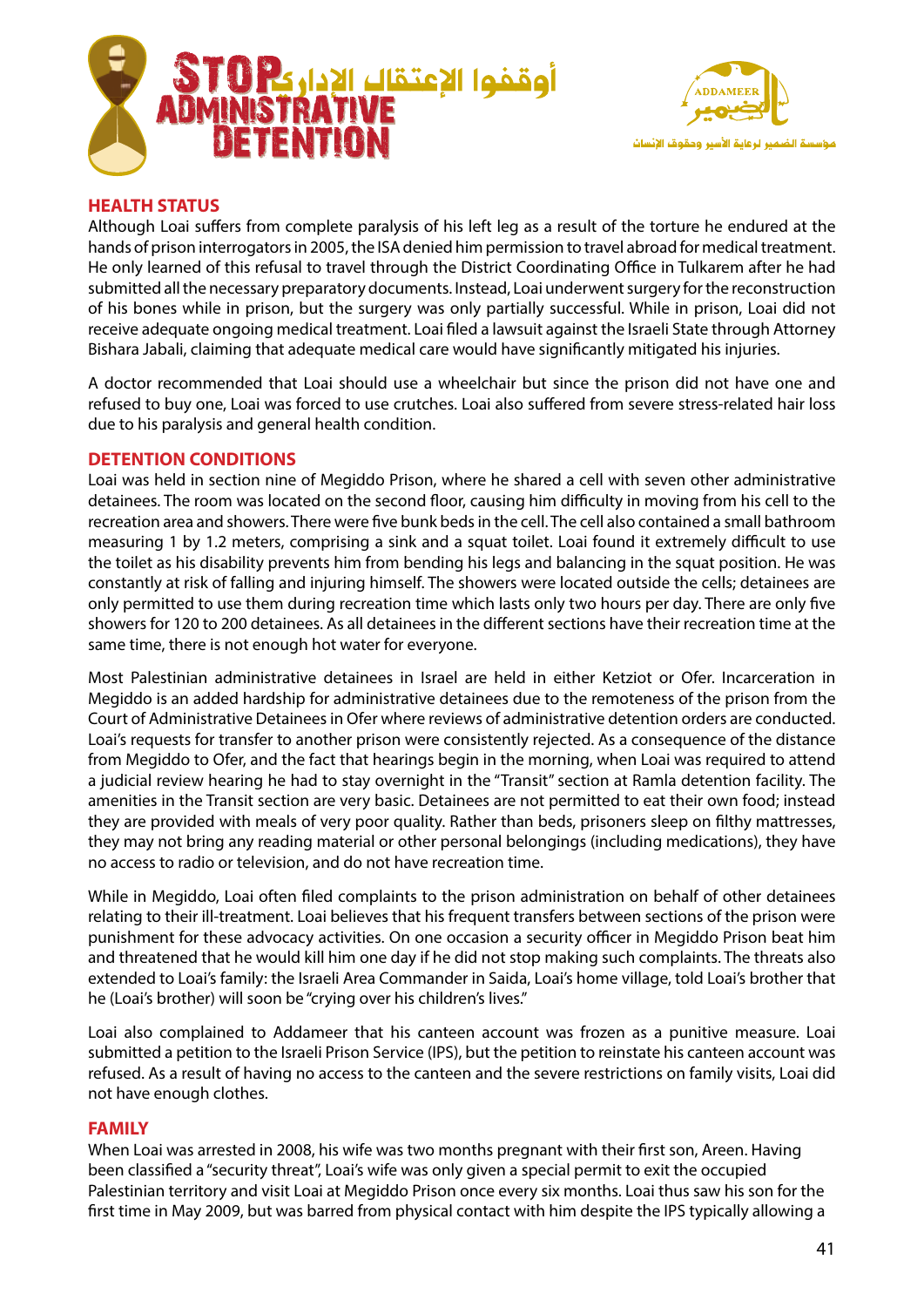



child under six years old to go to the detainee's side of the visiting area for the final fifteen minutes of the visit. After the IPS categorically forbade him from holding his son, even though Loai tried to explain that it was the first time he had met Areen, Loai kissed the glass divider to get as close to his son as possible. On 3 April 2010, Loai's wife and son visited him at Megiddo Prison. This visit was his wife's third visit since Loai's arrest on 9 April 2008, and marked only the second time that Loai had ever seen his child. It was also the first time that Loai was able to hug and touch his son.

Loai's parents, his four brothers and five sisters were denied regular visiting permits on "security grounds." They were able to visit Loai only once every six months on a special permit. The lack of regular family visits only increased Loai's sense of isolation.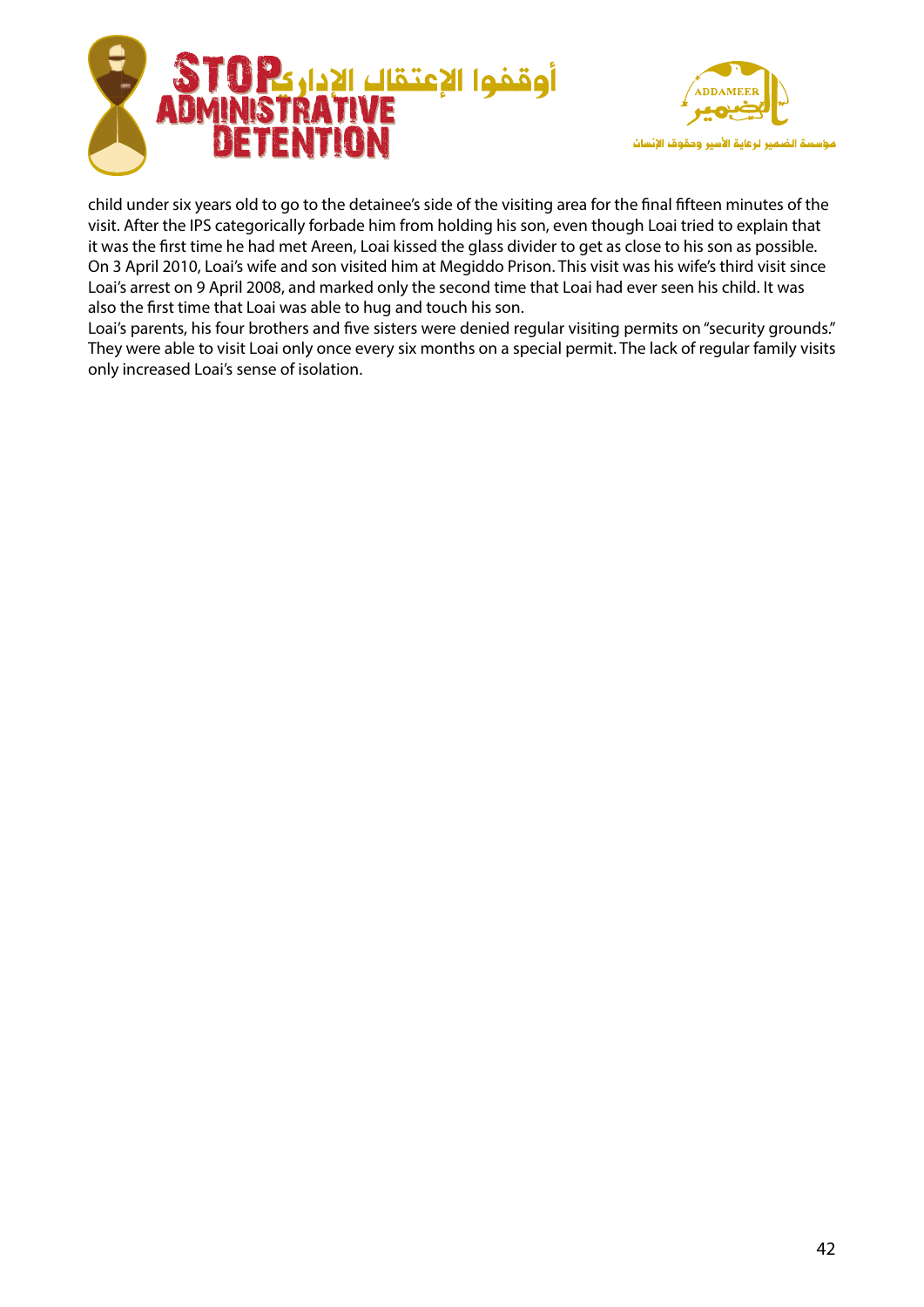



# **Case Study: Imad Nofal**



**Name: Imad Nofal Date of Birth: 4 January 1970 Date of Arrest: 23 November 2012 Place of Detention: Megiddo Prison Marital Status: Married with 4 children Occupation:** Representative of Qalqilia in the Palestinian Legislative Council (PLC) **Education:** MA in Islamic Law

#### **ARREST**

PLC member Imad Nofal was arrested on 23 November 2012 at 1:30 AM by Israeli Occupying Forces (IOF) who surrounded the building from all sides and violently banged on the door. When Imad opened the door, ten soldiers entered the house, ordering everyone, including the children, to go to the building's yard. They emptied the whole building, which consisted of three floors. The soldiers pointed their weapons at the residents of the building, instructing them not to move. They then arrested Imad, shackled him, and transferred him to an unknown destination.

Imad was later transferred to Huwwara detention center, where he was kept for 12 days. During this time, he was also briefly interrogated in Salem interrogation center. A few days later, an administrative detention order for 6 months was issued against him, and he was transferred to Megiddo Prison.

#### **LEGAL STATUS**

An administrative detention order for 6 months was issued against Imad one week after his arrest and was subsequently confirmed by a military judge. Fifteen days after the order was confirmed, Imad was presented with a list of charges at Salem Military Court. He was charged with participating in a peaceful demonstration calling for reconciliation organized by Hamas in 2011. Imad is still in the midst of court proceedings; a decision regarding his case is continuously delayed.

It should be mentioned that the military prosecution cancelled his previous administrative detention .order

## **PREVIOUS ARRESTS**

#### **First arrest:**

Imad was arrested on August 5 1999 when he was on his way to Ramallah. He was detained at a military checkpoint for a long period of time while shackled and blindfolded. He was then transferred to Al-<br>Jalameh interrogation center. He was detained in a cell, where he was subjected to numerous torture methods, including being forced to sit in stress positions for long periods of time. After two months of interrogation, no charges were filed against him and he was released.

#### **Second** arrest:

Imad's second arrest occurred on 28 June 2006. IOF surrounded Imad's house and raided it, ordering everyone to leave. Imad was immediately transferred to Megiddo Prison and, after sentencing, was transferred to Negev Prison. He was sentenced to 40 months imprisonment for membership in the Change and Reform Bloc, demonized by Israel for its affiliation with Hamas, despite the fact that the bloc includes both non-affiliated and non-Muslim members. Imad was arrested as part of an arrest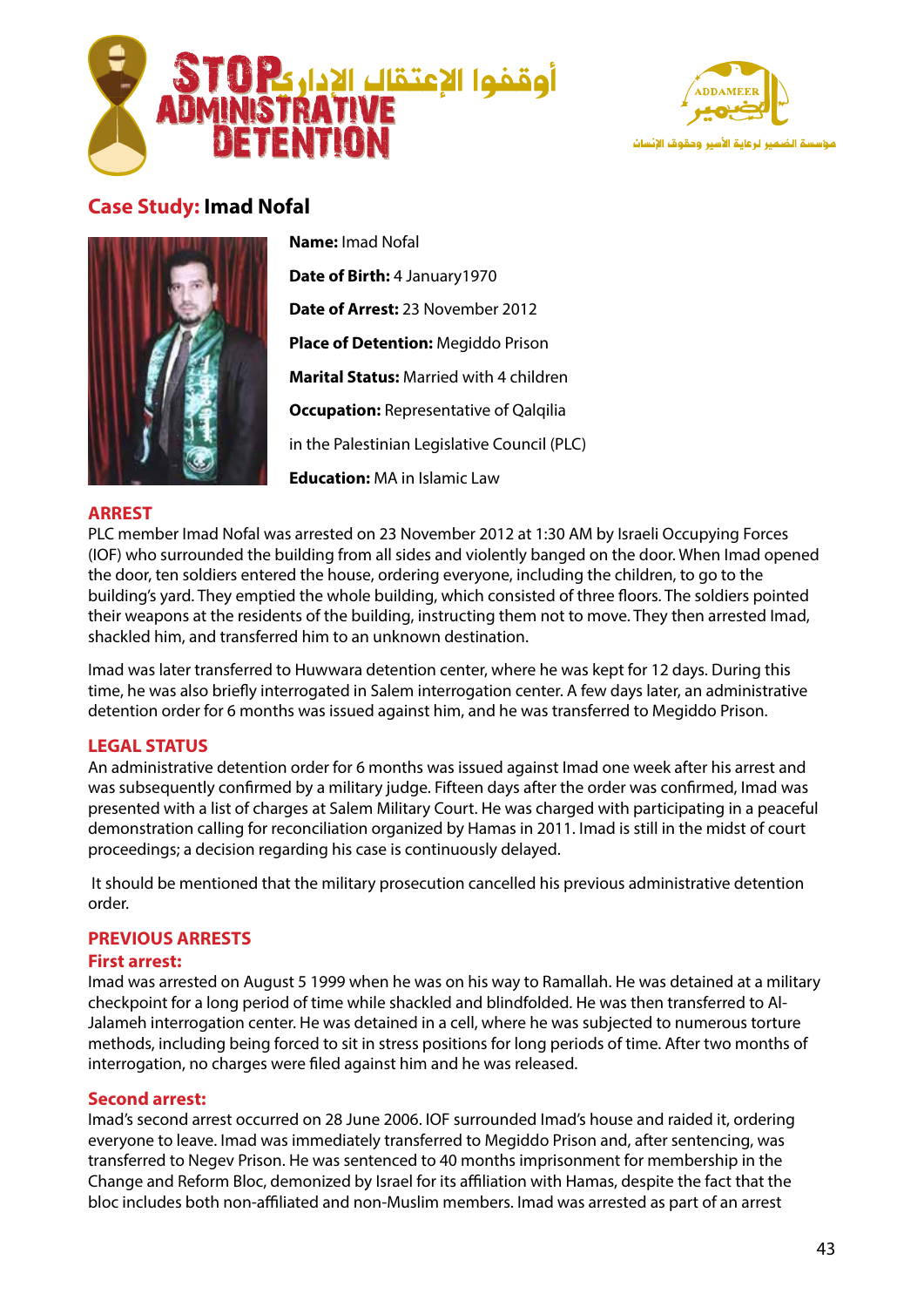



campaign that targeted more than 50 PLC members from the West Bank. This campaign served as a form of collective punishment after the imprisonment of an Israeli soldier by Palestinian resistance factions in Gaza in June 2006.

## **Third arrest:**

Imad was arrested along with 5 other PLC members after the Israeli attacks on Gaza that lasted from 14 to 22 November 2012. During the attacks, 163 Palestinians were killed, hundreds were injured, and hundreds of homes were destroyed. When the attack ended, IOF immediately launched arrest campaigns targeting dozens of Palestinians in the West Bank who stood in solidarity with Palestinians in Gaza Strip.

## **FAMILY**

PLC member Imad Nofal married Rawda Khalid Nofal, a science teacher, on 24 July 1997. They have 4 children: Mahmoud (12 years old), Abdul Rahman (10 years old), Baraa (9 years old), and Mubeen (2 years old).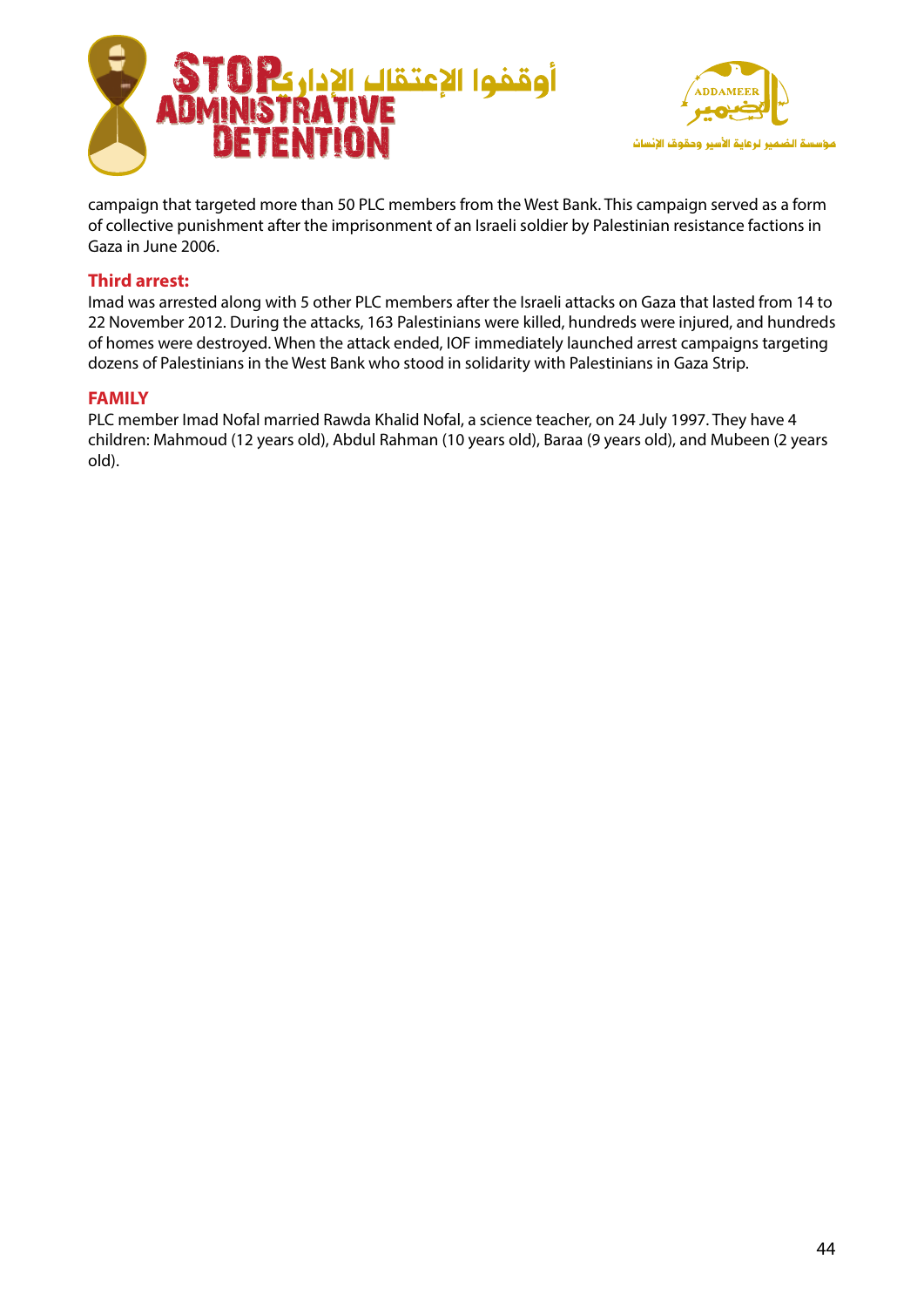



# **Case Study: Yasser Mansour**



**Name: Yasser Mansour Date of birth: 22 April 1958 Occupation:** Member of the Palestinian Legislative Council (PLC) **Marital status: Married Education:** BA in Islamic Law from the University of Jordan **Date of arrest: 23 November 2012 Marital Status: Married with 8 children** 

#### **ARREST**

On 23 November 2012, Israeli Occupying Forces (IOF) raided Yasser Mansour's house at 3:30 AM. Military vehicles surrounded his house and soldiers banged on the back door, attempting to break it down, but Yasser immediately went to the window and told them to enter from the front door. Approximately seven soldiers then entered from the front door and raided the house. They ordered everyone to gather in the living room and grabbed Yasser and violently arrested him. His wife ran to the bedroom to bring her husband a pair of shoes and a jacket but the soldiers started yelling at her. Taking only his ID and jacket, the soldiers refused to allow Yasser to bring anything else with him. The process of arrest lasted for about half an hour. The soldiers did not allow Yasser's children or wife to say goodbye to him and pushed him out of the house. Yasser was immediately transferred to Megiddo Prison. After a few days, Israeli intelligence issued an administrative detention order for six months against him, which was then confirmed by a military judge. Yasser's current administrative detention order is due to expire on 24 May 2103.

#### **PREVIOUS ARRESTS**

First arrest: In 1991, Yasser was arrested by IOF and detained for 36 days in an interrogation center in Nablus. He spent the interrogation period in a cell where he was subjected to torture, such as sitting in stress positions on a small chair for long periods of time. He was released after 36 days without ever receiving a charge.

Second arrest: In 1993, Yasser was arrested by IOF and sentenced to two and a half years' imprisonment. During this time, he was held in Far'a, Megiddo and Negev Prisons.

Third arrest: In 1997, Yasser was held in administrative detention for four months in Megiddo Prison.

Fourth arrest: On 4 April 2003, Yasser was arrested and held in administrative detention for 8 months in Negev Prison. When IOF raided his house to arrest him, they confiscated all the mobile phones and ransacked the house.

Fifth arrest: On 25 September 2005, Yasser was detained for 9 months in administrative detention in Negev Prison before being released on 23 June 2006. During his detention, he was elected as a member  $of$  the PLC.

**Sixth arrest:** On 29 June 2006, a mere 6 days after his release, IOF re-arrested Yasser. He was then charged with being a member of "Change and Reform" Party, which had won the elections, and sentenced to 36 months imprisonment. It is worth noting that Yasser was elected to the PLC as part of the "Change and Reform" bloc while in administrative detention, but was not charged until the administrative detention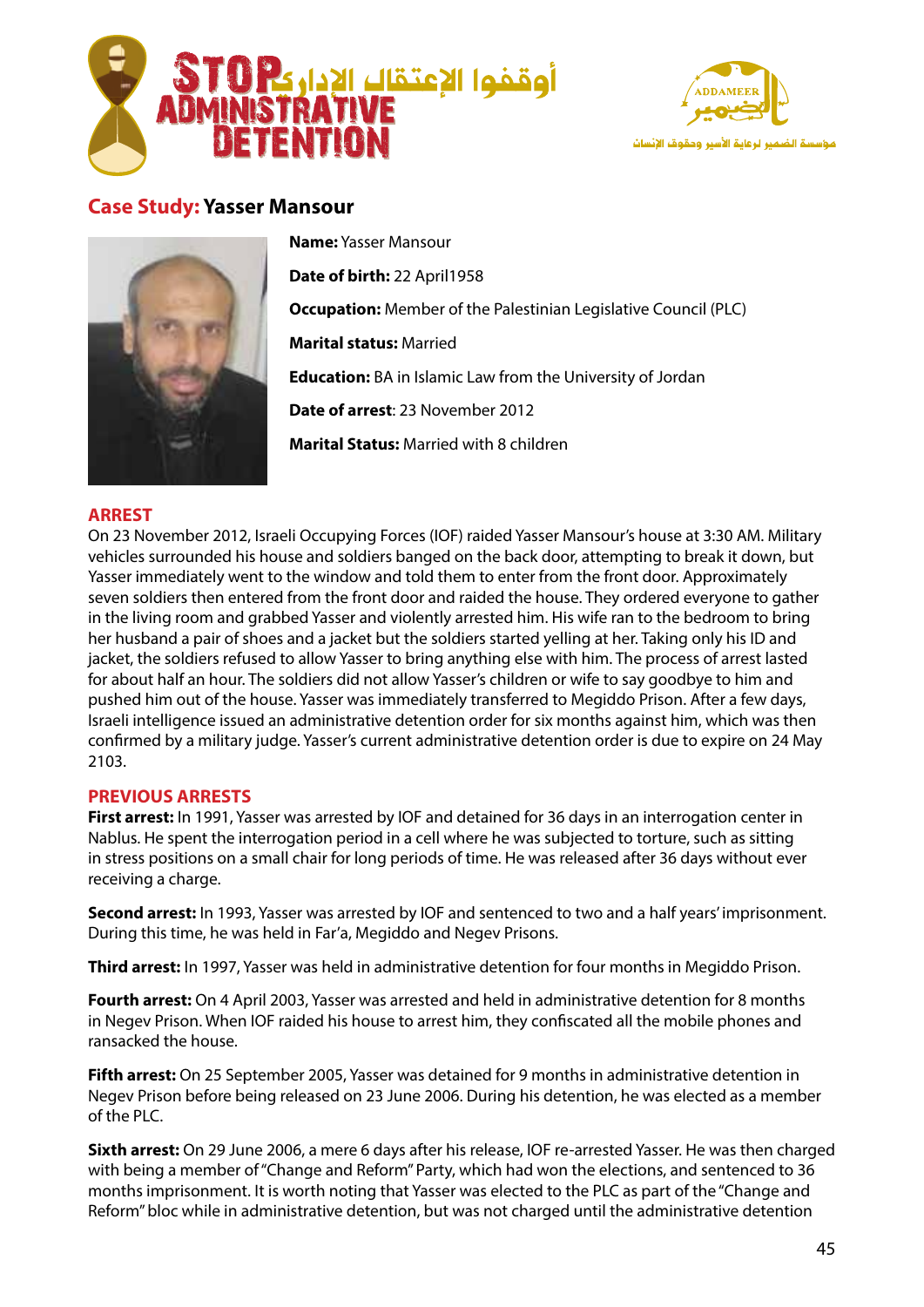



order expired. Yasser's re-arrest came as part of the arrest campaign launched by IOF against Hamas members after an Israeli soldier's imprisonment in Gaza. This campaign was used as a form of collective punishment against Hamas and its members.

**Seventh arrest:** Yasser was arrested for the seventh time after the attacks on Gaza at the end of 2012. At this time, also as a form of collective punishment, dozens of Palestinians were rounded up by IOF and detained for standing in solidarity with Palestinians in Gaza during the attacks.

#### **HEALTH STATUS**

Yasser suffers from breathing problems and an increased percentage of fat in his body, which causes him serious pain. He also suffers from back problems.

#### **FAMILY**

Najah University), Hazem (also a student at An-Najah University), Hammam (currently working), Bara' Yasser is married to Amal Abdullah Qarawi. They have 8 children: Hamza (26 years old, a student at An-(currently working), Mohammad (currently working), Mo'men (11<sup>th</sup> grade), Omar (10<sup>th</sup> grade), Abdul Rahman (6<sup>th</sup> grade), Asma' (4<sup>th</sup> grade).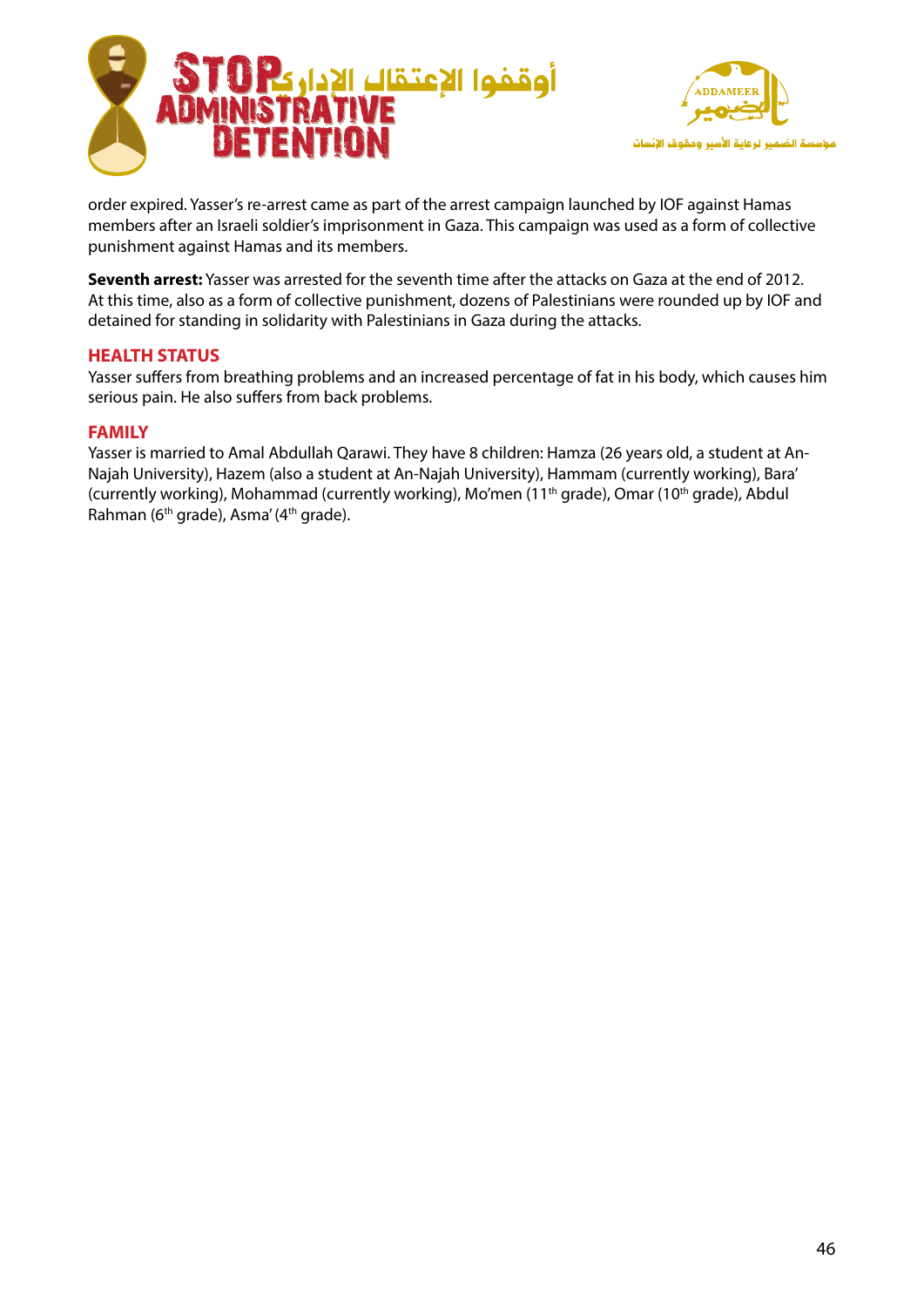



# **CASE STUDY: Mahmoud Ramahi**



**Name: Mahmoud Ramahi Place of Residence:** Al-Bireh, Ramallah Birth Date: 5 January 1963 **Date of arrest:** 23 November 2012 **Place of Detention:** Ketziot Prison **Legal status:** Administrative detainee **Occupation:** Doctor and Deputy Secretary of the Palestinian Legislative Council (PLC) **Marital Status:** Married with five children

#### **ARREST**

PLC member Mahmoud Ramahi was arrested for the fourth time on 23 November 2012, less than 5 months after he was released from a previous period of administrative detention. At 2:30 AM, his family heard voices and loud noises outside the house. Mahmoud's wife rushed to open the door, correctly assuming that it was Israeli Occupying Forces (IOF), in order to prevent them from breaking down or blasting open the door, which they have a habit of doing and which scares her children. Five Israeli soldiers then entered the house. One of the soldiers pulled Mahmoud toward him and asked his wife to get his clothes and his identity card. He was then taken away to Ofer prison, outside Ramallah.

It is worth mentioning that Mahmoud's arrest came one day after the cessation of the Israeli attacks on the Gaza Strip, which began on 14 November 2012 and lasted until 22 November 2012. Following the announcement of the truce in Gaza, IOF carried out a campaign of mass arrests throughout the West Bank. Hundreds of supporters of Hamas and Islamic Jihad, including 6 PLC members, were arrested. This wave of arrests represented a form of collective punishment aimed at Palestinian people in the West Bank who stood in solidarity with Gaza during the attacks and was clearly designed to undermine the achievements of the resistance in Gaza. Mahmoud's current administrative detention order is for six months and is due to expire on 22 May 2013.

#### **PREVIOUS ARRESTS**

First arrest: On 16 December 1992, Mahmoud's name was mentioned among 400 Hamas members to be deported to Mari El-Zhour in Lebanon. Mahmoud was then arrested, ostensibly in preparation for his deportation. However, he was then taken to Al-Moskobiyeh interrogation center in Jerusalem, where he was interrogated for four months. During the interrogation, Mahmoud was subject to some of the ugliest forms of torture, causing him to lose 40 kilograms over the course of four months. Both his lawyer and the Red Cross were initially prevented from visiting him. The Red Cross was finally allowed to visit him 35 days after his arrest, while his lawyer had to wait a full 60 days after Mahmoud's arrest to see him. Mahmoud was sentenced to 28 months imprisonment, during which he was repeatedly transferred to different prisons, including the central Hebron and central Ramallah prisons. He was finally released on 14 May 1995.

**Second arrest:** On 20 August 2006, Mahmoud was arrested while in his home in Al-Bireh. IOF had previously been to his house to arrest him on several occasions and each time he was at the Al-Riaya Hospital in Ramallah, where he works. Every time the soldiers came to the house, they would search the premises and confiscate family computers and mobile phones, in addition to the children's identification papers.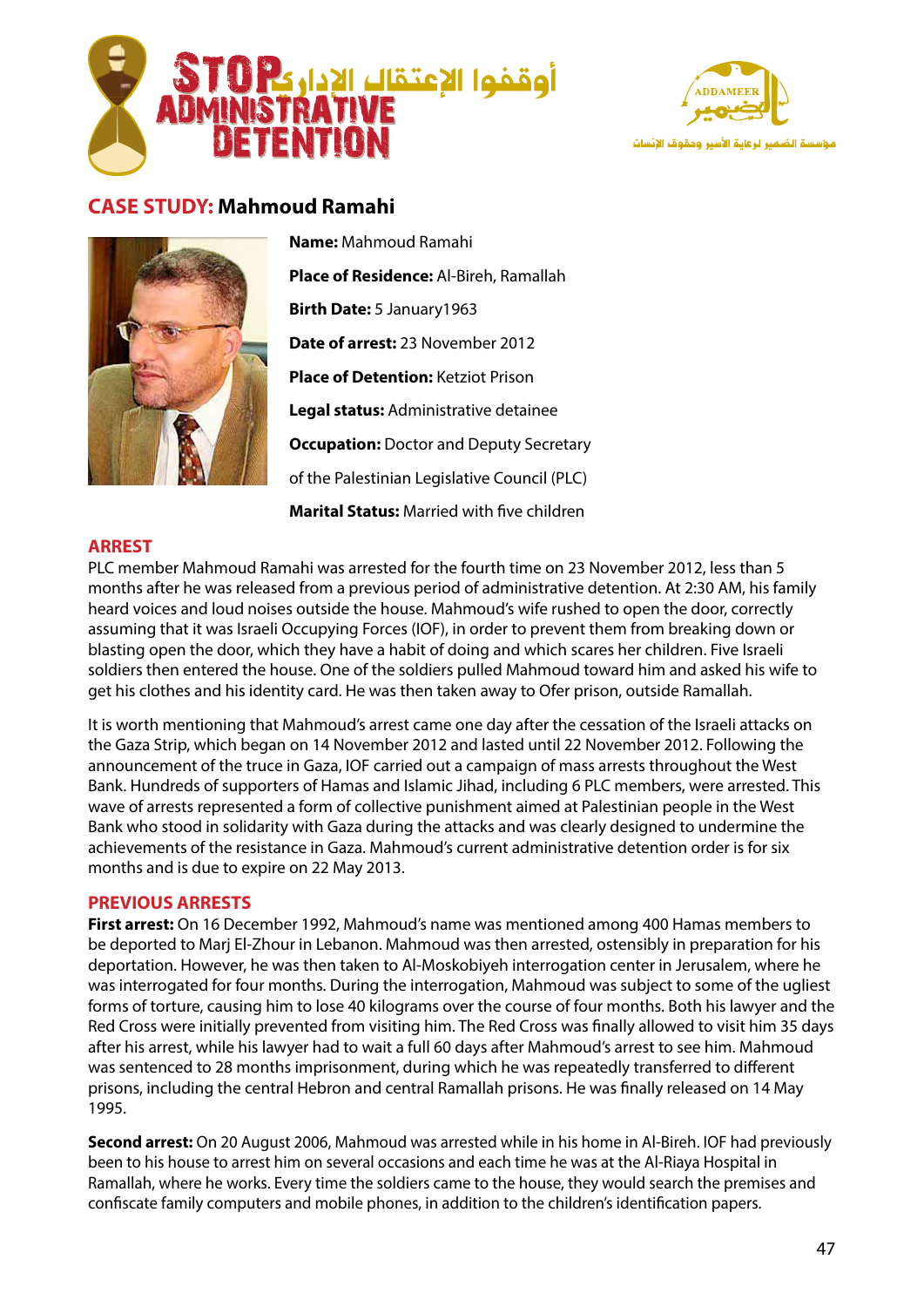



After Mahmoud was successfully arrested, he was taken to Ofer prison and was indicted on the charge of belonging to the Hamas-affiliated Change and Reform bloc, which won the Palestinian Legislative Council (PLC) elections in 2006. The charge brought to light the evidently political nature of the arrest. Mahmoud was sentenced to another 28 months imprisonment, during which he was transferred between Ofer and Ashkelon prisons. He was finally released on 31 March 2009.

**Third arrest:** Mahmoud was arrested for a third time at 3:00 AM on 10 November 2010 by IOF. This arrest was more 'peaceful' than the others: the soldiers asked him to confirm his identity and informed him that he was wanted for arrest. Mahmoud was given time to change his clothes, and, over the course of 10 minutes, was arrested without inspection or interrogation. He was immediately transferred to Ofer Prison, near Ramallah. He was then held on an administrative detention order that was renewed repeatedly until his release on 5 July 2012.

## **FAMILY AND VISITATION**

Mahmoud's family has yet to receive an answer from the Red Cross regarding the possibility of visiting him in detention. It typically takes three months for Israeli intelligence services to give families an answer regarding the possibility of visitation. When detained in 1992, Mahmoud's family did not face any issues related to visitation. While Mahmoud was held by Israel in 2006, on the other hand, his wife was banned from visiting him on security grounds. At the time, all his children were under the age of 16 years old, and therefore did not require visitation permits, and so were able to visit their father along with their aunt, who was given a permit. During Mahmoud's third period in detention, his wife was repeatedly denied visitation by Israeli intelligence and was only able to visit him twice over the course of two years.

Mahmoud is currently married to Umm Mohammed, with whom he has 5 children aged between 3 and 20 years old. Umm Mohammed is a housewife and holds a BA in Islamic Shari'a from the College of Islamic Law and Theology. She has been an elected member of the Al-Bireh municipal government since 2005 and is socially active.

## **LEDUCATION AND PROFESSIONAL LIFE**

Mahmoud holds a Bachelor's degree from the Faculty of Medicine in Rome, Italy, which he received in 1987. He also holds Palestinian Medical Board qualifications, having received certifications in anesthesia and intensive care from Makassed Hospital in Jerusalem in 2001. Mahmoud has also served as President of the Muslim Students Union in Rome for a period of 4 years and founded the Medical Center of the Zakat Committee Ramallah, which he managed until 1996 and is also a founding member of the Medical Society Institute in Jerusalem. He has also served as general manager of Rahma Hospital of Obstetrics and Women's Surgery for a period of six years. Mahmoud was an anesthesia specialist at Heba and Amani Centers for IVF until the time of his arrest.

#### **POLITICAL ACTIVITY**

Mahmoud was a member of the political bureau of Hamas and the head of the political bureau of Hamas Central West Region (Jerusalem, Ramallah, Bethlehem and Jericho) between 1990 and 1992. Starting at the beginning of 2006 he was the Deputy Secretary of the Palestinian Legislative Council. Mahmoud was also a member of the dialogue and reconciliation committee with the Palestinian Authority.